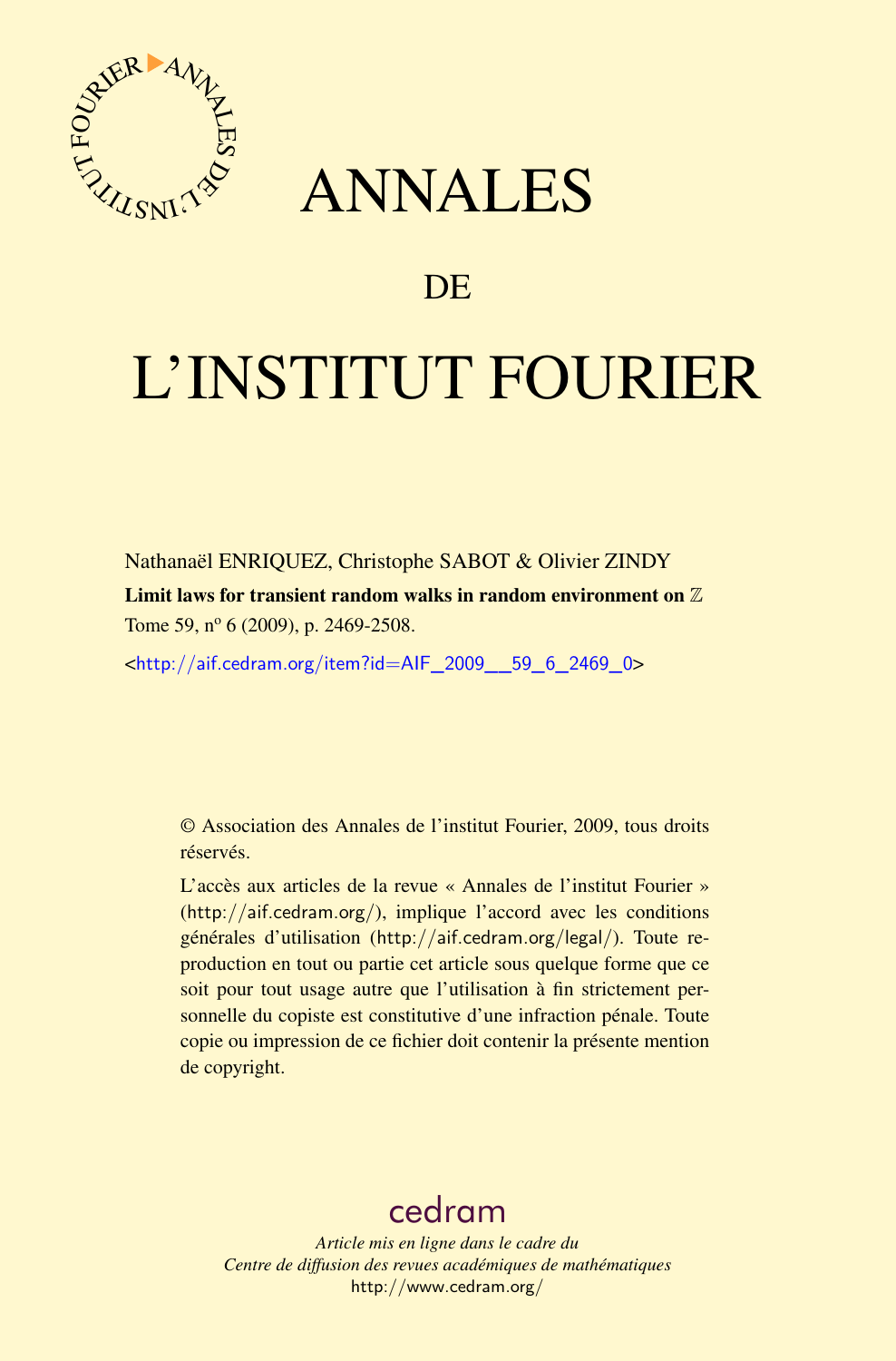## LIMIT LAWS FOR TRANSIENT RANDOM WALKS IN RANDOM ENVIRONMENT ON Z

### **by Nathanaël ENRIQUEZ, Christophe SABOT & Olivier ZINDY**

ABSTRACT.  $\qquad$  We consider transient random walks in random environment on Z with zero asymptotic speed. A classical result of Kesten, Kozlov and Spitzer says that the hitting time of the level *n* converges in law, after a proper normalization, towards a positive stable law, but they do not obtain a description of its parameter. A different proof of this result is presented, that leads to a complete characterization of this stable law. The case of Dirichlet environment turns out to be remarkably explicit.

Résumé. — Nous considérons les marches aléatoires en milieu aléatoire sur Z transientes et de vitesse nulle. D'après un résultat classique de Kesten, Kozlov et Spitzer, le temps d'atteinte du niveau *n* converge en loi, après renormalisation, vers une variable aléatoire stable positive, mais ces auteurs n'obtiennent pas la description de son paramètre. Une preuve différente est présentée, qui permet d'obtenir une caractérisation complète de cette loi stable. Le cas d'environnements de Dirichlet s'avère être particulièrement explicite.

#### **1. Introduction**

One-dimensional random walks in random environment to the nearest neighbors have been introduced in the sixties in order to give a model of DNA replication. In 1975, Solomon gives, in a seminal work [\[22\]](#page-40-0), a criterion of transience-recurrence for these walks, and shows that three different regimes can be distinguished: the random walk may be recurrent, or transient with a positive asymptotic speed, but it may also be transient with zero asymptotic speed. This last regime, which does not exist among usual random walks, is probably the one which is the less well understood and its study is the purpose of the present paper.

Keywords: Random walks in random environment, stable laws, fluctuations theory for random walks, Beta distributions.

Math. classification: 60K37, 60F05, 60F17, 60E07, 60E10.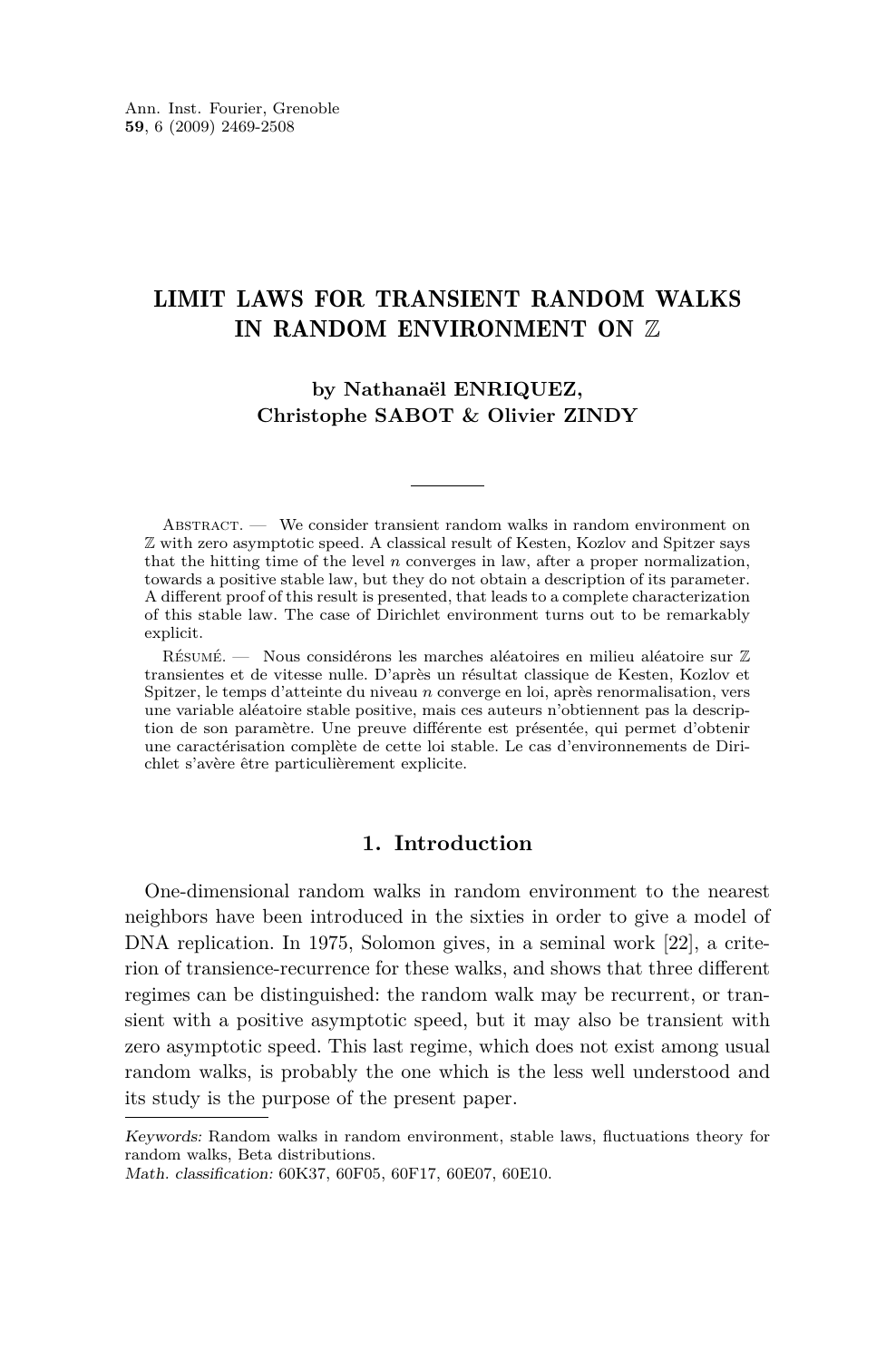Let us first remind the main existing results concerning the other regimes. In his paper, Solomon computes the asymptotic speed of transient regimes. In 1982, Sinai states, in [\[20\]](#page-39-0), a limit theorem in the recurrent case. It turns out that the motion in this case is unusually slow since the position of the walk at time *n* has to be normalized by  $(\log n)^2$  in order to present a non trivial limit. In 1986, the limiting law is characterized independently by Kesten [\[15\]](#page-39-0) and Golosov [\[10\]](#page-39-0). Let us notice here that, beyond the interest of his result, Sinai introduces a very powerful and intuitive tool in the study of one-dimensional random walks in random environment. This tool is the potential, which is a function on  $\mathbb Z$  canonically associated to the random environment. It turns out to be an usual random walk when the transition probabilities at each site are independent and identically distributed (i.i.d.).

Let us now focus on the works about the transient walk with zero asymptotic speed. The main result was obtained by Kesten, Kozlov and Spitzer in [\[16\]](#page-39-0) who proved that, when normalized by a suitable power of  $n$ , the hitting time of the level  $n$  converges towards a positive stable law whose index corresponds to the power of *n* lying in the normalization. Recently, Mayer-Wolf, Roitershtein and Zeitouni [\[17\]](#page-39-0) generalized this result to the case where the environment is defined by an irreducible Markov chain.

Our purpose is to characterize the positive stable law in the case of i.i.d. transition probabilities. Let us mention here that the stable limiting law has been characterized in the case of diffusions in random potential when the potential is either a Brownian motion with drift [\[13\]](#page-39-0), [\[11\]](#page-39-0) or a Lévy process [\[21\]](#page-39-0), but we remind here that despite the similarities of both models one cannot transport results from the continuous model to the discrete one.

The proof chooses a radically different approach than previous ones dealing with the transient case. The proofs in [\[16\]](#page-39-0) and [\[17\]](#page-39-0) were mainly based on the representation of the trajectory of the walk in terms of branching processes in random environment (with immigration). This encoding was also used by Alili [\[2\]](#page-38-0) in its study of transient persistent random walks in random environment having zero asymptotic speed. In contrast with these works, our approach relies heavily on Sinai's interpretation of a particle living in a random potential. However, in the recurrent case, the potential one has to deal with is a recurrent random walk and Sinai introduces a notion of valley which does not make sense anymore in our setting where the potential is a (let's say negatively) drifted random walk. Therefore, we introduce a different notion of valley which is closely related to the excursions of this random walk above its past minimum. It turns out that a result of Iglehart [\[12\]](#page-39-0) provides the asymptotic for the distribution of the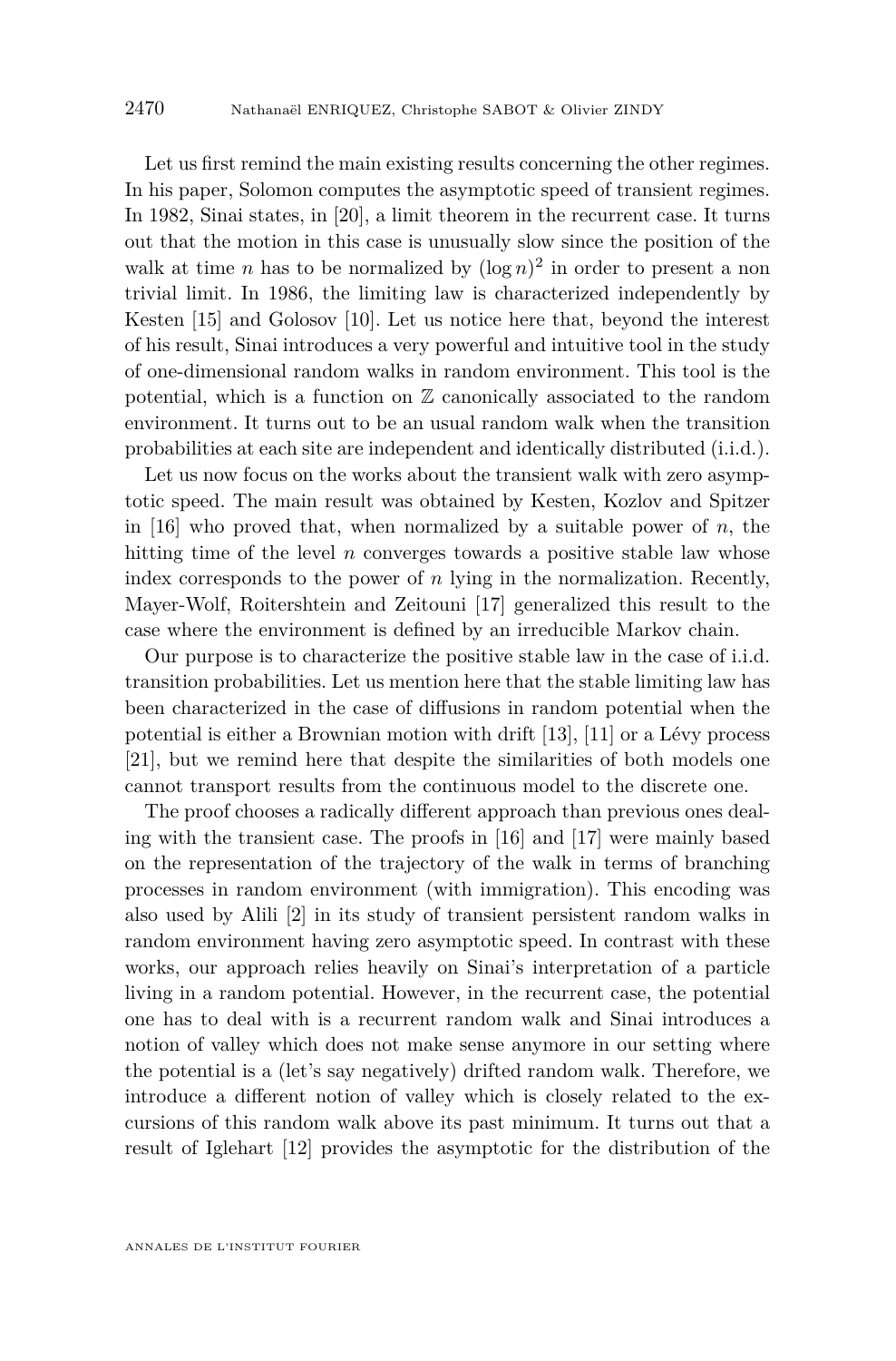tail of the height of these excursions. Now, as soon as one can prove that the hitting time of the level *n* can be reduced to the time spent by the random walk to cross the high excursions of the potential above its past minimum, between 0 and *n*, which are well separated in space, an i.i.d. property comes out, and the problem is reduced to the study of the tail of the time spent by the walker to cross a single excursion.

It turns out that the distribution of this tail can be expressed in terms of the expectation of the functional of some meander associated with the random walk defining the potential. Now, this functional is itself related to the constant that appears in Kesten's renewal theorem [\[14\]](#page-39-0). These last two facts are contained in [\[6\]](#page-39-0). Now, in the case where the transition probabilities follow some Beta distribution a result of Chamayou and Letac [\[4\]](#page-38-0) gives an explicit formula for this constant which yields finally an explicit formula for the parameter of the positive stable law which is obtained at the limit.

The same technics also allow to derive the convergence of the normalized process to the inverse of a standard stable subordinator. This result can be compared with the scaling limits obtained for the trap model of Bouchaud, see [\[3\]](#page-38-0) for a review.

Soon after finishing this article, we learnt of an independent work, by Peterson and Zeitouni [\[18\]](#page-39-0), which, by the study of the fluctuations of the potential, showed that a quenched stable limit law is not possible in the zero asymptotic speed regime.

The paper is organized as follows: the results are stated in Section 2, and the rest of the paper is devoted to the proofs.

#### **2. Notations and main results**

Let  $\omega := (\omega_i, i \in \mathbb{Z})$  be a family of i.i.d. random variables taking values in  $(0,1)$  defined on  $\Omega$ , which stands for the random environment. Denote by *P* the distribution of  $\omega$  and by *E* the corresponding expectation. Conditioning on  $\omega$  (i.e., choosing an environment), we define the random walk in random environment  $(X_n, n \geq 0)$  as a nearest-neighbor random walk on Z with transition probabilities given by  $\omega$ :  $(X_n, n \geq 0)$  is the Markov chain satisfying  $X_0 = 0$  and for  $n \geq 0$ ,

$$
P_{\omega}(X_{n+1} = x + 1 | X_n = x) = \omega_x = 1 - P_{\omega}(X_{n+1} = x - 1 | X_n = x).
$$

We denote by  $P_\omega$  the law of  $(X_n, n \geq 0)$  and  $E_\omega$  the corresponding expectation. We denote by  $\mathbb P$  the joint law of  $(\omega, (X_n)_{n\geq 0})$ . We refer to Zeitouni [\[23\]](#page-40-0) for an overview of results on random walks in random environment.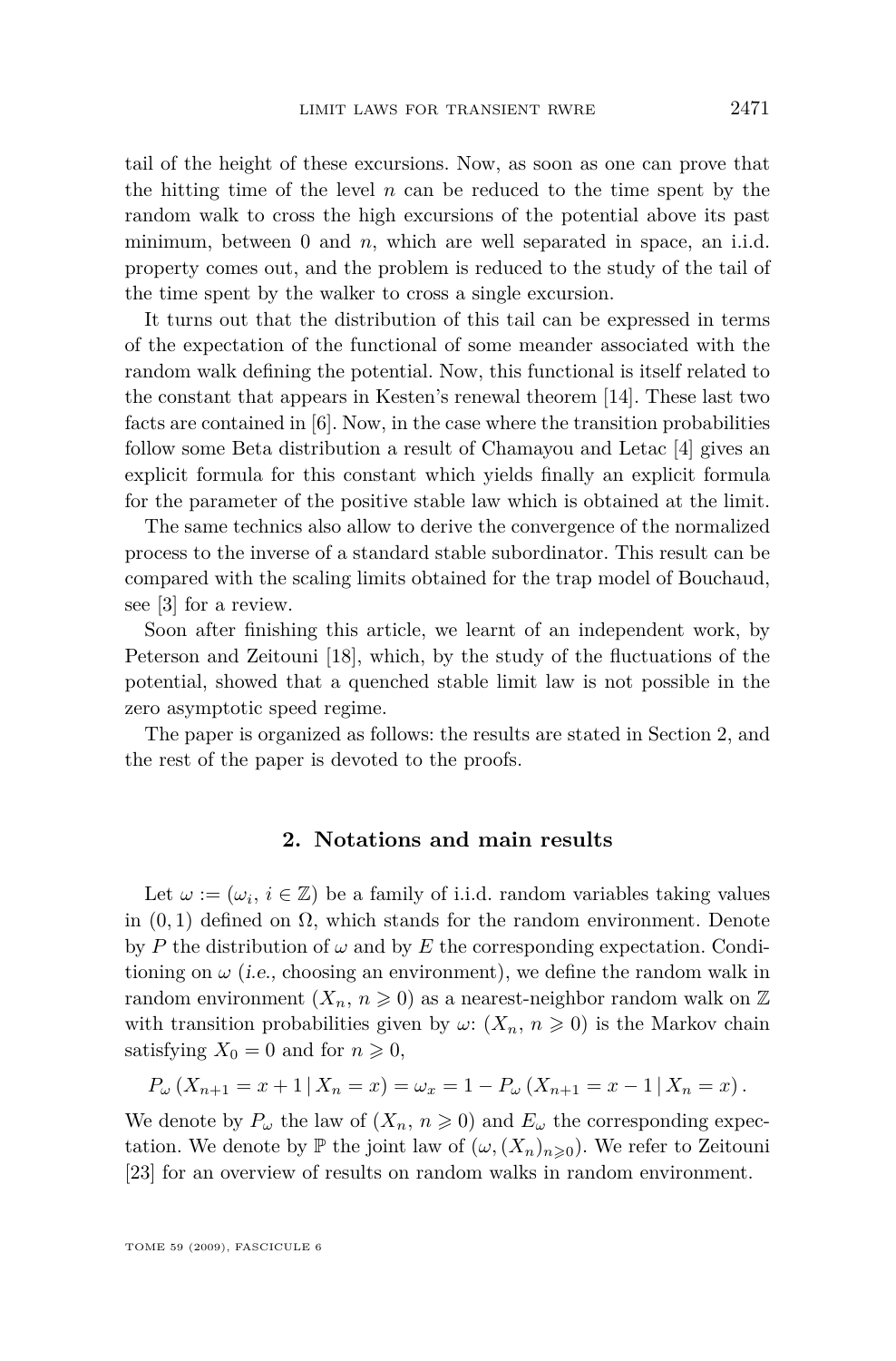<span id="page-4-0"></span>In the study of one-dimensional random walks in random environment, an important role is played by the sequence of variables

$$
\rho_i := \frac{1 - \omega_i}{\omega_i}, \qquad i \in \mathbb{Z}.
$$

We now introduce the hitting time  $\tau(x)$  of level *x* for the random walk  $(X_n, n \geqslant 0)$ ,

(2.1) 
$$
\tau(x) := \inf\{n \geq 1 : X_n = x\}, \quad x \in \mathbb{Z}.
$$

For  $\alpha \in (0, 1)$ , let  $\mathcal{S}_{\alpha}^{ca}$  be a completely asymmetric (actually positive) stable random variable of index  $\alpha$  with Laplace transform, for  $\lambda > 0$ ,

$$
E[e^{-\lambda S^{ca}_{\alpha}}] = e^{-\lambda^{\alpha}}.
$$

Moreover, let us introduce the constant  $C_K$  describing the tail of Kesten's renewal series, see [\[14\]](#page-39-0), defined by  $R := \sum_{k \geqslant 0} \rho_0 ... \rho_k$ :

(2.2) 
$$
P\{R > x\} \sim \frac{C_K}{x^{\kappa}}, \qquad x \to \infty.
$$

Then the main result of the paper can be stated as follows. The symbols "<sup>law</sup>," denotes the convergence in distribution.

THEOREM 2.1. — Let  $\omega := (\omega_i, i \in \mathbb{Z})$  be a family of independent and identically distributed random variables such that

- (a) there exists  $0 < \kappa < 1$  for which  $E[\rho_0^{\kappa}] = 1$  and  $E[\rho_0^{\kappa} \log^+ \rho_0] < \infty$ ,
- (b) the distribution of  $\log \rho_0$  is non-lattice.

Then, we have, when *n* goes to infinity,

$$
\frac{\tau(n)}{n^{1/\kappa}} \xrightarrow{\text{law}} 2\left(\frac{\pi\kappa^2}{\sin(\pi\kappa)} C_K^2 E[\rho_0^{\kappa} \log \rho_0]\right)^{\frac{1}{\kappa}} \mathcal{S}_{\kappa}^{ca},
$$

$$
\frac{X_n}{n^{\kappa}} \xrightarrow{\text{law}} \frac{\sin(\pi\kappa)}{2^{\kappa} \pi \kappa^2 C_K^2 E[\rho_0^{\kappa} \log \rho_0]} \left(\frac{1}{\mathcal{S}_{\kappa}^{ca}}\right)^{\kappa}.
$$

Remark 2.2. — Note that several probabilistic representations are available to compute  $C_K$  numerically, which are equally efficient. The first one was obtained by Goldie [\[8\]](#page-39-0), a second was conjectured by Siegmund [\[19\]](#page-39-0), and we obtained a third one in [\[6\]](#page-39-0), which plays a central role in the proof of the theorem.

Remark 2.3. — We think that the method used in this paper could also treat the case  $\kappa = 1$  (see Section [9](#page-38-0) for conjecture and comments).

This theorem takes a remarkably explicit form in the case of Dirichlet environment, i.e., when the law of the environment satisfies  $\omega_1(\,dx)$  $\frac{1}{B(\alpha,\beta)} x^{\alpha-1} (1-x)^{\beta-1} \mathbf{1}_{[0,1]}(x) dx$ , with  $\alpha, \beta > 0$  and  $B(\alpha, \beta) := \int_0^1 x^{\alpha-1} (1-x)^{\beta-1} dx$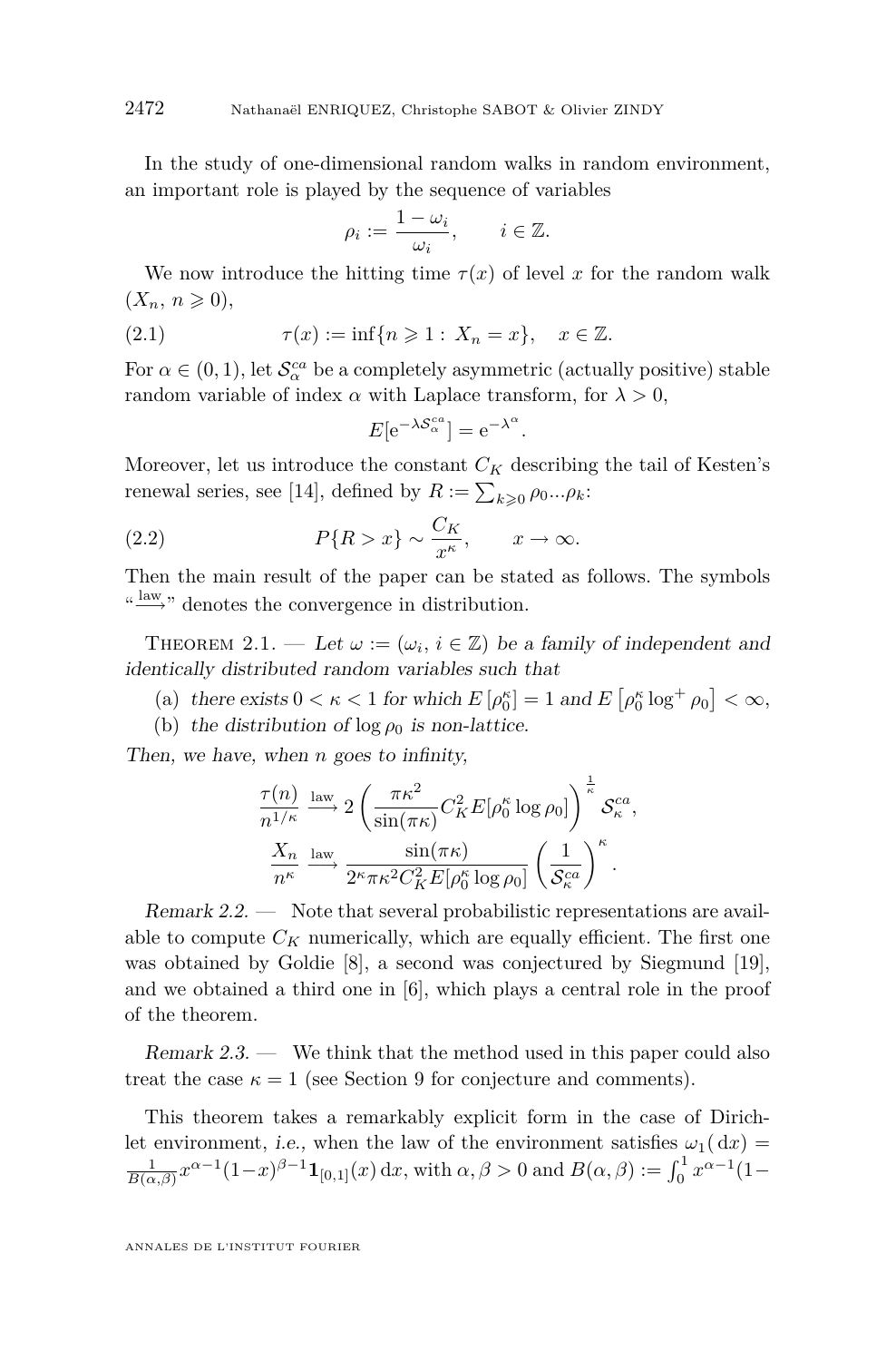$f(x)^{\beta-1} dx$ , things can be made much more explicit. The assumption of The-orem [2.1](#page-4-0) corresponds to the case where  $0 < \alpha - \beta < 1$  and an easy computation leads to  $\kappa = \alpha - \beta$ .

Thanks to a very nice result of Chamayou and Letac [\[4\]](#page-38-0) giving the explicit value of  $C_K$  in this case, we obtain the following corollary:

COROLLARY 2.4. — In the case where  $\omega_1$  has a distribution Beta $(\alpha, \beta)$ , with  $0 < \alpha - \beta < 1$ , Theorem [2.1](#page-4-0) applies with  $\kappa = \alpha - \beta$ . Then, we have, when *n* goes to infinity,

$$
\frac{\tau(n)}{n^{1/\kappa}} \xrightarrow{\text{law}} 2 \left( \frac{\pi}{\sin(\pi(\alpha - \beta))} \frac{\psi(\alpha) - \psi(\beta)}{B(\alpha, \beta)^2} \right)^{\frac{1}{\alpha - \beta}} S_{\kappa}^{ca},
$$

$$
\frac{X_n}{n^{\kappa}} \xrightarrow{\text{law}} \frac{\sin(\pi(\alpha - \beta))}{2^{\alpha - \beta} \pi} \frac{B(\alpha, \beta)^2}{\psi(\alpha) - \psi(\beta)} \left( \frac{1}{S_{\kappa}^{ca}} \right)^{\kappa},
$$

where  $\psi$  denotes the classical Digamma function,  $\psi(z) := (\log \Gamma)'(z) =$  $\Gamma'(z)$  $\frac{(z)}{\Gamma(z)}$ .

Remark 2.5. — Our technics also allow to derive the convergence of the normalized process. More precisely, under the assumption (a)-(b) of Theorem 1, the law of the process  $(n^{-\kappa}X_{\lfloor nt \rfloor}, t \geqslant 0)$ , defined on the space of càdlàg functions equipped with the uniform topology, converges to the law of

$$
\left(\frac{\sin(\pi \kappa)}{2^\kappa \pi \kappa^2 C_K^2 E\left[\rho_0^\kappa \log \rho_0\right]} Z_t,\, t\geqslant 0\right),
$$

where *Z* is the inverse of the *κ*-stable subordinator *Y* satisfying  $\mathbb{E}[e^{-\lambda Y_t}]$  =  $e^{-t\lambda^k}$ , for all  $\lambda > 0$ . This result can be compared with the scaling limits obtained for the trap model of Bouchaud, see [\[3\]](#page-38-0) for a review.

In the following, the constant *C* stands for a positive constant large enough, whose value can change from line to line.

#### **3. Two notions of valleys**

Sinai introduced in [\[20\]](#page-39-0) the notion of valley in a context where the random walk defining the potential was recurrent. We have to do a similar job in our framework where the random walk defining the potential is negatively drifted.

Let us define precisely the potential, denoted by  $V = (V(x), x \in \mathbb{Z})$ . We recall first the following notation

$$
\rho_i = \frac{1 - \omega_i}{\omega_i}, \qquad i \in \mathbb{Z}.
$$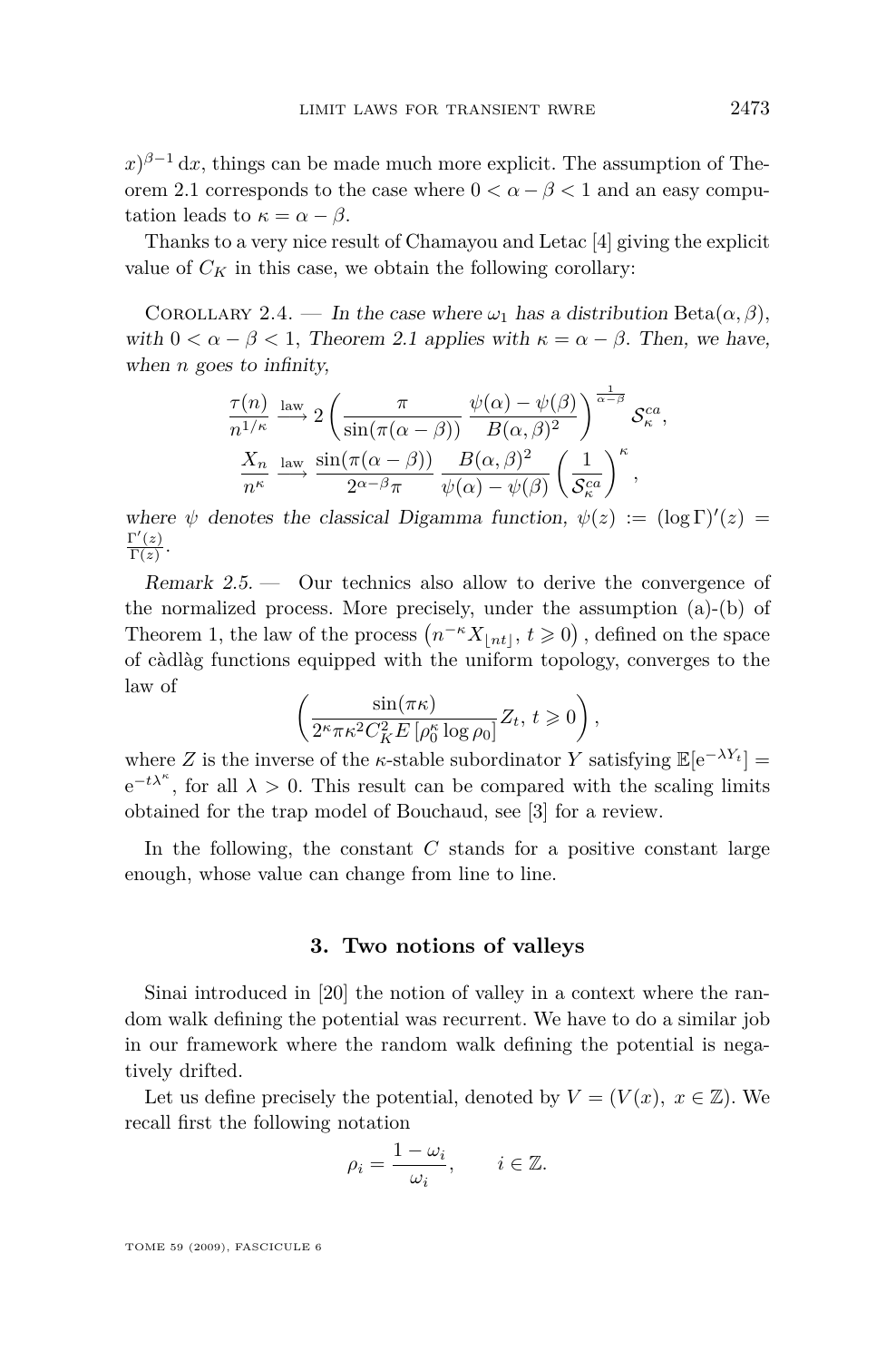Then, the potential is a function of the environment  $\omega$  and is defined as follows:

$$
V(x) := \begin{cases} \sum_{i=1}^{x} \log \rho_i & \text{if } x \geq 1, \\ 0 & \text{if } x = 0, \\ -\sum_{i=x+1}^{0} \log \rho_i & \text{if } x \leq -1. \end{cases}
$$

Furthermore, we consider the weak descending ladder epochs for the potential defined by  $e_0 := 0$  and

$$
e_i := \inf\{k > e_{i-1} : V(k) \leq V(e_{i-1})\}, \qquad i \geq 1,
$$

which play a crucial role in our proof. Observe that  $(e_i - e_{i-1})_{i \geq 1}$  is a family of i.i.d. random variables. Moreover, classical results of fluctuation theory (see [\[7\]](#page-39-0), p. 396), tell us that, under assumptions  $(a)-(b)$  of Theorem [2.1,](#page-4-0)

$$
(3.1) \t E[e_1] < \infty.
$$

Now, observe that the  $((e_i, e_{i+1})_{i \geq 0}$  stand for the set of excursions of the potential above its past minimum. Let us introduce  $H_i$ , the height of the excursion  $(e_i, e_{i+1}]$  defined by

$$
H_i := \max_{e_i \leq k \leq e_{i+1}} \left( V(k) - V(e_i) \right),
$$

for  $i \geq 0$ . Note that the  $(H_i)_{i \geq 0}$ 's are i.i.d. random variables.

The principle of the proof is to notice that the random walk in random environment spends most of its time climbing the high excursions. In order to quantify what "high excursions" are, we need a key result of Iglehart [\[12\]](#page-39-0) which provides the asymptotic for the distribution of the tail of  $H_i$ , namely

(3.2) 
$$
\forall i \geq 0, \quad P\{H_i > h\} \sim C_I e^{-\kappa h}, \qquad h \to \infty,
$$

where

(3.3) 
$$
C_I = \frac{(1 - E[e^{\kappa V(e_1)}])^2}{\kappa E[\rho_0^{\kappa} \log \rho_0] E[e_1]}.
$$

Iglehart's result is actually deduced from a former well-known result of Cramer, whose proof was later simplified by Feller [\[7\]](#page-39-0), concerning the tail of the maximum  $S := \sup\{V(k); k \geq 0\}$  which claims that

(3.4) 
$$
P\{S > h\} \sim C_F e^{-\kappa h}, \qquad h \to \infty.
$$

Since *S* is stochastically bigger than  $H_0$ ,  $C_I$  must be smaller than  $C_F$ , and a rather straight argument of Iglehart shows that the ratio between both constants is equal to  $1 - E[e^{\kappa V(e_1)}].$ 

<span id="page-6-0"></span>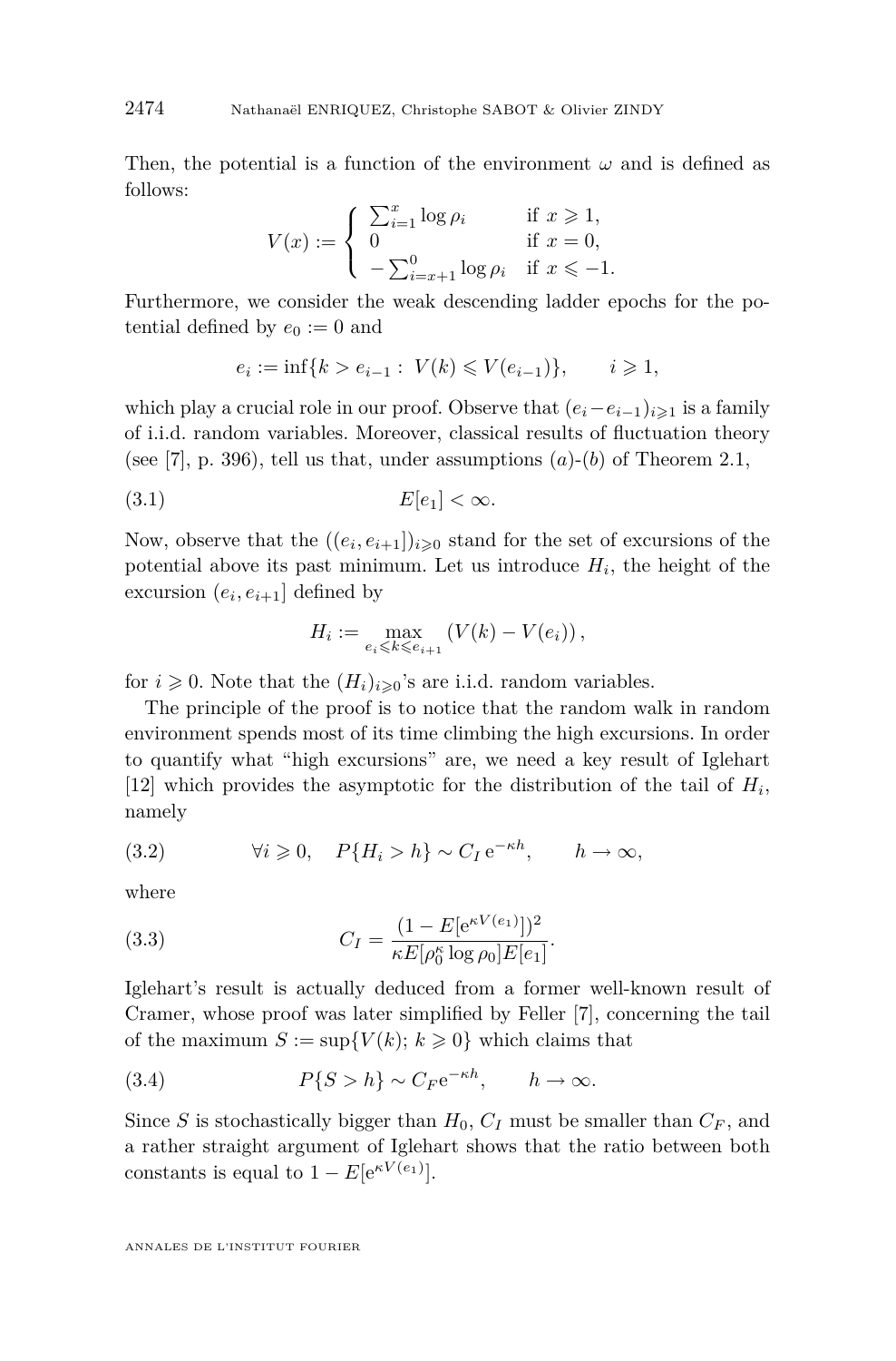Our strategy will be to compute the Laplace transform of the hitting time  $\tau(e_n)$  (where  $\tau(x)$  is defined by [\(2.1\)](#page-4-0)) which at the end will be related to  $\tau(n)$  by the strong law of large numbers via  $E[e_1]$ .

Moreover, it appears that the times needed to cross an excursion of height *h* is roughly of order *e h* . Combined with Iglehart's result, it implies that the time to cross an excursion is heavy tailed for  $\kappa$  < 1. As we know, from classical phenomena arising in the sum of heavy tailed i.i.d. random variables, the particle will spend most of the time at the foot of the very few high excursions, namely those whose height has order  $\frac{\log n}{\kappa}$ . (Note that, by Iglehart's result, with an overwhelming probability, there are no excursions of height larger than  $\frac{(1+\varepsilon)\log n}{\kappa}$ , among the *n*-first excursions.) This explains why the deep valleys we define later are constructed from excursions higher than the critical height  $h_n = \frac{(1-\varepsilon)\log n}{\kappa}$  $\frac{f \log n}{\kappa}$ . These valleys consist actually in some portion of potential including these excursions. The high excursions are quite seldom and the valleys are likely to be disjoint. In order to deal with almost sure disjoint valleys, we also introduce *∗*-valleys which coincide with deep valleys with high probability.

#### **3.1. The deep valleys**

Let us define the maximal variations of the potential before site *x* by

$$
V^{\uparrow}(x) := \max_{0 \le i \le j \le x} (V(j) - V(i)), \qquad x \in \mathbb{N},
$$
  

$$
V^{\downarrow}(x) := \min_{0 \le i \le j \le x} (V(j) - V(i)), \qquad x \in \mathbb{N}.
$$

By extension, we introduce

$$
V^{\uparrow}(x, y) := \max_{x \le i \le j \le y} (V(j) - V(i)), \qquad x < y,
$$
  

$$
V^{\downarrow}(x, y) := \min_{x \le i \le j \le y} (V(j) - V(i)), \qquad x < y.
$$

In order to define deep valleys, we extract from the first *n* excursions of the potential above its minimum, these whose heights are greater than a critical height  $h_n$ , defined by

(3.5) 
$$
h_n := \frac{(1 - \varepsilon)}{\kappa} \log n,
$$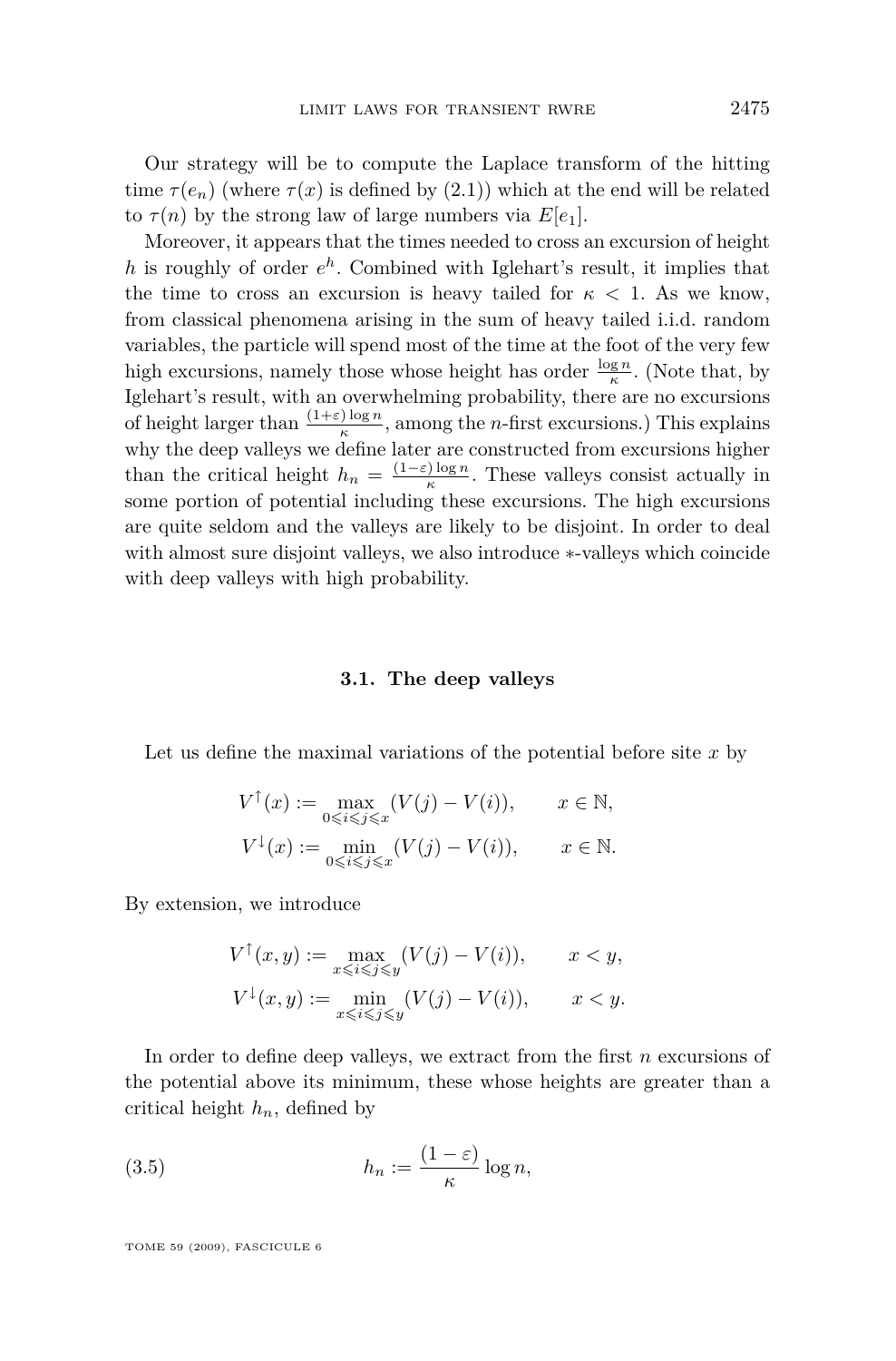for some  $0 < \varepsilon < 1/3$ , see Figure 1. Let  $(\sigma(i))_{i \geq 1}$  be the successive indexes of excursions, whose heights are greater than  $h_n$ . More precisely,

$$
\sigma(1) := \inf\{i \geq 0 : H_i \geq h_n, \},
$$
  
\n
$$
\sigma(j) := \inf\{i > \sigma(j-1) : H_i \geq h_n \}, \quad j \geq 2,
$$
  
\n
$$
K_n := \max\{j \geq 0 : \sigma(j) \leq n\}.
$$



Figure 3.1. Potential and valleys.

We consider now some random variables depending only on *n* and on the environment, which define the deep valleys.

DEFINITION 3.1. — For  $1 \leq j \leq K_n + 1$ , let us introduce

$$
b_j := e_{\sigma(j)},
$$
  
\n
$$
a_j := \sup\{k \leq b_j : V(k) - V(b_j) \geq D_n\},
$$
  
\n
$$
T_j^{\uparrow} := \inf\{k \geq b_j : V(k) - V(b_j) \geq h_n\},
$$
  
\n
$$
\overline{d}_j := e_{\sigma(j)+1},
$$
  
\n
$$
c_j := \inf\{k \geq b_j : V(k) = \max_{b_j \leq x \leq \overline{d}_j} V(x)\},
$$
  
\n
$$
d_j := \inf\{k \geq \overline{d}_j : V(k) - V(\overline{d}_j) \leq -D_n\}.
$$

where  $D_n := (1 + \frac{1}{\kappa}) \log n$ . We call  $(a_j, b_j, c_j, d_j)$  a deep valley and denote by  $H^{(j)}$  the height of the *j*-th deep valley.

Note that all the random variables introduced in this section depend on *n,* see Figure 2.

Remark 3.2. — It may happen that two different deep valleys are not disjoint, even if this event is highly improbable as it will be shown in Lemma [4.5](#page-12-0) and Lemma [4.6](#page-12-0) in Subsection [4.1.](#page-10-0)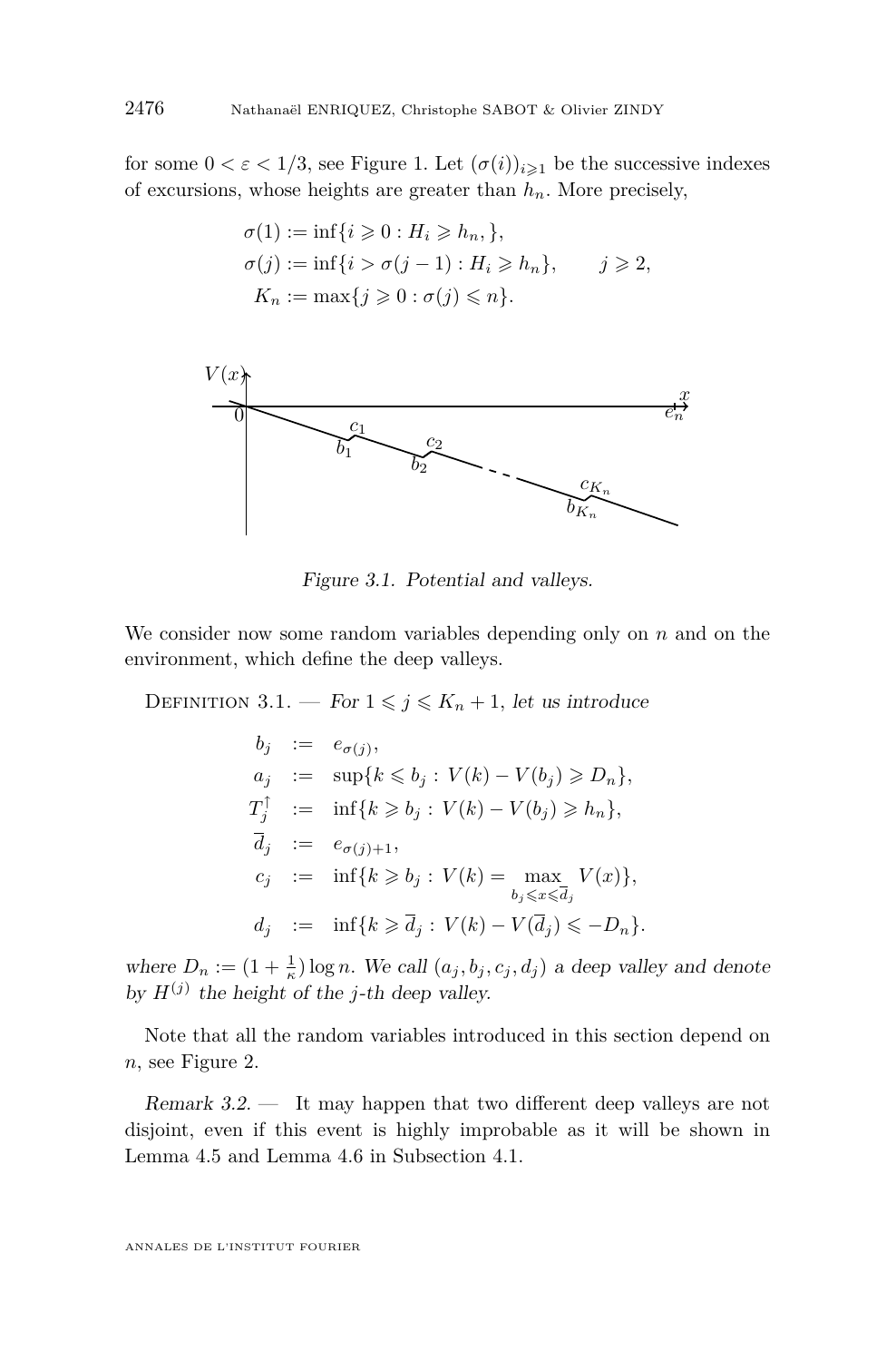

Figure 3.2. Zoom on the *j*-th valley.

#### **3.2. The** *∗***-valleys**

Let us introduce now a subsequence of the deep valleys defined above. It will turn out that both sequences coincide with probability tending to 1 as *n* goes to infinity. This will be specified in Lemma [4.7.](#page-14-0) Let us first introduce

$$
\gamma_1^* := \inf\{k \geq 0 : V(k) \leq -D_n\},
$$
  
\n
$$
T_1^* := \inf\{k \geq \gamma_1^* : V^\uparrow(\gamma_1^*, k) \geq h_n\},
$$
  
\n
$$
b_1^* := \sup\{k \leq T_1^* : V(k) = \min_{0 \leq x \leq T_1^*} V(x)\},
$$
  
\n
$$
a_1^* := \sup\{k \leq b_1^* : V(k) - V(b_1^*) \geq D_n\},
$$
  
\n
$$
\overline{d}_1^* := \inf\{k \geq T_1^* : V(k) \leq V(b_1^*)\},
$$
  
\n
$$
c_1^* := \inf\{k \geq b_1^* : V(k) = \max_{b_1^* \leq x \leq \overline{d}_1^*} V(x)\},
$$
  
\n
$$
d_1^* := \inf\{k \geq \overline{d}_1^* : V(k) - V(\overline{d}_1^*) \leq -D_n\}.
$$

Let us define the following sextuplets of points by iteration

 $(\gamma^*_j, a^*_j, b^*_j, T^*_j, c^*_j, \overline{d}^*_j)$  $f_j^*, d_j^* := (\gamma_1^*, a_1^*, b_1^*, T_1^*, c_1^*, \overline{d}_1^*$  $\theta_{d_{j-1}^*}$   $\theta_{d_{j-1}^*}$  $j \geqslant 2$ where  $\theta_i$  denotes the *i*-shift operator.

DEFINITION 3.3. — We call a *\**-valley any quadruplet  $(a_j^*, b_j^*, c_j^*, d_j^*)$  for *j* ≥ 1*.* Moreover, we shall denote by  $K_n^*$  the number of such *∗*-valleys before  $e_n$ *, i.e.,*  $K_n^* := \sup\{j \geq 0 : T_j^* \leq e_n\}.$ 

It will be made of independent and identically distributed portions of potential (up to some translation).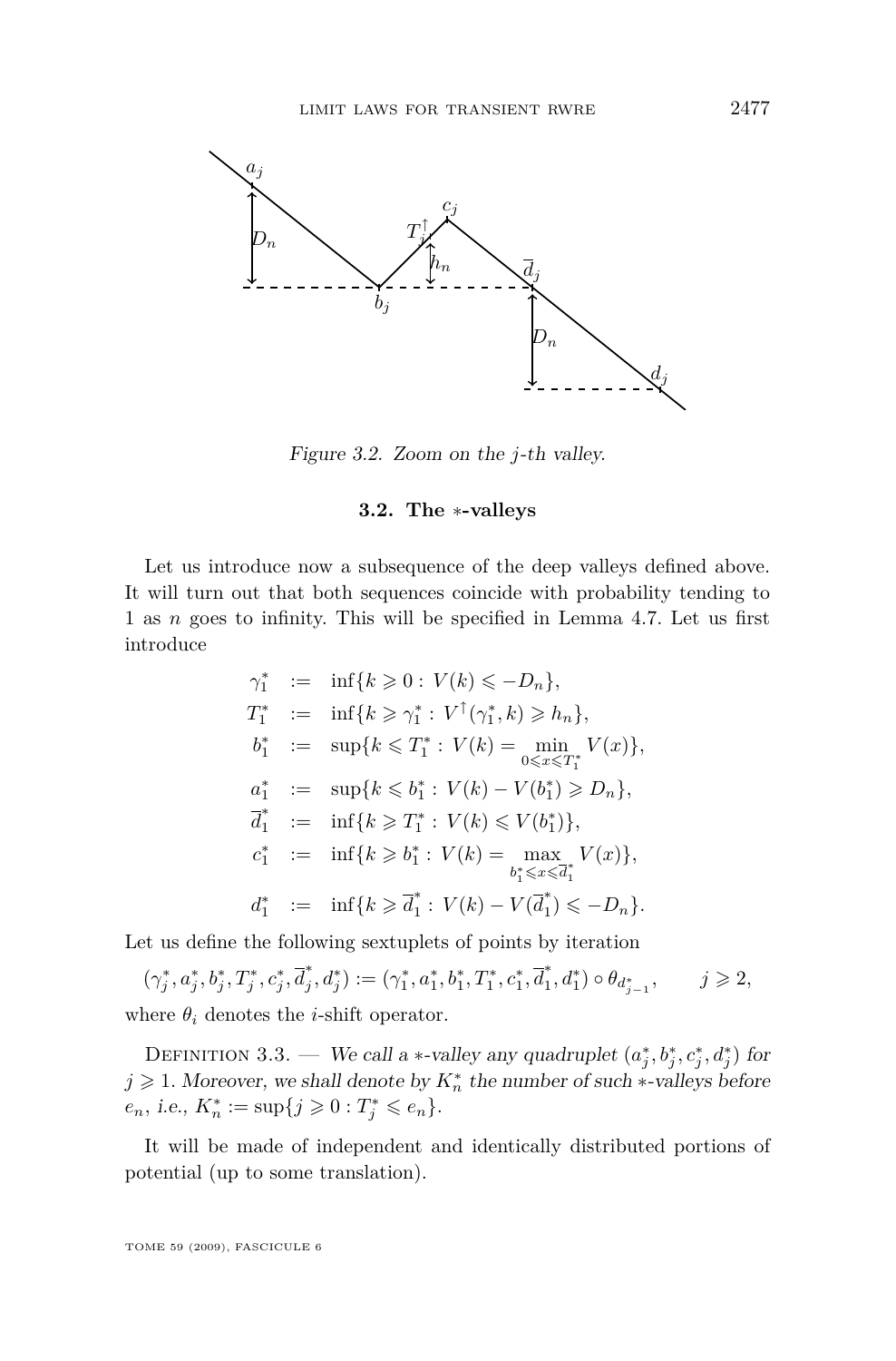#### **4. Reduction to a single valley**

<span id="page-10-0"></span>This section is devoted to the proof of Proposition 4.1 which tells that the study of  $\tau(e_n)$  can be reduced to the analysis of the time spent by the random walk to cross the first deep valley. To ease notations, we introduce  $\lambda_n := \frac{\lambda}{n^{1/\kappa}}$ .

PROPOSITION  $4.1.$  – For all *n* large enough, we have

$$
\mathbb{E}\left[e^{-\lambda_n \tau(e_n)}\right] \in \left[E\left[E_{\omega,|a_1}^{b_1}\left[e^{-\lambda_n \tau(d_1)}\right]\right]^{\overline{K}_n} + o(1), E\left[E_{\omega,|a_1}^{b_1}\left[e^{-\lambda_n \tau(d_1)}\right]\right]^{\underline{K}_n} + o(1)\right].
$$

where  $\underline{K}_n := \lfloor nq_n(1 - n^{-\epsilon/4}) \rfloor$ ,  $\overline{K}_n := \lceil nq_n(1 + n^{-\epsilon/4}) \rceil$ ,  $q_n := P\{H_0 \geq$  $h_n$ *}* and where  $E^x_{\omega, |y|}$  denotes the quenched law of the random walk in the environment  $\omega$ , starting at *x* and reflected at site *y*.

#### **4.1. Introducing "good" environments**

Let us define the four following events, that concern exclusively the potential *V.* The purpose of this subsection is to show that they are realized with an asymptotically overwhelming probability when *n* goes to infinity. These results will then make it possible to restrict the study of  $\tau(e_n)$  to these events.

$$
A_1(n) := \{e_n < C'n\},
$$
  
\n
$$
A_2(n) := \left\{ \lfloor nq_n(1 - n^{-\varepsilon/4}) \rfloor \le K_n \le \lceil nq_n(1 + n^{-\varepsilon/4}) \rceil \right\},
$$
  
\n
$$
A_3(n) := \bigcap_{j=0}^{K_n} \left\{ \sigma(j+1) - \sigma(j) \ge n^{1-3\varepsilon} \right\},
$$
  
\n
$$
A_4(n) := \bigcap_{j=1}^{K_n+1} \left\{ d_j - a_j \le C'' \log n \right\},
$$

where  $\sigma(0) := 0$  (for convenience of notation) and  $C', C''$  stand for positive constants which will be specified below.

In words,  $A_1(n)$  allows us to bound the total length of the first *n* excursions. The event  $A_2(n)$  gives a control on the number of deep valleys. The event  $A_3(n)$  ensures that the deep valleys are well separated, while *A*4(*n*) bounds finely the length of each of them. Before proving that the  $A_i$ 's are typical events, let us first give a preliminary result concerning large deviations that we will use throughout the paper.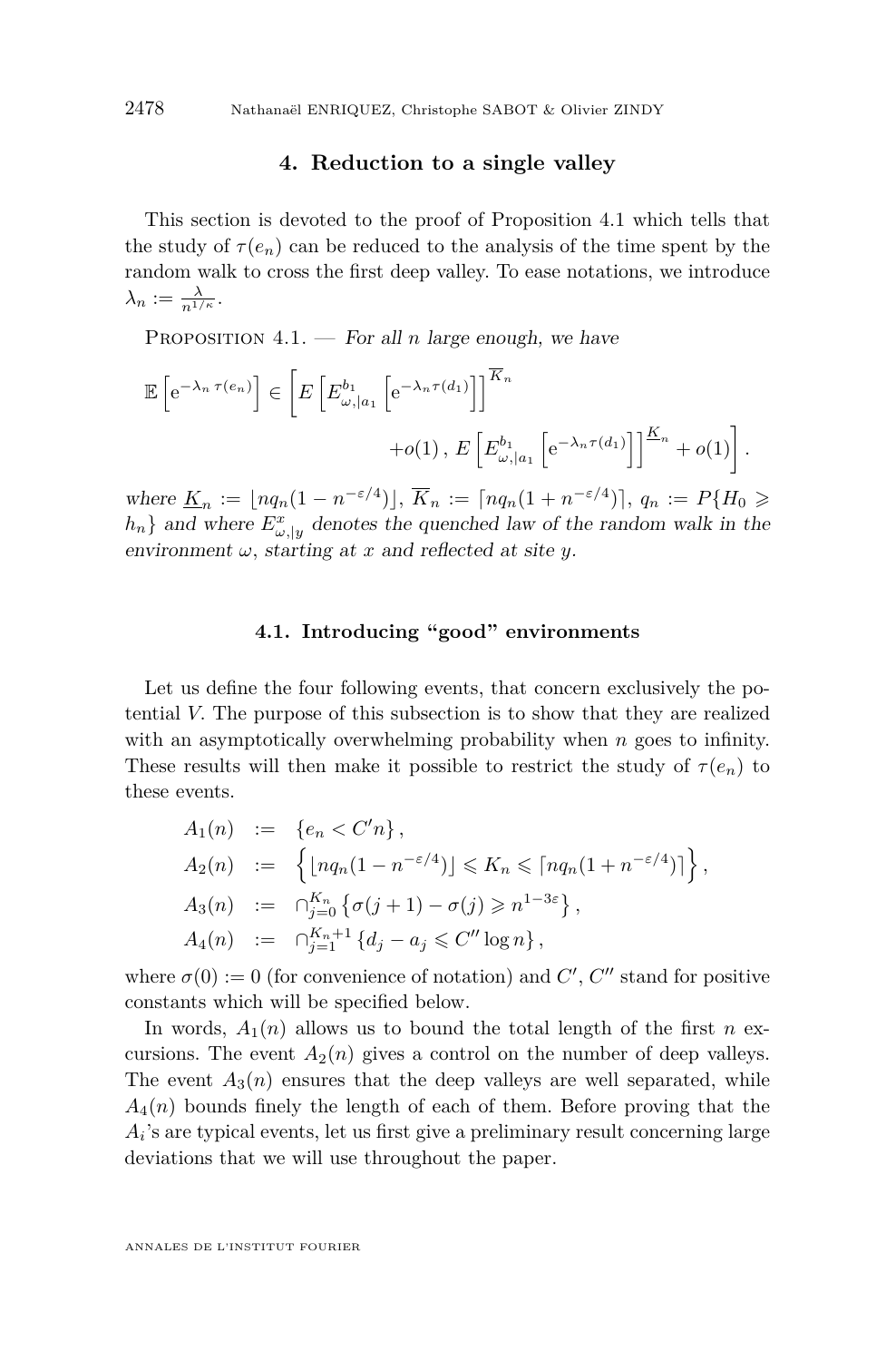<span id="page-11-0"></span>LEMMA  $4.2.$  — Under assumption  $(a)$ , large deviations occur for the potential seen as a sum of i.i.d. random variables. Indeed for all  $x \geq m$ : *E* [log  $\rho_0$ ] (recall that (*a*) implies  $m < 0$ ) and all  $j \ge 1$ , we have

(4.1) 
$$
P\{V(j) \geq jx\} \leq \exp\{-jI(x)\},\
$$

with  $I(x) := \sup_{t \geq 0} \{ tx - \Lambda(t) \}$  and  $\Lambda(t) := \log E[\rho_0^t]$ . Moreover, the rate function *I* is lower semicontinuous, satisfies  $I(0) > 0$  and

(4.2) 
$$
\inf_{x>0} \frac{I(x)}{x} \geqslant \kappa.
$$

 $Proof.$  — Let us first prove  $(4.1)$  which is the upper bound in Cramer's theorem in R, see [\[5\]](#page-39-0). Observe first that for all x and every  $t \geq 0$ , and application of Markov's inequality yields

(4.3) 
$$
P\{V(j) \geq jx\} = E[\mathbf{1}_{\{V(j) - jx \geq 0\}}] \leq E[e^{t(V(j) - jx)}]
$$

$$
= e^{-jtx} E[e^{t \log \rho_0}]^j = e^{-j\{tx - \Lambda(t)\}}.
$$

Then, we get (4.1) by taking the infimum over  $t \geq 0$  in (4.3).

To prove that  $I(0) > 0$ , observe first that  $I(0) = -\inf_{t \geq 0} \Lambda(t)$ . Now since the function  $g(t) := E[\rho_0^t]$  satisfies  $g(0) = g(\kappa) = 1$  (by assumption  $(a)$ ) and  $g'(0) < 0$  (indeed  $g'(0) = E[\log \rho_0] < 0$ ), we get that  $\inf_{0 \le t \le \kappa} g(t) < 1$ , which implies  $-\inf_{t\geqslant 0} \Lambda(t) > 0$ .

The proof of (4.2) is straightforward. Indeed, recalling that  $I(x) = \sup_{t \geq 0}$ *{tx* −  $\Lambda$ (*t*)*}* for *x* > 0*,* we have  $I(x) \geq \kappa x - \Lambda(\kappa) = \kappa x$ , since  $\Lambda(\kappa) = 0$ . □

Note that the claim of (4.2) appears on page 236 in [\[23\]](#page-40-0) and that [\[23\]](#page-40-0) claims an equality under certain assumptions.

Now, let us introduce the following hitting times (for the potential)

$$
T_h := \min\{x \geqslant 0 : V(x) \geqslant h\}, \quad h > 0,
$$
\n
$$
T_A := \min\{x \geqslant 0 : V(x) \in A\}, \quad A \subset \mathbb{R}.
$$

and prove that the  $A_i(n)$ 's occur with an overwhelming probability when *n* tends to infinity.

LEMMA 4.3. — The probability  $P{A_1(n)}$  converges to 1 when *n* goes to infinity.

Proof. — It is a direct consequence of the law of large numbers as soon as  $C'$  is taken bigger than  $E[e_1]$ .

LEMMA 4.4. — The probability  $P{A_2(n)}$  converges to 1 when *n* goes to infinity.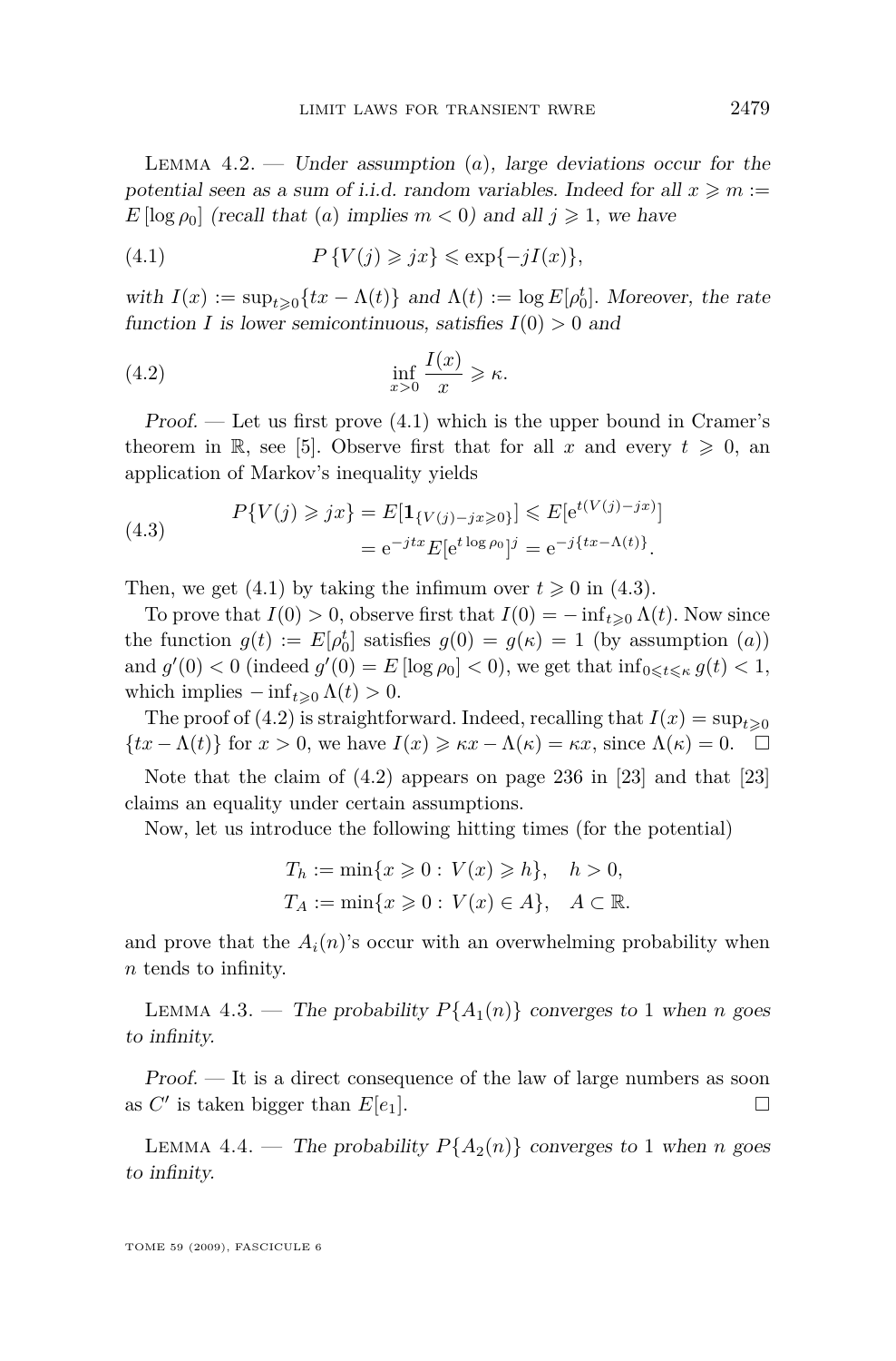<span id="page-12-0"></span>In words, Lemma [4.4](#page-11-0) means that  $K_n$  "behaves" like  $C_I n^{\varepsilon}$ , when *n* tends to infinity. In particular, [\(3.2\)](#page-6-0), which yields  $q_n \sim \frac{C_I}{n^{1-\epsilon}}$ , and Lemma [4.4](#page-11-0) imply

(4.4) 
$$
P\{K_n+1\geqslant 2C_I n^{\varepsilon}\}\to 0, \qquad n\to\infty.
$$

Proof. — At first, observe that

$$
P\left\{\frac{K_n}{nq_n} \geq 1 + n^{-\varepsilon/4}\right\} = P\{K_n - nq_n \geq n^{1-\varepsilon/4}q_n\} \leq \frac{\text{Var}(K_n)}{n^{2(1-\varepsilon/4)}q_n^2},
$$

the inequality being a consequence of Markov inequality and the fact that  $K_n$  follows a binomial distribution of parameter  $(n, q_n)$ . Moreover,  $Var(K_n)$  $= n q_n (1 - q_n) \leqslant n q_n$  implies

$$
P\Big\{\frac{K_n}{nq_n}\geqslant 1+n^{-\varepsilon/4}\Big\}\leqslant \frac{1}{n^{1-\varepsilon/2}q_n}
$$

*.*

Now, Iglehart's result (see [\(3.2\)](#page-6-0)) implies  $q_n \sim \frac{C_I}{n^{1-\epsilon}}$ ,  $n \to \infty$ . Therefore we get that  $P\{\frac{K_n}{nq_n} \leq 1 + n^{-\varepsilon/4}\}\)$  converges to 1 when *n* goes to infinity. Using similar arguments, we get the convergence to 1 of  $P\{\frac{K_n}{nq_n}\geq 1-n^{-\epsilon/4}\}$ .  $\Box$ 

LEMMA 4.5. — The probability  $P{A_3(n)}$  converges to 1 when *n* goes to infinity.

Proof. — We make first the trivial observation that

$$
P\{A_3(n)\} \ge P\{\sigma(j+1) - \sigma(j) \ge n^{1-3\varepsilon}, 0 \le j \le \lfloor 2C_I n^{\varepsilon} \rfloor; K_n \le 2C_I n^{\varepsilon} \}
$$
  
\n
$$
\ge P\{\sigma(j+1) - \sigma(j) \ge n^{1-3\varepsilon}, 0 \le j \le \lfloor 2C_I n^{\varepsilon} \rfloor \}
$$
  
\n
$$
-P\{K_n \ge 2C_I n^{\varepsilon}\},
$$

the second inequality being a consequence of  $P{A; B} \ge P{A} - P{B^c}$ , for any couple of events *A* and *B.* Therefore, recalling (4.4) and using the fact that  $(\sigma(j+1) - \sigma(j))_{0 \leq j \leq 2C_I n^{\varepsilon}}$  are i.i.d. random variables, it remains to prove that

$$
P\{\sigma(1)\geqslant n^{1-3\varepsilon}\}^{\lfloor 2C_Im^{\varepsilon}\rfloor}\to 1,\qquad n\to\infty.
$$

Since  $\sigma(1)$  is a geometrical random variable with parameter  $q_n$ ,  $P\{\sigma(1)\geq$  $n^{1-3\varepsilon}$  is equal to  $(1-q_n)^{\lceil n^{1-3\varepsilon} \rceil}$ , which implies

$$
P\{\sigma(1)\geqslant n^{1-3\varepsilon}\}^{\lfloor 2C_Im^{\varepsilon}\rfloor} = (1-q_n)^{\lfloor 2C_Im^{\varepsilon}\rfloor\lceil n^{1-3\varepsilon}\rceil} \geqslant \exp\left\{-Cn^{1-2\varepsilon}q_n\right\}.
$$

Then, the conclusion follows from [\(3.2\)](#page-6-0), which implies that  $q_n \sim C_I/n^{1-\varepsilon}$ ,  $n \to \infty$ .

LEMMA 4.6. — For C'' large enough, the probability  $P{A_4(n)}$  converges to 1 when *n* goes to infinity.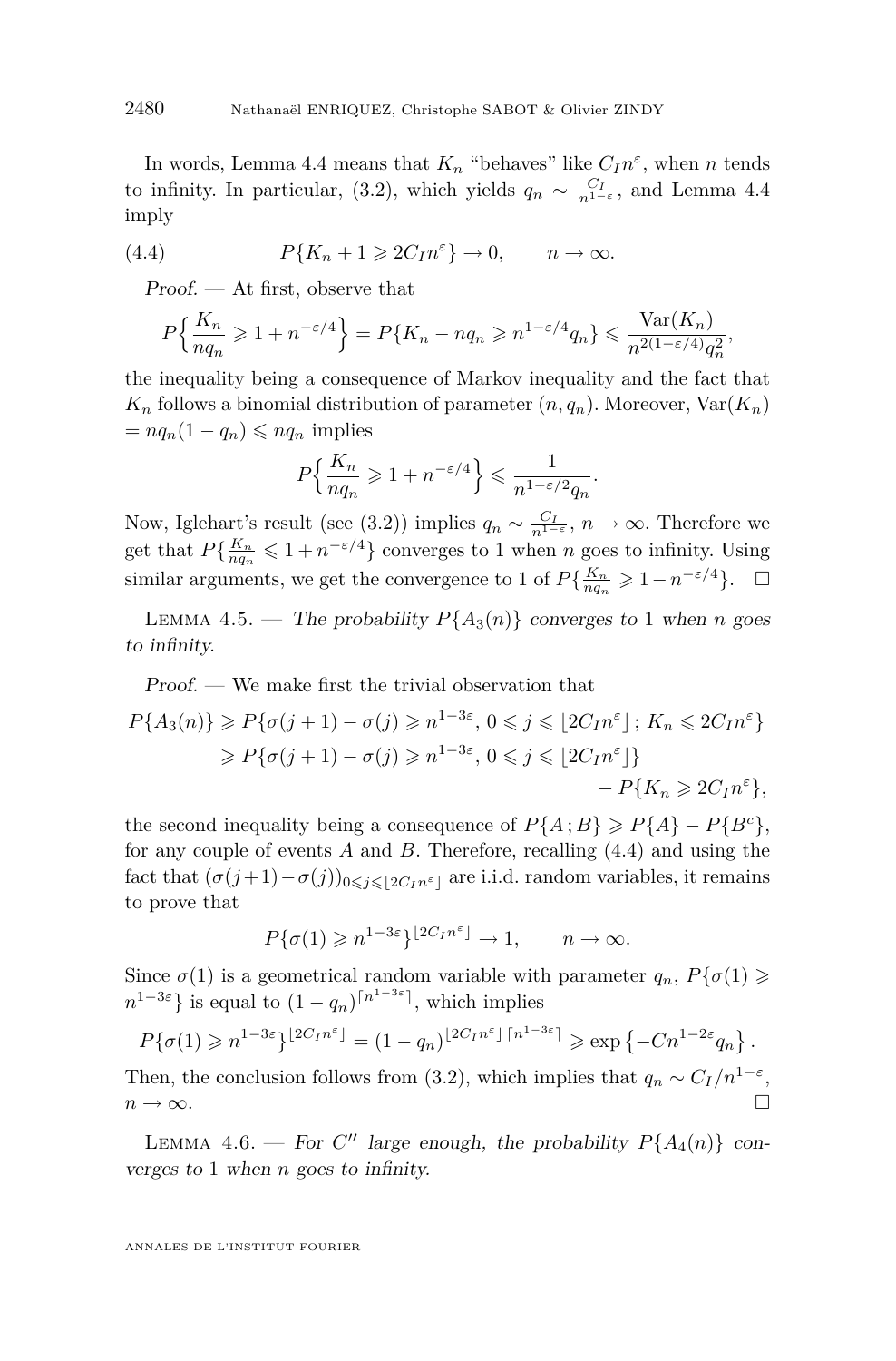<span id="page-13-0"></span>Proof. — Looking at the proof of Lemma [4.5,](#page-12-0) we have to prove that *P*<sup>{</sup> $d_j - a_j \ge C'' \log n$ } is equal to a  $o(n^{-\varepsilon})$ ,  $n \to \infty$ *.* Moreover, observing that  $d_j - a_j = (d_j - \bar{d}_j) + (\bar{d}_j - T_j^{\uparrow}) + (T_j^{\uparrow} - b_j) + (b_j - a_j)$ , the proof of Lemma [4.6](#page-12-0) boils down to showing that, for  $C''$  large enough,

(4.5) 
$$
P\Big\{d_j - \overline{d}_j \geqslant \frac{C''}{4}\log n\Big\} = o(n^{-\varepsilon}), \qquad n \to \infty,
$$

(4.6) 
$$
P\left\{\overline{d}_j - T_j^{\uparrow} \geqslant \frac{C''}{4}\log n\right\} = o(n^{-\varepsilon}), \qquad n \to \infty,
$$

(4.7) 
$$
P\Big\{T_j^{\uparrow} - b_j \geqslant \frac{C''}{4}\log n\Big\} = o(n^{-\varepsilon}), \qquad n \to \infty,
$$

(4.8) 
$$
P\Big\{b_j - a_j \geqslant \frac{C''}{4}\log n\Big\} = o(n^{-\varepsilon}), \qquad n \to \infty.
$$

To prove (4.5), we apply the strong Markov property at time  $\overline{d}_j$  such that we get  $P\{d_j - \overline{d}_j \geqslant \frac{C''}{4}\}$ *g*<sup>*n*</sup></sup>  $\log n$ <sup>}</sup> ≤ *P*{*T*<sub>(*−∞,−D<sub>n</sub>*] ≥  $\frac{C''}{4}$ </sub>  $\frac{\sqrt{n}}{4}$  log *n*<sup>2</sup>. Therefore, we have

$$
P\Big\{d_j - \overline{d}_j \geqslant \frac{C''}{4}\log n\Big\} \leqslant P\Big\{\inf_{0 \leqslant x \leqslant \frac{C''}{4}\log n} V(x) > -D_n\Big\}
$$
\n
$$
\leqslant P\Big\{V(\frac{C''}{4}\log n) > -D_n\Big\}.
$$

Recalling that  $D_n := (1 + \frac{1}{\kappa}) \log n$ , we can use Lemma [4.2,](#page-10-0) which implies  $P\{V(\frac{C''}{4})\}$  $\frac{C''}{4}$  log *n*) >  $-D_n$ }  $\leqslant e^{-\frac{C''}{4} \log n I(-\frac{4}{C''}(1+\frac{1}{\kappa}))}$ . Then, this inequality implies (4.5) by choosing  $C''$  large enough such that  $\frac{C''}{4}$  $\frac{C''}{4} I(-\frac{4}{C''}(1+\frac{1}{\kappa})) > \varepsilon,$ which is possible since  $I(0) > 0$ .

To prove (4.6), observe first that [\(3.2\)](#page-6-0) implies  $P\{H^{(j)} > \frac{(1+\varepsilon')}{\kappa}\}$ *κ* log *n} ∼*  $n^{-(\varepsilon' + \varepsilon)} = o(n^{-\varepsilon}), n \to \infty$ . Therefore, we obtain that  $P\{\overline{d}_j - T_j^{\uparrow} \geq 0\}$  $C^{\prime\prime}$  $\frac{C''}{4}$  log *n*} is less or equal than  $P\{T_{(-\infty, -\frac{1+\varepsilon'}{\kappa}\log n]}\geqslant \frac{C''}{4}\}$  $\frac{C'''}{4} \log n$  +  $o(n^{-\varepsilon})$ and conclude the proof with the same arguments we used to treat (4.5).

To get (4.7), observe first that

$$
P\Big\{T_j^\uparrow - b_j \geqslant \frac{C''}{4}\log n\Big\} = P\Big\{T_{h_n} \geqslant \frac{C''}{4}\log n \,|\, H_0 \geqslant h_n\Big\}
$$
  

$$
\leqslant P\Big\{\frac{C''}{4}\log n \leqslant T_{h_n} < \infty\}/P\{H_0 \geqslant h_n\Big\}.
$$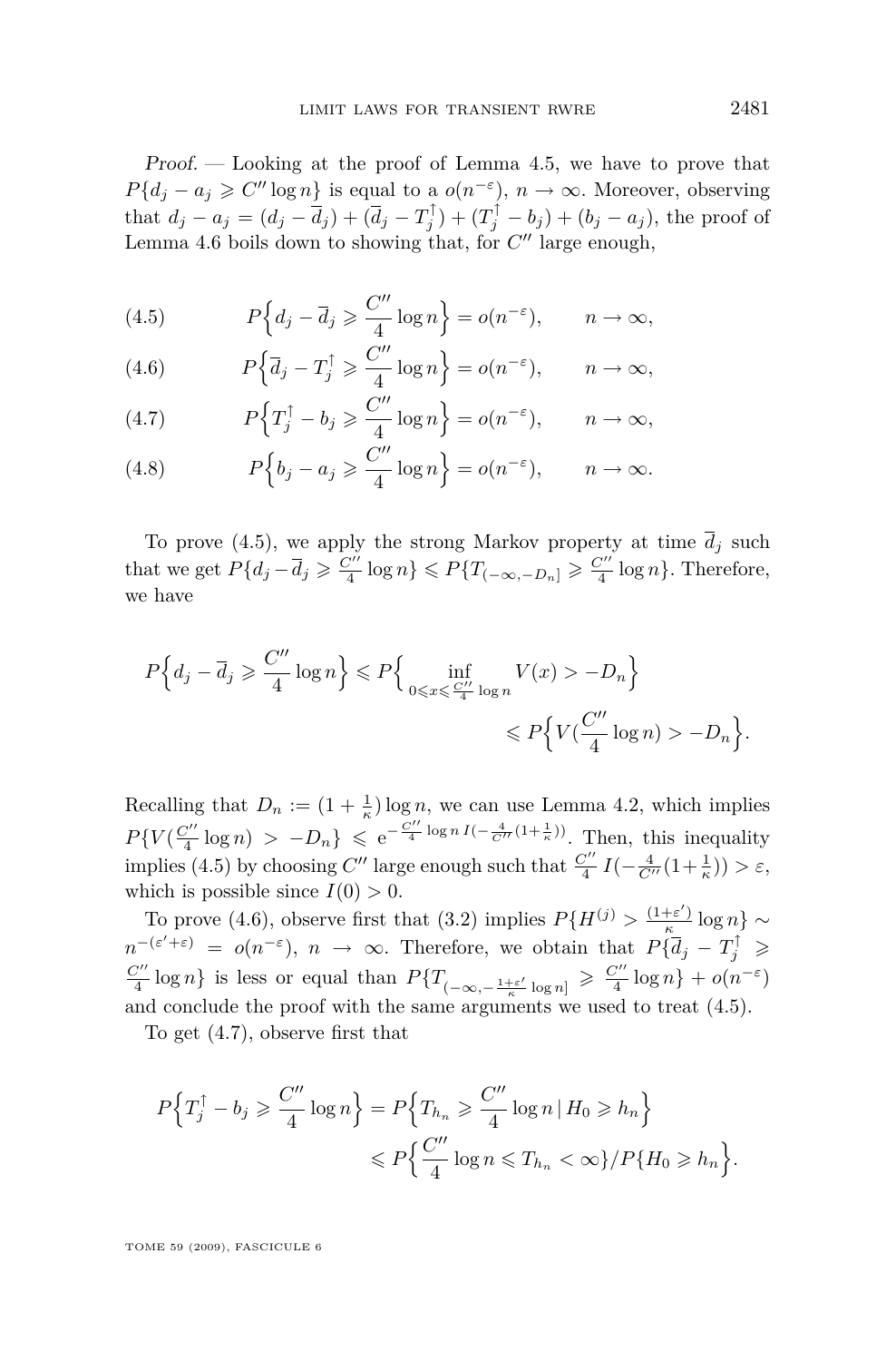<span id="page-14-0"></span>Furthermore, Lemma [4.2](#page-10-0) yields

$$
P\left\{\frac{C''}{4}\log n \leq T_{h_n} < \infty\right\} \leq \sum_{k \geq \frac{C''}{4}\log n} P\{V(k) \geq h_n\} \leq \sum_{k \geq \frac{C''}{4}\log n} e^{-k \cdot I\left(\frac{h_n}{k}\right)}
$$
\n
$$
\leq \sum_{k \geq \frac{C''}{4}\log n} e^{-k \cdot I(0)} \leq \frac{C}{n^{\frac{C''}{4}I(0)}},
$$

the third inequality being a consequence of the fact that the convex rate function  $I(\cdot)$  is an increasing function on  $(m, +\infty)$ . Using [\(3.2\)](#page-6-0), we get, for all large *n,*

$$
P\Big\{T_j^{\uparrow} - b_j \geqslant \frac{C''}{4}\log n\Big\} \leqslant \frac{C}{n^{\frac{C''}{4}I(0)-(1-\varepsilon)}},
$$

which yields [\(4.7\)](#page-13-0), by choosing  $C''$  large enough such that  $C'' > \frac{4}{I(0)}$ .

For [\(4.8\)](#page-13-0), observe first that  $((V(k - b_j) - V(b_j))_{a_j \leq k \leq b_j}, a_j, b_j)$  has the same distribution as  $((V(k))_{a^{-} \leq k \leq 0}, a^{-}, 0)$  under  $P\{\cdot | V(k) \geq 0, a^{-} \leq k \leq 0\}$ 0<sup>}</sup>, where  $a^- := \sup\{k \leq 0 : V(k) \geq D_n\}$ . Then, since  $P\{V(k) \geq 0, k \leq 0\}$ 0<sup>}</sup> > 0 and since  $(V(-k), k \ge 0)$  has the same distribution as  $(-V(k), k \ge 0)$ 0)*,* we obtain

$$
P\Big\{b_j - a_j \geqslant \frac{C''}{4}\log n\Big\} \leqslant CP\Big\{T_{(-\infty, -D_n]} > \frac{C''}{4}\log n\Big\}
$$
  

$$
\leqslant CP\Big\{V(\frac{C''}{4}\log n) > -D_n\Big\}.
$$

Now, the arguments are the same as in the proof of  $(4.5)$ .

Defining  $A(n) := A_1(n) \cap A_2(n) \cap A_3(n) \cap A_4(n)$ , a consequence of Lemma [4.3,](#page-11-0) Lemma [4.4,](#page-11-0) Lemma [4.5](#page-12-0) and Lemma [4.6,](#page-12-0) is that

$$
(4.9) \t\t P{A(n)} \to 1.
$$

The following lemma tells us that the *∗*-valleys coincide with the sequence of deep valleys with an overwhelming probability when *n* goes to infinity.

LEMMA 4.7. — If  $A^*(n) := \{K_n = K_n^*; (a_j, b_j, c_j, d_j) = (a_j^*, b_j^*, c_j^*, d_j^*), 1 \leq$  $j \leq K_n$ , then we have that the probability  $P\{A^*(n)\}$  converges to 1, when *n* goes to infinity.

Proof. — Since, by definition, the *∗*-valleys constitute a subsequence of the deep valleys, Lemma 4.7 is a consequence of Lemma [4.5](#page-12-0) together with Lemma [4.6.](#page-12-0)  $\Box$ 

Remark  $4.8$  — Another meaning of this result is that, with probability tending to 1*,* two deep valleys are necessarily disjoint.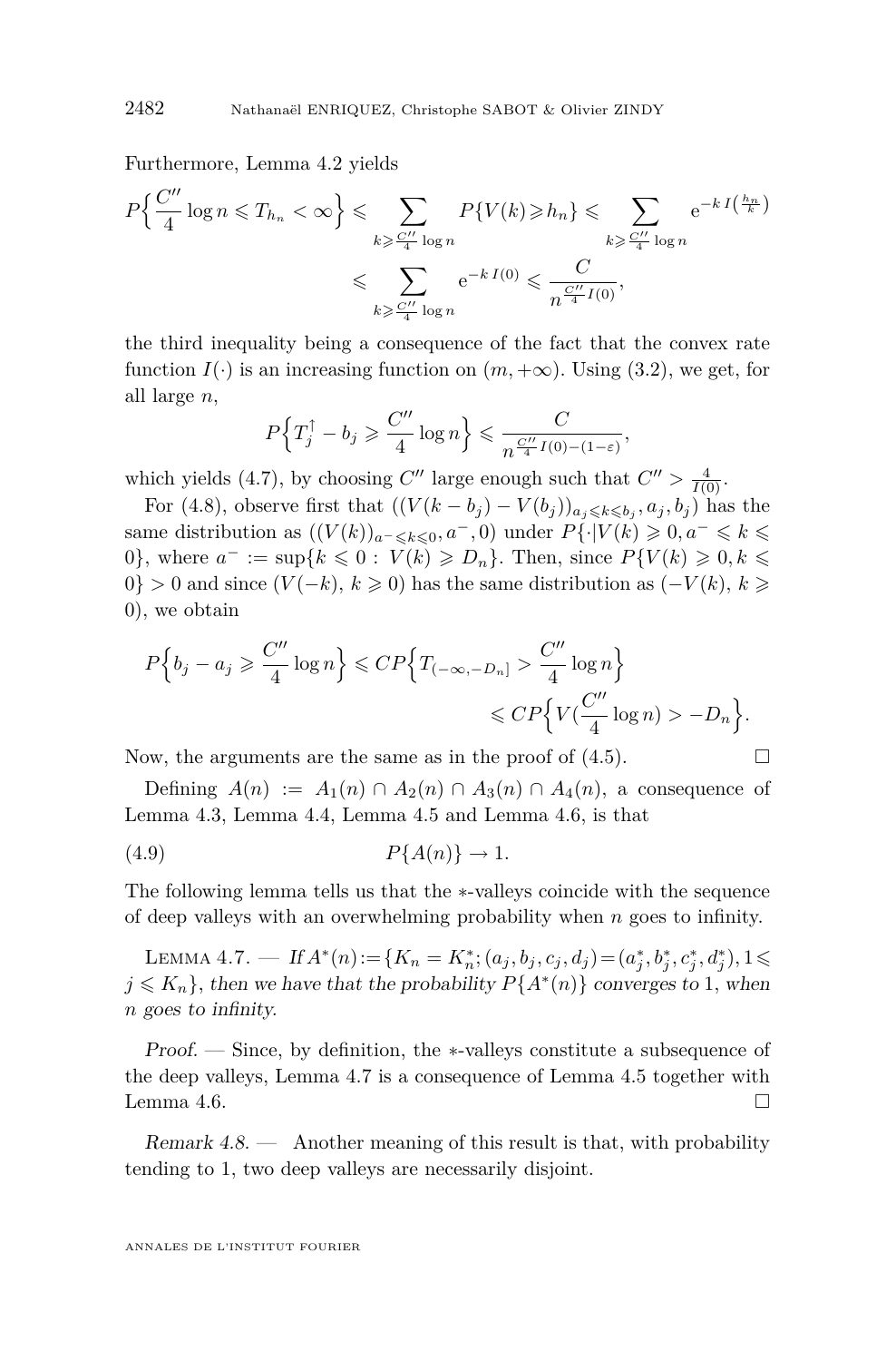#### **4.2. Preparatory lemmas**

<span id="page-15-0"></span>In this subsection, we develop some technical tools allowing us to improve our understanding of the random walk's behavior. In Lemma [4.10,](#page-19-0) we prove that, after exiting a deep valley, the random walk will not come back to another deep valley it has already visited, with probability tending to one. Moreover, Lemma [4.11](#page-20-0) specifies that the random walk typically exits from a *∗*-valley on the right, while Lemma [4.12](#page-21-0) shows that the time spent between two deep valleys is negligible. Lemma [4.13](#page-22-0) states that the first valley coincides with the first *\**-valley with probability  $1 - o(n^{-\epsilon})$ , when *n* goes to infinity.

#### 4.2.1. Preliminary estimates for inter-arrival times

Let us introduce

$$
T^{\uparrow}(h) := \min\{x \geq 0 : V^{\uparrow}(x) \geq h\}, \qquad h > 0,
$$
  

$$
T^{\downarrow}(h) := \min\{x \geq 0 : V^{\downarrow}(x) \leq h\}, \qquad h > 0.
$$

Lemma 4.9. — Under assumptions of Theorem [2.1,](#page-4-0) we have, for *h* large enough,

$$
\mathbb{E}_{\vert 0}\left[\tau_h\right] \leqslant C e^h,
$$

where  $\mathbb{E}_{\vert 0}$  denotes the expectation under the law  $\mathbb{P}_{\vert 0}$  of the random walk in the random environment  $\omega$  (under *P*) reflected at 0 and  $\tau_h := \tau(T^{\uparrow}(h) - 1)$ *.* 

Proof. — Using (Zeitouni [\[23\]](#page-40-0), formula (2.1.14)), we obtain that  $\mathbb{E}_{[0]}[\tau_h]$ is bounded from above by  $E\left[\sum_{0 \leq i \leq j \leq T^{\dagger}(h)} e^{V(j)-V(i)}\right]$ . Therefore, since  $T^{\uparrow}(h) \leq T^{\uparrow}(h) \circ \theta_i$  for any  $i \geq 0$  (where  $\theta$  denotes the shift operator for the environment), we obtain

$$
(4.10) \quad \mathbb{E}_{\vert 0} \left[ \tau_h \right] \leqslant \sum_{i \geqslant 0} E \Big[ \mathbf{1}_{\{i < T^\dagger(h)\}} \sum_{i \leqslant j < T^\dagger(h)} \mathrm{e}^{V(j) - V(i)} \Big] \leqslant \beta_1(h) \, \beta_2(h),
$$

where

$$
\beta_1(h) := E\big[T^{\uparrow}(h)\big],
$$
  

$$
\beta_2(h) := E\Big[\sum_{0 \le j < T^{\uparrow}(h)} e^{V(j)}\Big].
$$

To bound  $\beta_1(h)$ , let us introduce the number *N* of complete excursions before  $T^{\uparrow}(h)$ , defined by  $N = N(h) := \sup\{i \geq 0 : e_i < T^{\uparrow}(h)\}.$  Then, we can write  $\beta_1(h) = E[\sum_{i=0}^{N-1} (e_i - e_{i-1}) + (T^{\uparrow}(h) - e_N)].$  Observe that the definition of  $T^{\uparrow}(h)$  implies that *N* is a geometrical random variable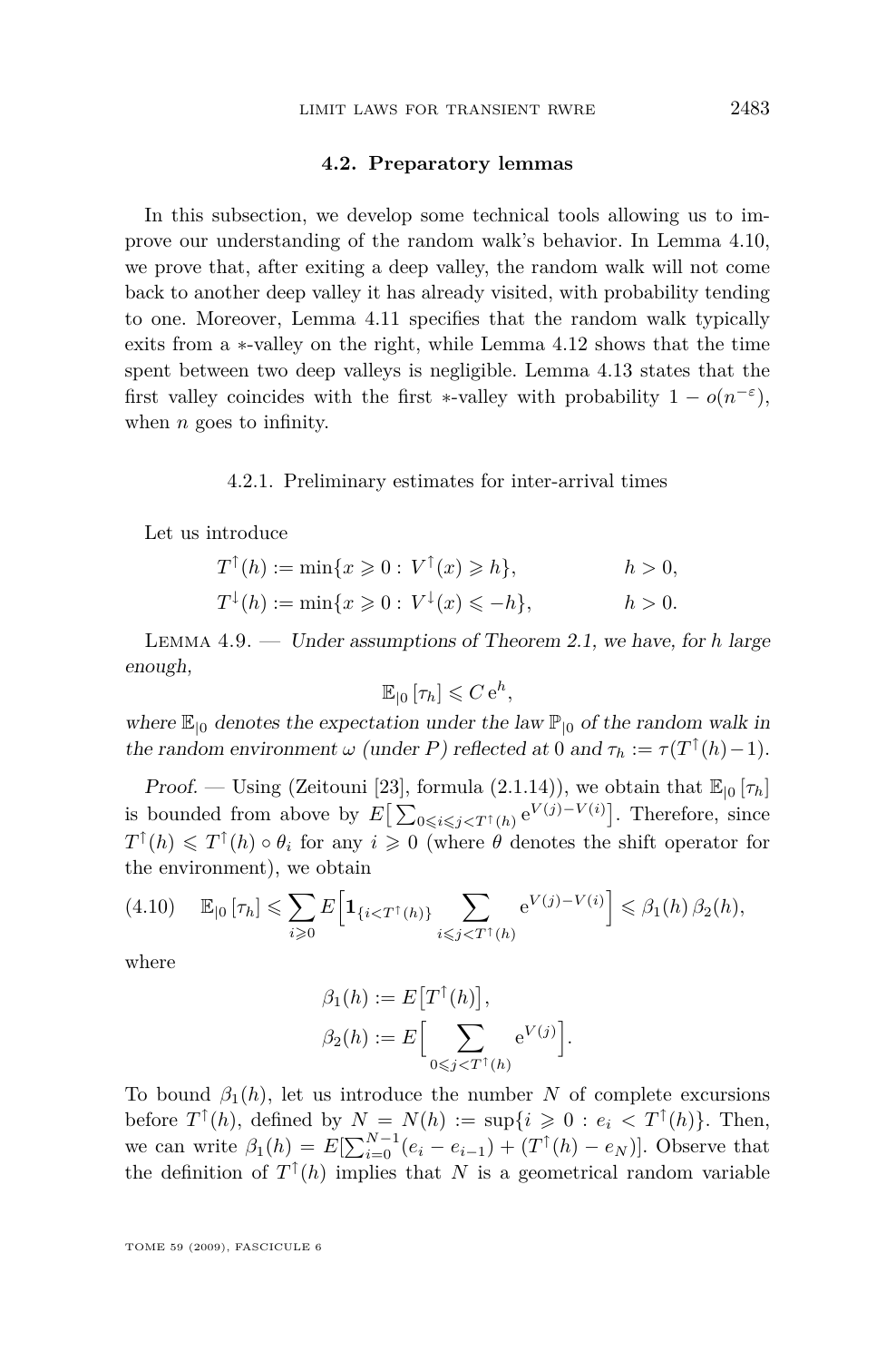<span id="page-16-0"></span>with parameter  $q = q(h) := P\{H \ge h\}$  and recall that, by [\(3.2\)](#page-6-0), we have *q ∼ C<sup>I</sup>* e *<sup>−</sup>κh, h → ∞.* Therefore, we get, for *h* large enough,

$$
\beta_1(h) \leqslant \sum_{k\geqslant 0} (1-q)^k q\big(kE[e_1|H < h] + E[T_h|H \geqslant h]\big)
$$
\n
$$
\leqslant C \sum_{k\geqslant 0} (1-q)^k q\big(kE[e_1] + E[T_h|H \geqslant h]\big),
$$

the second inequality being a consequence of the fact that  $E[e_1] < \infty$ (see [\(3.1\)](#page-6-0)) together with  $P{H < h} \rightarrow 1, h \rightarrow \infty$ , by [\(3.2\)](#page-6-0). By obvious calculations, this yields  $\beta_1(h) \leq C(1-q)q^{-1}E[e_1] + E[T_h|H \geq h]$ , which implies with [\(3.2\)](#page-6-0) that

(4.11) 
$$
\beta_1(h) \leqslant Ce^{\kappa h} + E[T_h|H \geqslant h].
$$

Now, let us bound  $E[T_h|H \geq h]$ . For this purpose, we observe first that  $E[T_h|H \ge h] \le Ce^{\kappa h} \sum_{k\ge0} (k+1) P\{T_h = k+1 \,;\, H \ge h\}$ . Then, applying the Markov property at time *k,* we get

$$
E[T_h|H \ge h] \le Ce^{\kappa h} \sum_{k\ge 0} (k+1)E\left[\mathbf{1}_{\{0 < V(k) < h\}} e^{-\kappa (h - V(k))}\right]
$$
\n
$$
\le C \sum_{k\ge 0} (k+1) \sum_{j=0}^{\lfloor h \rfloor} e^{\kappa (j+1)} P\{V(k) \ge j\}.
$$

By Lemma [4.2,](#page-10-0) we have  $P\{V(k) \geq j\} \leq e^{-kI(\frac{j}{k})}$ . Now, the fact that  $I(\cdot)$  is an increasing function on  $\mathbb{R}^+$  along with [\(4.2\)](#page-11-0) imply

$$
P\{V(k) \ge j\} \le e^{-\frac{k}{2}I(\frac{j}{k})}e^{-\frac{k}{2}I(\frac{j}{k})} \le e^{-k\frac{I(0)}{2}}e^{-\kappa\frac{j}{2}}.
$$

Since  $I(0) > 0$ , this yields that there exists  $C > 0$  such that, for all large *h,*

(4.12) 
$$
E[T_h|H \ge h] \le Ce^{\frac{\kappa}{2}h}.
$$

Combining together (4.11) and (4.12), we obtain for *h* large enough,

(4.13) *β*1(*h*) 6 *C*e *κh .*

Let us now bound  $\beta_2(h)$ . We introduce first  $\mathcal{E}_k := \{ \max_{0 \leq i \leq k-1} H_i \leq$  $h: H_k \geqslant h$  and write

$$
\beta_2(h) = \sum_{k \geq 0} E\left[\mathbf{1}_{\mathcal{E}_k} \sum_{0 \leq j < T^\dagger(h)} e^{V(j)}\right]
$$
\n
$$
= \sum_{k \geq 0} \left(\sum_{i=0}^{k-1} E\left[\mathbf{1}_{\mathcal{E}_k} e^{V(e_j)} J_i\right] + E\left[\mathbf{1}_{\mathcal{E}_k} e^{V(e_k)} \overline{J}_k\right]\right),
$$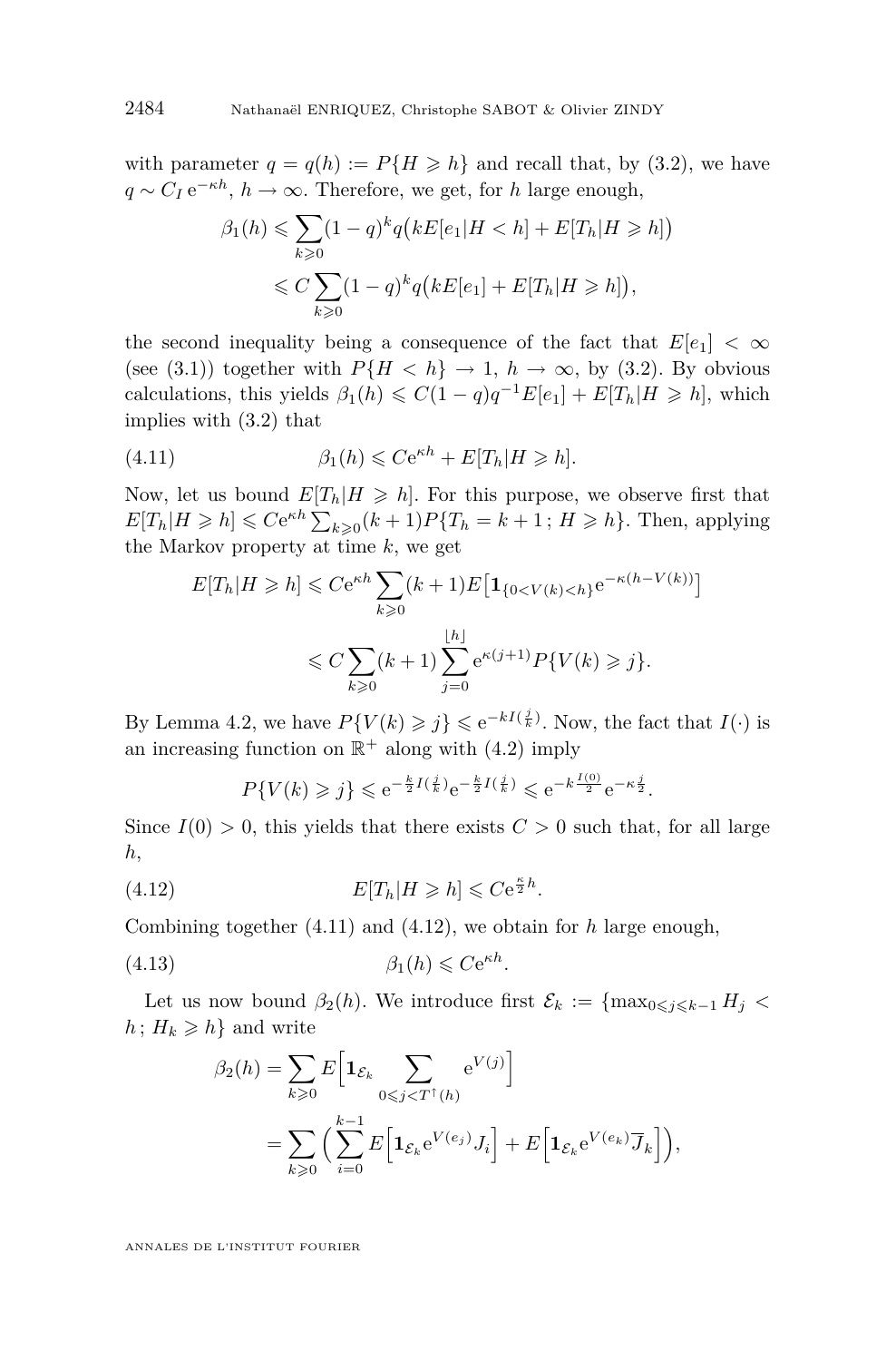<span id="page-17-0"></span>where  $J_i := \sum_{j=e_i}^{e_{i+1}} e^{V(j)-V(e_i)}$  for  $i \geq 0$  and  $\overline{J}_k := \sum_{j=e_k}^{T^{\uparrow}(h)-1}$  $j=e_k$   $j=e_k$ which is well defined on  $\mathcal{E}_k$ . Observe that  $\mathcal{E}_k = \{N(h) = k\}$  and recall that  $N(h)$  is a geometrical random variable with parameter  $q = q(h) = P\{H \geq 0\}$ *h*<sup>}</sup>*.* Then, the Markov property applied at times  $(e_j)_{1 \leq j \leq k}$  yields that  $\beta_2(h)$ is less or equal than

$$
\sum_{k\geqslant 0} (1-q)^k q \Big( E[J_0|H_0 < h] \sum_{j=0}^{k-1} E[e^{V(e_1)}|H_0 < h]^j + E[\overline{J}_0|H_0] \Big) \geqslant h] E[e^{V(e_1)}|H_0 < h]^k \Big),
$$

which implies that  $\beta_2(h)$  is bounded from above by

$$
\frac{1}{1 - E[e^{V(e_1)}|H_0 < h]} E[J_0|H_0 < h]
$$
  
+ 
$$
\frac{q}{1 - (1 - q)E[e^{V(e_1)}|H_0 < h]} E[\overline{J}_0|H_0 \ge h].
$$

Now, since *V* is transient to  $-\infty$ , then  $H_0$  is almost surely finite and  $E[e^{V(e_1)}|H_0 \le h] \rightarrow E[e^{V(e_1)}] \le 1$ , when  $h \rightarrow \infty$ . Recalling that  $q =$  $q(h) \to 0$ ,  $h \to \infty$ , it follows that

$$
(4.14) \qquad \qquad \beta_2(h) \leqslant C\big(E[J_0|H_0 < h] + qE[\overline{J}_0|H_0 \geqslant h]\big),
$$

for *h* large enough.

Let us first bound  $E[\overline{J}_0|H_0 \geq h]$ . Recall that if  $\mu$  denotes the law of  $\rho_0$ , thanks to assumption (*a*) of Theorem [2.1](#page-4-0) we can define the law  $\tilde{\mu} = \rho_0^{\kappa} \mu$ , and the law  $\tilde{P} = \tilde{\mu}^{\otimes \mathbb{Z}}$  which is the law of a sequence of i.i.d. random variables with law  $\tilde{\mu}$ . The definition of  $\kappa$  implies that  $\int \log \rho \tilde{\mu}(d\rho) > 0$ . Then, using the explicit form of the Radon-Nykodym derivative between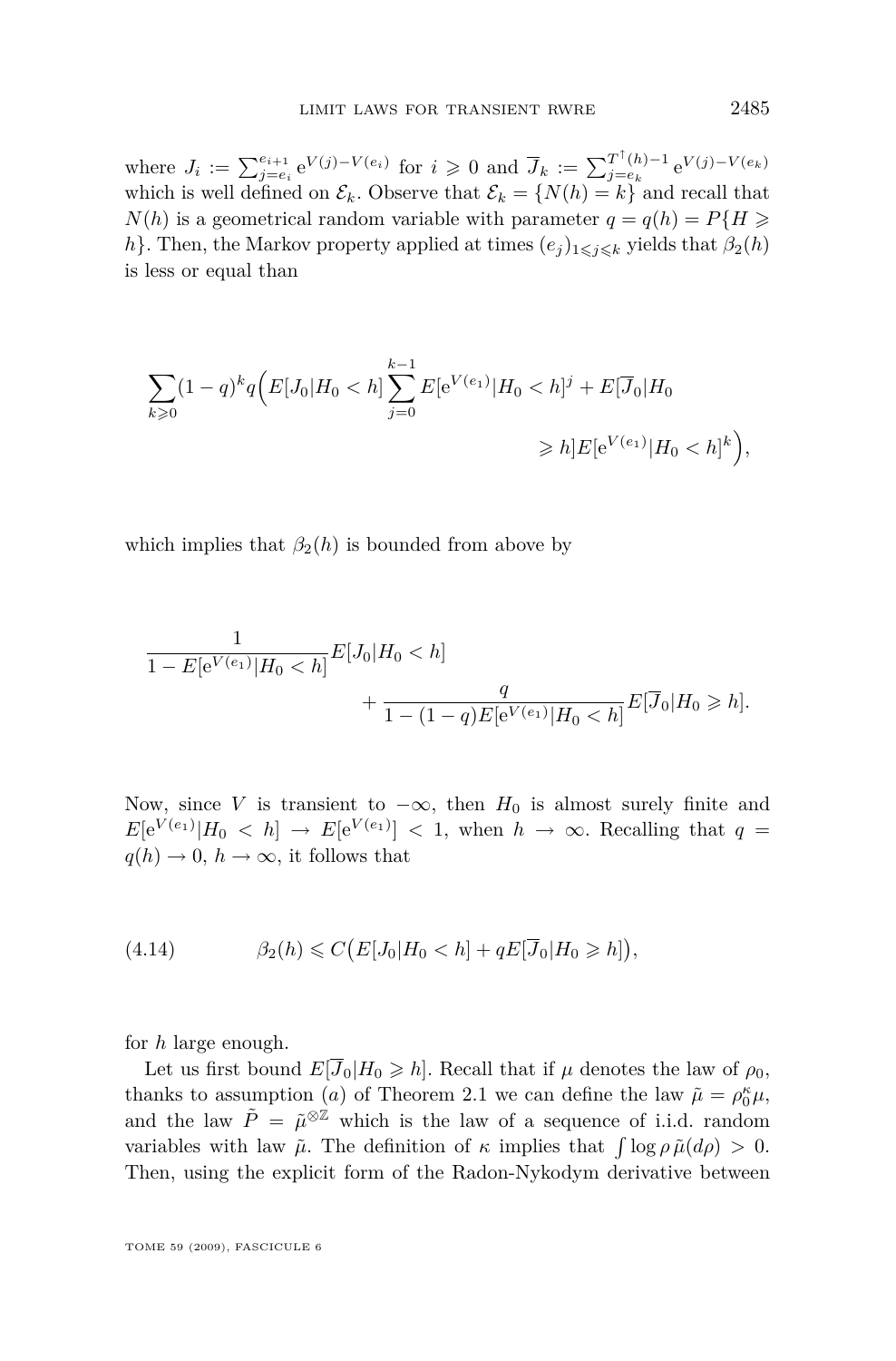<span id="page-18-0"></span>*P* and  $\tilde{P}$ , we can write

$$
E[\overline{J}_0|H_0 \ge h] \le Ce^{\kappa h} \tilde{E}[e^{-\kappa V(T_h)} \overline{J}_0 \mathbf{1}_{\{H_0 \ge h\}}]
$$
  
\n
$$
\le C \tilde{E}\Big[e^{-\kappa (V(T_h) - h)} \sum_{k=0}^{T_{h-1}} e^{V(k)} \mathbf{1}_{\{H_0 \ge h\}}\Big]
$$
  
\n
$$
\le C \tilde{E}\Big[\sum_{k=0}^{T_{h-1}} e^{V(k)} \mathbf{1}_{\{\min_{0 \le k < T_h} V(k) > 0\}}\Big]
$$
  
\n
$$
\le C \tilde{E}\Big[\sum_{k\ge 0} \sum_{p=0}^{\lfloor h \rfloor} e^{V(k)} \mathbf{1}_{\{p \le V(k) < p+1\}}\Big]
$$
  
\n
$$
\le C \sum_{p=0}^{\lfloor h \rfloor} e^{p+1} \tilde{E}\Big[\sum_{k\ge 0} \mathbf{1}_{\{p \le V(k) < p+1\}}\Big].
$$

Moreover, by Markov property, we have

$$
\tilde{E}\Big[\sum_{k\geqslant 0}\mathbf{1}_{\{p\leqslant V(k)
$$

which is finite since  $(V(k))_{k\geqslant 0}$  has a positive drift under  $\tilde{P}$ .

Therefore, recalling [\(4.14\)](#page-17-0) and [\(3.2\)](#page-6-0), we get

(4.15) 
$$
\beta_2(h) \leq C(E[J_0]H_0 < h] + e^{(1-\kappa)h})
$$

and only have to bound  $E[J_0|H_0 \lt h]$ . Recall that  $R = \sum_{k \geq 0} e^{V(k)}$  and observe that  $J_0 \le R$ . Moreover, let us denote by  $E^{\mathcal{I}}[\cdot]$  the expectation under  $P^{I}\{\cdot\} := P\{\cdot|\mathcal{I}\}\$ , with  $\mathcal{I} := \{H = S\}$ . Then, we first observe that  $E^{\mathcal{I}}[R|H \leq h] \geqslant E[R \mathbf{1}_{\{H=S. Furthermore, since$ *J*<sub>0</sub> depends only on  $(V(k); 0 \leq k \leq e_1)$  and since  $P\{V(k) \leq 0; k \geq 0\}$  $0$ } > 0, we get, by applying the strong Markov property at time  $e_1$ , that  $E[J_0 \mathbf{1}_{\{H < h\}}] \leqslant C E^{\mathcal{I}}[R|H < h]$ , which implies

$$
E[J_0|H < h] \leqslant C E^{\mathcal{I}}[R|H < h].
$$

Therefore, we only have to prove that  $E^{\mathcal{I}}[R|H \leq h] \leq C e^{(1-\kappa)h}$ . To this aim, we recall first that Corollary 4.1 in [\[6\]](#page-39-0) implies that,  $P<sup>\mathcal{I}</sup>$ -almost surely,

$$
(4.16) \t\t\t\t E^{\mathcal{I}}[R|\lfloor H \rfloor] \leqslant Ce^{\lfloor H \rfloor}.
$$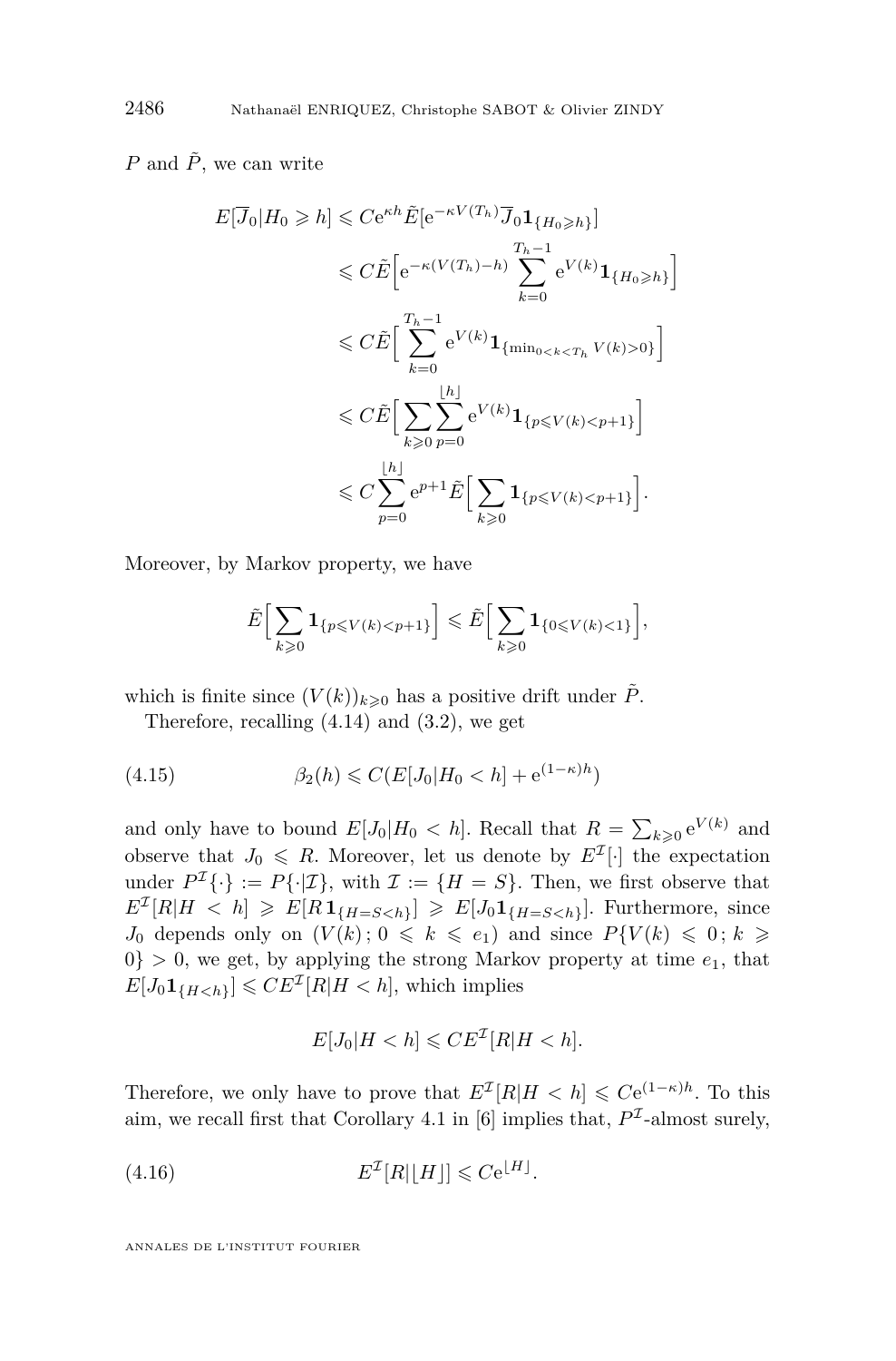<span id="page-19-0"></span>Now, observe that  $E^{\mathcal{I}}[R|H < h] \leqslant CE^{\mathcal{I}}[R\mathbf{1}_{\{H < h\}}]$  and let us write

$$
E^{T}[R \mathbf{1}_{\{H  

$$
\leqslant C \sum_{k=0}^{\lfloor h \rfloor} E^{T} \Big[ \mathbf{1}_{\{\lfloor H \rfloor = k\}} e^{\lfloor H \rfloor} \Big]
$$
  

$$
\leqslant C \sum_{k=0}^{\lfloor h \rfloor} e^{k} P^{T} \{ \lfloor H \rfloor = k \}
$$
  
(4.17)  

$$
\leqslant C \sum_{k=0}^{\lfloor h \rfloor} e^{(1-\kappa)k} \leqslant C e^{(1-\kappa)h},
$$
$$

the second inequality is a consequence of [\(4.16\)](#page-18-0) and the fourth inequality due to the fact that  $P^{\mathcal{I}}\{|H| = k\} \leqslant ce^{-\kappa k}$  for some positive constant *c*. Now assembling  $(4.10)$ ,  $(4.13)$ ,  $(4.15)$  and  $(4.17)$  concludes the proof of Lemma [4.9.](#page-15-0)

#### 4.2.2. Important preliminary results

Before establishing the announced lemmas, we introduce, for any  $x, y \in \mathbb{Z}$ ,

$$
\tau(x, y) := \inf \{ k \geq 0 : X_{\tau(x) + k} = y \}.
$$

Recall that  $A(n) = A_1(n) \cap A_2(n) \cap A_3(n) \cap A_4(n)$ , where the events  $(A_i(n))_{1 \leq i \leq 4}$  are defined at the beginning of Subsection [4.1.](#page-10-0) Then, we have the following results.

LEMMA 4.10. — Defining  $DT(n) := A(n) \cap \bigcap_{j=1}^{K_n} \{ \tau(d_j, b_{j+1}) \lt \tau(d_j, \overline{d}_j) \},$ we have

$$
P\left\{DT(n)\right\} \to 1, \qquad n \to \infty.
$$

 $Proof.$  — Recalling  $(4.9)$ , we only have to prove that

(4.18) 
$$
E\left[\mathbf{1}_{A(n)}\sum_{j=1}^{K_n}P_{\omega}^{d_j}\{\tau(b_{j+1})>\tau(\overline{d}_j)\}\right]\to 0.
$$

By (Zeitouni [\[23\]](#page-40-0), formula (2.1.4)), we get, for  $1 \leq j \leq K_n$  and for all  $\omega$  in *A*(*n*) :

$$
P_{\omega}^{d_j} \left\{ \tau(b_{j+1}) > \tau(\overline{d}_j) \right\} = \frac{\sum_{k=d_j}^{b_{j+1}-1} e^{V(k)}}{\sum_{k=\overline{d}_j}^{b_{j+1}-1} e^{V(k)}} \leqslant (b_{j+1}-d_j) e^{V(d_j)-V(\overline{d}_j)+h_n}.
$$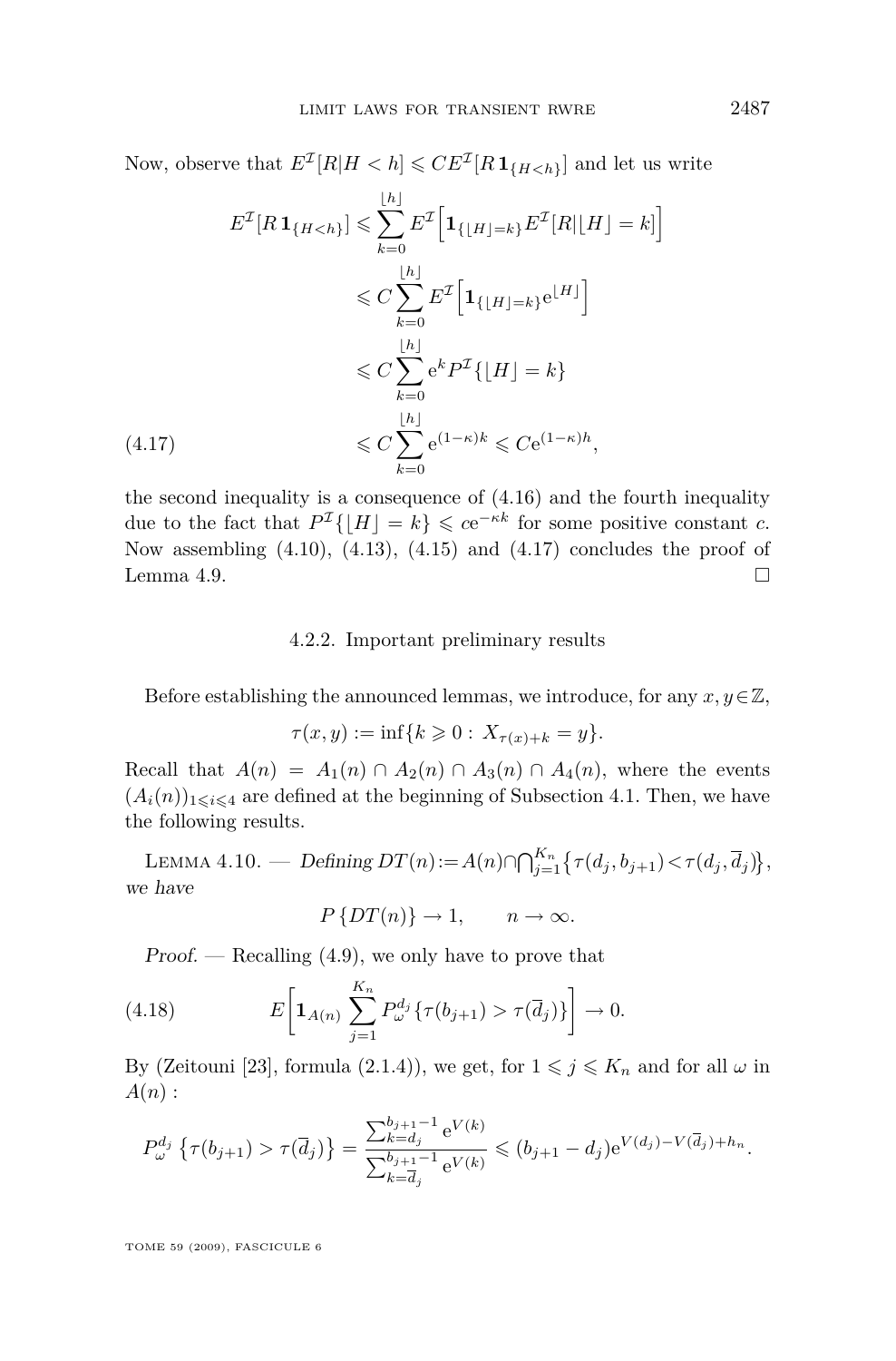<span id="page-20-0"></span>Now, let us explain why  $b_{K_n+1} - d_{K_n} \leq 2n$  with probability tending to 1. Observe first that  $b_{K_n+1} - d_{K_n} \leqslant n + T^{\uparrow}(h_n) \circ \theta_n$  if  $d_{K_n} \leqslant n$  and  $b_{K_n+1}$  $d_{K_n} \leq T^{\uparrow}(h_n) \circ \theta_n$  if  $d_{K_n} > n$ . Therefore it is sufficient to prove that  $P\{T^{\uparrow}(h_n) \geq n\} \to 0$ . But using Markov's inequality together with [\(4.13\)](#page-16-0), we get  $P\{T^{\uparrow}(h_n) \geq n\} \leq Cn^{-1}e^{\kappa h_n} \to 0$ , when  $n \to \infty$ .

Moreover we have  $b_{j+1} - d_j \leqslant e_n \leqslant C'n$  on  $A_1(n)$  for  $1 \leqslant j \leqslant K_n - 1$ and by definition  $V(d_i) - V(\overline{d}_i) \leqslant -D_n$  for  $1 \leqslant j \leqslant K_n$ . Therefore, we get

$$
E\bigg[{\bf 1}_{A(n)}\sum_{j=1}^{K_n}P_{\omega}^{d_j}\{\tau(b_{j+1})>\tau(\overline{d}_j)\}\bigg] \leqslant C\,nE[K_n]e^{-D_n+h_n}.
$$

Recalling that  $D_n = (1 + \frac{1}{\kappa}) \log n$ ,  $h_n = \frac{1 - \varepsilon}{\kappa} \log n$  and since  $E[K_n] \leq C n^{\varepsilon}$  $(K_n$  has a binomial distribution with parameter  $(n, q_n)$ , we obtain

$$
E\bigg[{\bf 1}_{A(n)}\sum_{j=1}^{K_n}P_{\omega}^{d_j}\{\tau(b_{j+1})>\tau(\overline{d}_j)\}\bigg]\leqslant C\,\mathrm{e}^{\varepsilon(1-1/\kappa)\log n},
$$

which implies  $(4.18)$ .

LEMMA 4.11. — Defining  $DT^*(n) := \bigcap_{j=1}^{K_n^*} \{ \tau(b_j^*, d_j^*) < \tau(b_j^*, \gamma_j^*) \},$  we have

$$
P\{DT^*(n)\} \to 1, \qquad n \to \infty.
$$

Proof. — Recall that  $A^*(n) = \{K_n = K_n^*; (a_j, b_j, c_j, d_j) = (a_j^*, b_j^*, c_j^*, d_j^*),\}$  $1 \leq j \leq K_n$ . Then, let us consider  $A^{\dagger}(n) := A^*(n) \cap A_3(n) \cap A_4^*(n)$  to control the *\**-valleys, where  $A_4^*(n)$  is defined by  $A_4^*(n) := \bigcap_{j=1}^{K_n^*} \left\{ \gamma_{j+1}^* - a_j^* \leq \right\}$  $C''$  log  $n$   $\}$   $\cap$   $\{\gamma_1^* \leq C''$  log  $n\}$ . Using the same arguments as in the proof of Lemma [4.6,](#page-12-0) we can prove that  $P{A_4^*(n)} \rightarrow 1, n \rightarrow \infty$ , for  $C''$  large enough. Then, recalling that Lemma [4.5](#page-12-0) and Lemma [4.7](#page-14-0) imply  $P{A^*(n) \cap A_3(n)} \rightarrow$ 1,  $n \to \infty$ , it remains only to prove that

(4.19) 
$$
E\left[\mathbf{1}_{A^{\dagger}(n)}\sum_{j=1}^{K_n}P_{\omega}^{b_j}\{\tau(d_j)>\tau(\gamma_j^*)\}\right]\to 0.
$$

Observe that by (Zeitouni [\[23\]](#page-40-0), formula (2.1.4)) we get, for  $1 \leq j \leq K_n$ ,

$$
P_{\omega}^{b_j} \{ \tau(d_j) > \tau(\gamma_j^*) \} \leq (d_j - b_j) e^{H^{(j)} - (V(\gamma_j^*) - V(b_j))}
$$
  

$$
\leq C \log n e^{H^{(j)} - (V(\gamma_j^*) - V(b_j))},
$$

the second inequality being a consequence of  $\omega \in A^*(n) \cap A_4^*(n)$ . Then, to bound  $e^{H^{(j)} - (V(\gamma_j^*) - V(b_j))}$  from above, observe that [\(3.2\)](#page-6-0) implies  $P\{H^{(j)} >$  $(1+\varepsilon')$  $\frac{f(e')}{g}$  log  $n$ } ~  $n^{-(\varepsilon' + \varepsilon)} = o(n^{-\varepsilon}), n \to \infty$ , for any  $\varepsilon' > 0$ , which yields that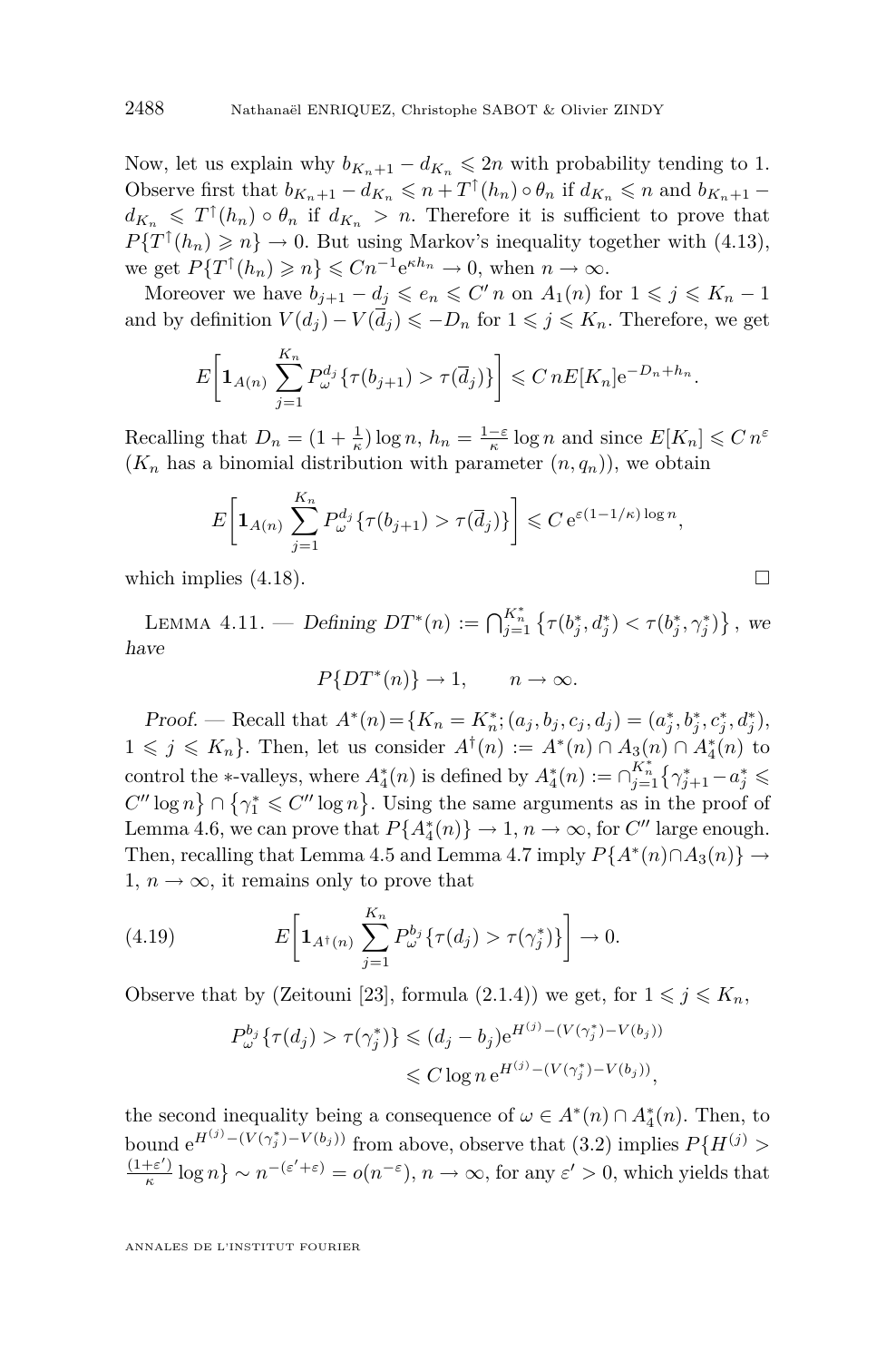<span id="page-21-0"></span> $P\{\bigcap_{j=1}^{K_n} \{H^{(j)} < \frac{(1+\varepsilon')}{\kappa}\}$  $\left\{\frac{+e^{-t}}{k}\right\}$  log *n*<sup>}</sup>} tends to 1, when *n* tends to  $\infty$ . Therefore, recalling [\(4.19\)](#page-20-0), we only have to prove that

$$
(4.20) \t C(\log n)n^{\frac{(1+\varepsilon')}{\kappa}} E\bigg[{\bf 1}_{A^{\dagger}(n)}\sum_{j=1}^{K_n} e^{-(V(\gamma_j^*)-V(b_j))}\bigg] \to 0.
$$

Since  $\gamma_j^* - b_{j-1} \leq C'' \log n$  on  $A_4^*(n)$  and  $b_j - b_{j-1} \geq n^{1-3\varepsilon}$  on  $A_3(n)$ , we get  $b_j - \gamma_j^* \geq \frac{1}{2} n^{1-3\varepsilon}$  for  $2 \leq j \leq K_n$  on  $A^{\dagger}(n)$ , for all large *n*. Similarly,  $\gamma_0^* \leq C'' \log n$  on  $A_4^*(n)$  and  $b_1 \geq n^{1-3\varepsilon}$  on  $A_3(n)$  yield  $b_1 - \gamma_1^* \geq \frac{1}{2} n^{1-3\varepsilon}$ on  $A^{\dagger}(n)$ . Therefore, recalling the definition of  $b_j$ , we can use Lemma [4.2](#page-10-0) and obtain

$$
P\{A^{\dagger}(n); V(b_j) - V(\gamma_j^*) \geqslant -n^{\frac{1-3\varepsilon}{2}}\} \leqslant P\{V(\frac{1}{2}n^{1-3\varepsilon}) \geqslant -n^{\frac{1-3\varepsilon}{2}}\}
$$
  

$$
\leqslant e^{-\frac{n^{1-3\varepsilon}}{2}I\left(-2n^{-\frac{1-3\varepsilon}{2}}\right)} = o(n^{-\varepsilon}),
$$

for any  $1 \leq j \leq K_n$ , since  $I(0) > 0$ . This result implies that the term on the left-hand side in (4.20) is bounded from above by  $C \log n \frac{1 + \varepsilon'}{n} E[K_n]$  $e^{-\frac{n^{1-3\varepsilon}}{2}}$ . Then, since  $E[K_n] \leqslant C n^{\varepsilon}$ , this concludes the proof of Lemma [4.11.](#page-20-0)  $\Box$ 

LEMMA 4.12. — For any  $0 < \eta < \varepsilon(\frac{1}{\kappa} - 1)$ , let us introduce the following event  $IA(n) := A(n) \cap \left\{ \sum_{j=1}^{K_n} \tau(d_j, b_{j+1}) < n^{1/\kappa - \eta} \right\}$ . Then, we have  $P{I_A(n)} \rightarrow 1, \quad n \rightarrow \infty.$ 

Proof. — Recalling that  $P{K_n \ge 2C_I n^{\varepsilon}} \to 0, n \to \infty$ , and that Lemma [4.10](#page-19-0) implies that  $P\{DT(n)\}\to 1$ ,  $n\to\infty$ , it only remains to prove

$$
\mathbb{P}\bigg\{DT(n)\cap\bigg\{\sum_{j=1}^{\lfloor 2C_1n^{\varepsilon}\rfloor}\tau(d_j,b_{j+1})\geqslant n^{1/\kappa-\eta}\bigg\}\bigg\}\to 0,\qquad n\to\infty.
$$

Using Markov inequality, we have to prove that

(4.21) 
$$
\mathbb{E}\left[\mathbf{1}_{DT(n)}\sum_{j=1}^{\lfloor 2C_1n^{\varepsilon}\rfloor}\tau(d_j,b_{j+1})\right]=o\left(\frac{1}{n^{1/\kappa-\eta}}\right), \qquad n\to\infty.
$$

Furthermore, by definition of the event *DT* (see Lemma [4.10\)](#page-19-0), we get

$$
\mathbb{E}\left[\mathbf{1}_{DT(n)}\sum_{j=1}^{\lfloor 2C_{I}n^{\varepsilon}\rfloor}\tau(d_{j},b_{j+1})\right] \leqslant E\left[\mathbf{1}_{A(n)}\sum_{j=1}^{\lfloor 2C_{I}n^{\varepsilon}\rfloor}E_{\omega,|\overline{d}_{j}}^{d_{j}}[\tau(b_{j+1})]\right]
$$

$$
\leqslant E\left[\mathbf{1}_{A(n)}\sum_{j=1}^{\lfloor 2C_{I}n^{\varepsilon}\rfloor}E_{\omega,|\overline{d}_{j}}^{\overline{d}_{j}}[\tau(b_{j+1})]\right].
$$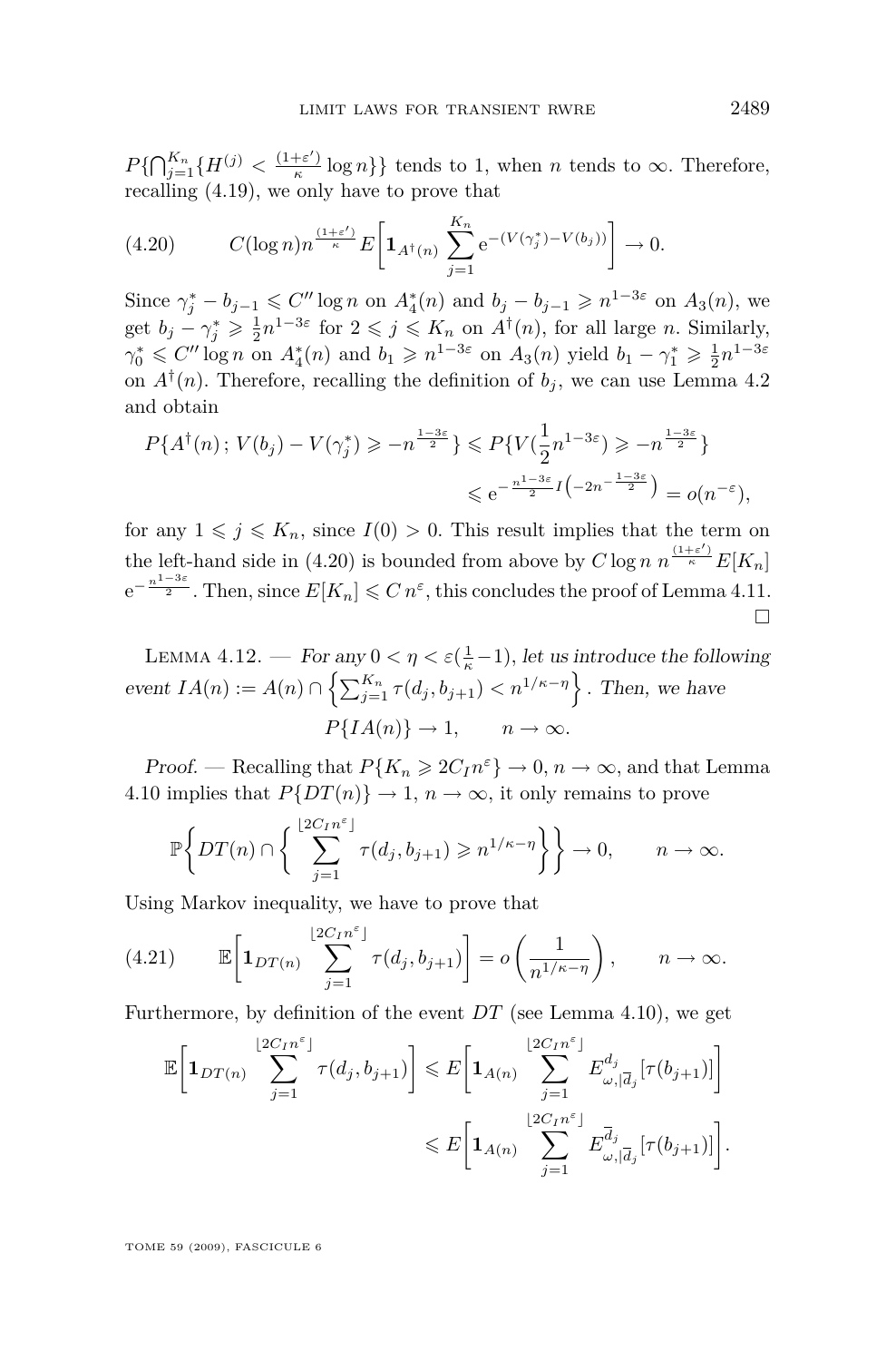Applying successively the strong Markov property at  $\overline{d}_{2C_{I}n^{\epsilon}}$ , ...,  $\overline{d}_{2}$ ,  $\overline{d}_{1}$ , this implies

$$
\mathbb{E}\bigg[\mathbf{1}_{DT(n)}\sum_{j=1}^{\lfloor 2C_1n^{\varepsilon}\rfloor}\tau(d_j,b_{j+1})\bigg] \leqslant 2C_1n^{\varepsilon}\mathbb{E}_{\lfloor 0}[\tau(T^{\uparrow}(h_n)-1)].
$$

Therefore, Lemma [4.9](#page-15-0) implies

$$
\mathbb{E}\bigg[\mathbf{1}_{DT(n)}\sum_{j=1}^{\lfloor 2C_1n^{\varepsilon}\rfloor}\tau(d_j,b_{j+1})\bigg]\leqslant Cn^{\varepsilon}e^{h_n}\leqslant Cn^{\frac{1}{\kappa}-\varepsilon\left(\frac{1}{\kappa}-1\right)},
$$

which yields [\(4.21\)](#page-21-0) and concludes the proof, since  $0 < \eta < \varepsilon \left(\frac{1}{\kappa} - 1\right)$ .  $\Box$ 

LEMMA  $4.13.$  - We have

$$
P\{(a_1, b_1, c_1, d_1) \neq (a_1^*, b_1^*, c_1^*, d_1^*)\} = o(n^{-\varepsilon}), \qquad n \to \infty.
$$

**Proof.** — Since  $\gamma_1^*$  is a negative record for the potential *V*, it is sufficient to prove that there is no excursion higher than  $h_n$  before  $\gamma_1^*$ . In a first step, we prove that for *C* large enough

(4.22) 
$$
P\{\gamma_1^* \geq C \log n\} = o(n^{-\varepsilon}), \qquad n \to \infty.
$$

Indeed, applying Lemma [4.2,](#page-10-0) we get

$$
P\{\gamma_1^* \ge C \log n\} \le P\{V(C \log n) \ge -D_n\}
$$
  
\$\le \exp \{-C I(\frac{1+\kappa^{-1}}{C}) \log n\} = o(n^{-\varepsilon}),\$

by choosing *C* so that  $CI(\frac{1+\kappa^{-1}}{C})$  $\left(\frac{\kappa}{C}\right) > \varepsilon$ , which is possible since  $I(0) > 0$ .

In a second step, we prove that the probability that there is an excursion higher than  $h_n$  before  $C \log n$  is a  $o(n^{-\epsilon})$ . Since the number of excursions before  $C \log n$  is bounded by  $C \log n$ , we will prove that

(4.23) 
$$
P\left\{\max_{0\leqslant i\leqslant C\log n}H_i\geqslant h_n\right\}=o(n^{-\varepsilon}),\qquad n\to\infty.
$$

But this result is obvious. Indeed, using [\(3.2\)](#page-6-0) we obtain that the probability term in (4.23) is less than  $C \log n e^{-\kappa h_n} = o(n^{-\varepsilon})$ . Now assembling (4.22) and  $(4.23)$  concludes the proof of Lemma 4.13.

#### **4.3. Proof of Proposition [4.1](#page-10-0)**

Since the time spent on Z*<sup>−</sup>* is almost surely finite, we reduce our study to the random walk in random environment reflected at 0 and observe that

$$
\mathbb{E}\left[e^{-\lambda_n \tau(e_n)}\right] = \mathbb{E}_{|0}\left[e^{-\lambda_n \tau(e_n)}\right] + o(1), \quad n \to \infty,
$$

<span id="page-22-0"></span>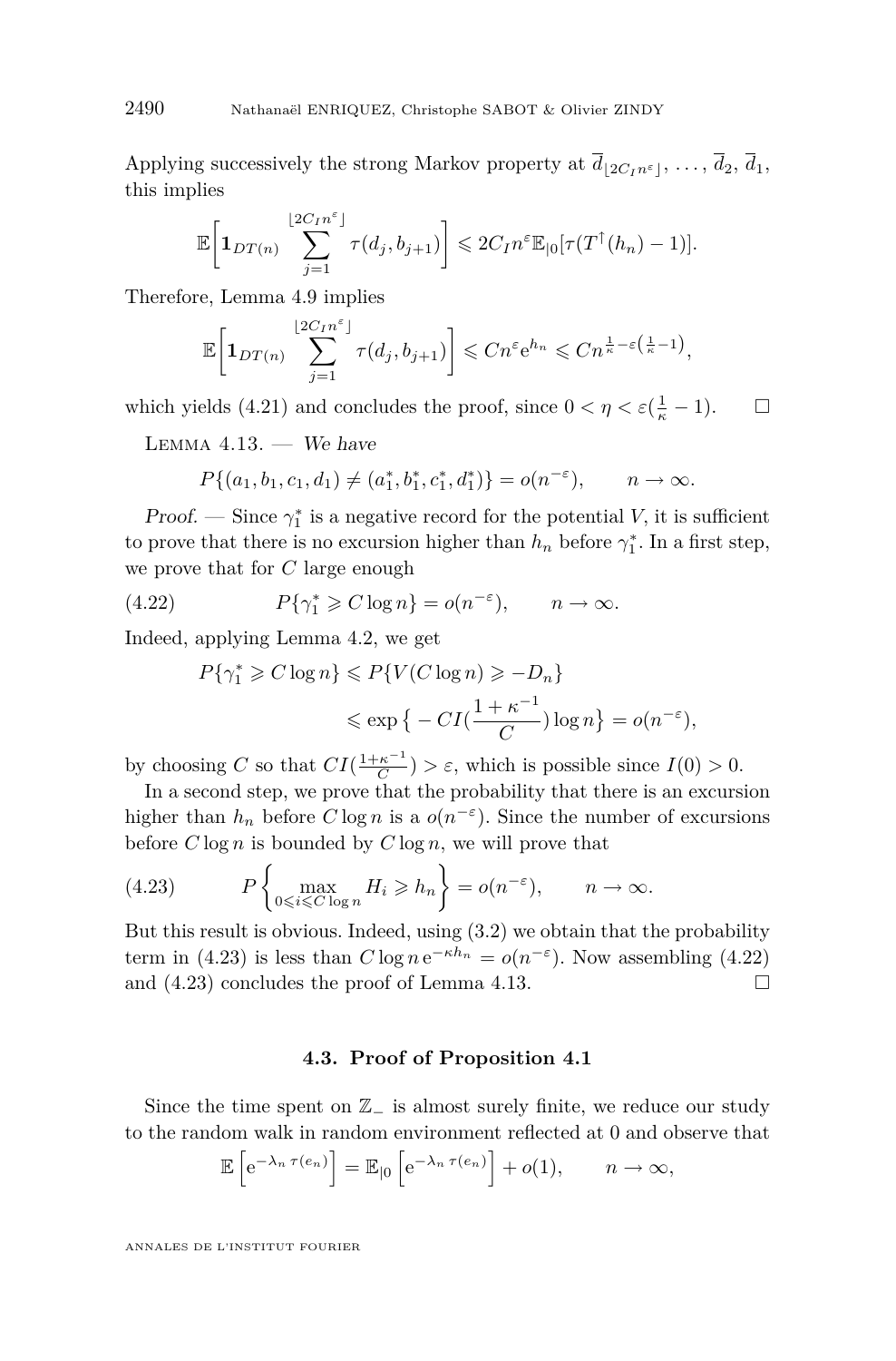where  $\mathbb{E}_{\vert 0}$  denotes the expectation under the law  $\mathbb{P}_{\vert 0}$  of the random walk in the random environment  $\omega$  (under *P*) reflected at 0.

Furthermore, by definition,  $\tau(e_n)$  satisfies

$$
\tau(b_1) + \sum_{j=1}^{K_n - 1} \{\tau(b_j, d_j) + \tau(d_j, b_{j+1})\} \le \tau(e_n)
$$
  

$$
\le \tau(b_1) + \sum_{j=1}^{K_n} \{\tau(b_j, d_j) + \tau(d_j, b_{j+1})\},
$$

such that we easily get that  $\mathbb{E}_{\vert 0} \left[ e^{-\lambda_n \tau(e_n)} \right]$  belongs to

$$
\left[\mathbb{E}_{|0}\left[e^{-\lambda_n\left(\tau(b_1)+\sum_{j=1}^{K_n}\{\tau(b_j,d_j)+\tau(d_j,b_{j+1})\}\right)}\right],\right] \mathbb{E}_{|0}\left[e^{-\lambda_n\left(\tau(b_1)+\sum_{j=1}^{K_n-1}\{\tau(b_j,d_j)+\tau(d_j,b_{j+1})\}\right)}\right]\right].
$$

Let us first recall that Lemma [4.10](#page-19-0) and Lemma [4.12](#page-21-0) imply that  $P\{DT(n) \cap \}$  $IA(n)$ }  $\rightarrow$  1*, n*  $\rightarrow \infty$ *.* Then, we get that the lower bound in the previous interval is equal to

$$
\mathbb{E}_{|0}\left[\mathbf{1}_{DT(n)\cap IA(n)}e^{-\lambda_n\left(\tau(b_1)+\sum_{j=1}^{K_n}\{\tau(b_j,d_j)+\tau(d_j,b_{j+1})\}\right)}\right]+o(1)
$$
\n
$$
=\mathbb{E}_{|0}\left[\mathbf{1}_{DT(n)\cap IA(n)}e^{-\lambda_n\sum_{j=1}^{K_n}\tau(b_j,d_j)}\right]+o(1)
$$
\n
$$
=\mathbb{E}_{|0}\left[e^{-\lambda_n\sum_{j=1}^{K_n}\tau(b_j,d_j)}\right]+o(1).
$$

Then, applying the strong Markov property for the random walk successively at  $\tau(b_{K_n}), \tau(b_{K_n-1}), \ldots, \tau(b_2)$  and  $\tau(b_1)$  we get

$$
\mathbb{E}_{\vert 0} \left[ e^{-\lambda_n \sum_{j=1}^{K_n} \tau(b_j, d_j)} \right] = E \left[ \prod_{j=1}^{K_n} E_{\omega, \vert 0}^{b_j} \left[ e^{-\lambda_n \tau(d_j)} \right] \right]
$$
  

$$
= E \left[ \mathbf{1}_{A^*(n)} \prod_{j=1}^{K_n^*} E_{\omega, \vert 0}^{b_j^*} \left[ e^{-\lambda_n \tau(d_j^*)} \right] \right] + o(1)
$$
  

$$
= E \left[ \prod_{j=1}^{K_n^*} E_{\omega, \vert 0}^{b_j^*} \left[ e^{-\lambda_n \tau(d_j^*)} \right] \right] + o(1),
$$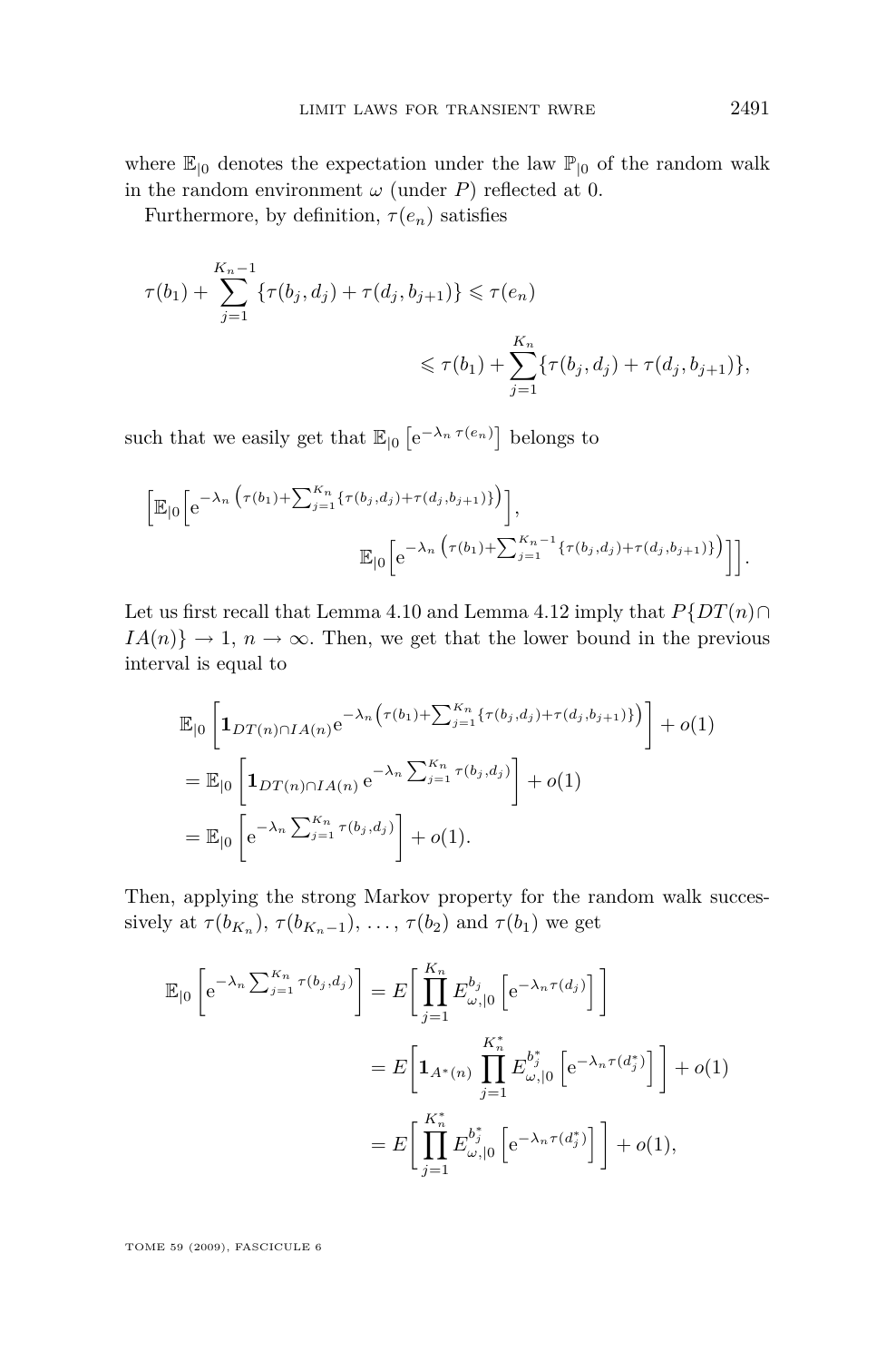the second equality being a consequence of Lemma [4.7.](#page-14-0) Then, since Lemma [4.11](#page-20-0) implies  $\mathbb{P}\lbrace DT^*(n)\rbrace \to 1$ , we have

$$
\mathbb{E}_{|0}\left[e^{-\lambda_n \sum_{j=1}^{K_n} \tau(b_j, d_j)}\right] = E\left[\prod_{j=1}^{K_n^*} E_{\omega, |0}^{b_j^*} \left[\mathbf{1}_{DT^*(n)} e^{-\lambda_n \tau(d_j^*)}\right]\right] + o(1)
$$
  
\n
$$
= E\left[\prod_{j=1}^{K_n^*} E_{\omega, |\gamma_j^*}^{b_j^*} \left[\mathbf{1}_{DT^*(n)} e^{-\lambda_n \tau(d_j^*)}\right]\right] + o(1)
$$
  
\n
$$
= E\left[\prod_{j=1}^{K_n^*} E_{\omega, |\gamma_j^*}^{b_j^*} \left[e^{-\lambda_n \tau(d_j^*)}\right]\right] + o(1),
$$

Since  $\mathbb{P}\{K_n = K_n^*\} \to 1$ , and  $\mathbb{P}\{K_n \leq \overline{K}_n\} \to 1$ , with  $\overline{K}_n = \lceil n q_n(1 +$  $n^{-\varepsilon/4}$ ), we get

$$
\mathbb{E}_{|0}\left[e^{-\lambda_n \tau(e_n)}\right] \geqslant E\left[\prod_{j=1}^{\overline{K}_n} E_{\omega, |\gamma_j^*}^{b_j^*}\left[e^{-\lambda_n \tau(d_j^*)}\right]\right] + o(1).
$$

Then, applying the strong Markov property (for the potential  $V$ ) successively at times  $\gamma^*_{\overline{k}}$  $(\overline{K}_n, \dots, \gamma_2^*)$  and observing that the  $(E_{\omega, |\gamma_j^*}^{b_j^*} [e^{-\lambda_n \tau(d_j^*)}])_{1 \leq j \leq \overline{K}_n}$ are i.i.d. random variables, we obtain that

$$
\mathbb{E}_{|0}\left[e^{-\lambda_n \tau(e_n)}\right] \geqslant E\left[E_{\omega,|\gamma_1^*}^{b_1^*}e^{-\lambda_n \tau(d_1^*)}\right]^{\overline{K}_n}+o(1).
$$

Using Lemma [4.13](#page-22-0) and recalling that  $\overline{K}_n = \lfloor nq_n(1 + n^{-\epsilon/4}) \rfloor = O(n^{\epsilon}),$  $n \to \infty$ , the strong Markov property applied at  $\gamma_1^*$  yields

$$
\mathbb{E}_{|0}\left[e^{-\lambda_n \tau(e_n)}\right] \geqslant E\left[E_{\omega,|0}^{b_1}\left[e^{-\lambda_n \tau(d_1)}\right]\right]^{\overline{K}_n} + o(1).
$$

Using similar arguments for the upper bound in the aforementioned interval, we get

$$
\mathbb{E}_{|0}\left[e^{-\lambda_n \tau(e_n)}\right] \in \left[E\left[E^{\mathfrak{b}_1}_{\omega,|0}\left[e^{-\lambda_n \tau(d_1)}\right]\right]^{\overline{K}_n} + o(1), E\left[E^{\mathfrak{b}_1}_{\omega,|0}\left[e^{-\lambda_n \tau(d_1)}\right]\right]^{\underline{K}_n} + o(1)\right].
$$

with  $\underline{K}_n := \lfloor nq_n(1 - n^{-\varepsilon/4}) \rfloor$ . Furthermore, observe that we have  $E\left[E_{\omega, \vert 0}^{b_1}\right]$  $\left[e^{-\lambda_n \tau(d_1)}\right] = E\left[E_{\omega,|a_1}^{b_1}\left[e^{-\lambda_n \tau(d_1)}\right]\right] + o(n^{-\varepsilon}).$  This is a consequence of Lemma [4.6,](#page-12-0) definition of *a* and the fact that [\(3.2\)](#page-6-0) implies  $P{H^{(1)}} >$  $(1+\varepsilon')$  $\frac{f(e')}{g}$  log  $n$ } ~  $n^{-(\varepsilon' + \varepsilon)} = o(n^{-\varepsilon})$ ,  $n \to \infty$ , for any  $\varepsilon' > 0$ , which gives  $E[P_\omega^{b_1}\{\tau(a_1) < \tau(d_1)\}] \leqslant C \log n e^{\frac{(1+\varepsilon')}{\kappa} \log n - D_n} = o(n^{-\varepsilon}).$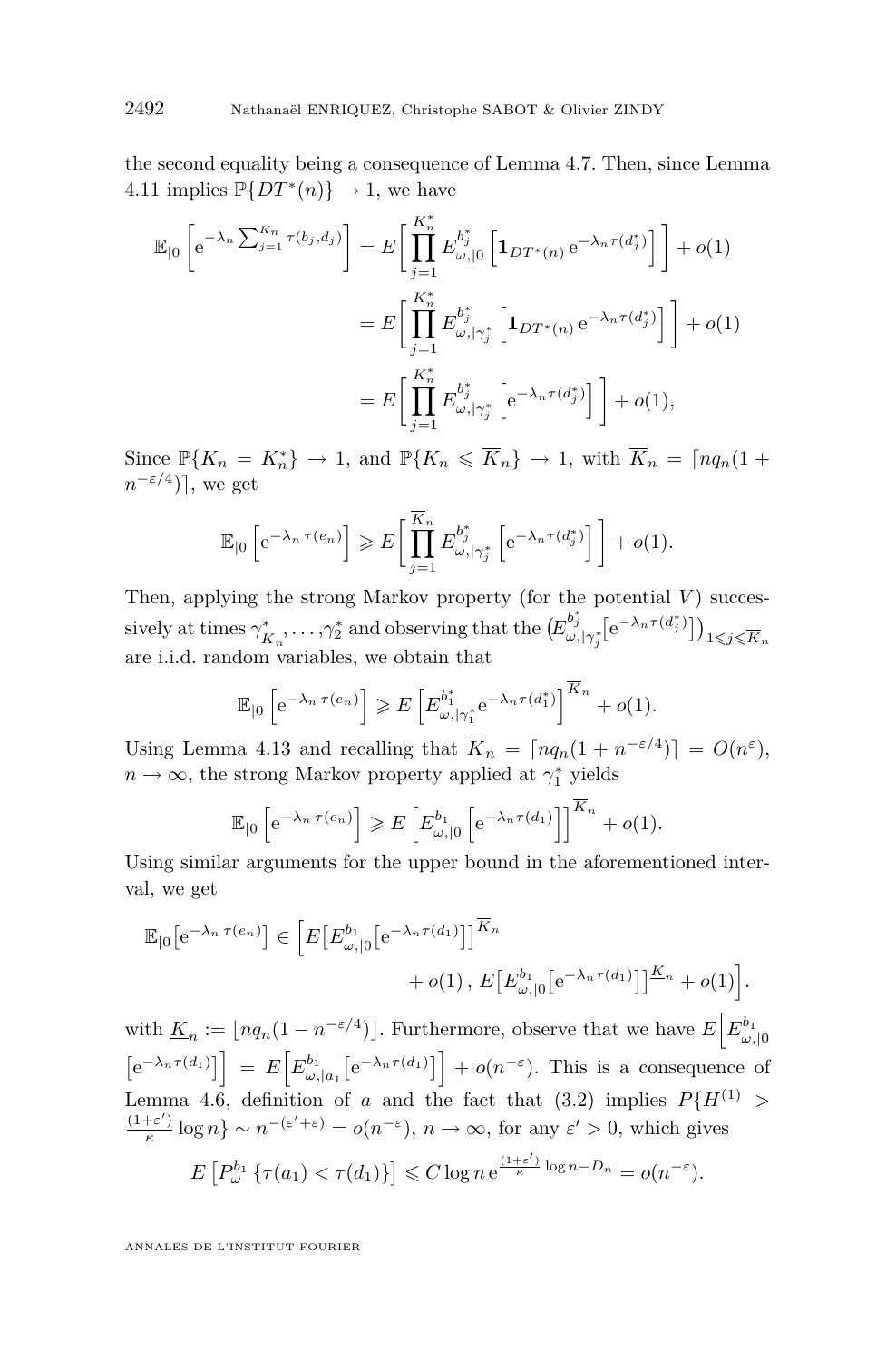<span id="page-25-0"></span>This concludes the proof of Proposition [4.1.](#page-10-0)

### **5. Annealed Laplace transform for the exit time from a deep valley**

This section is devoted to the proof of the linearization. It involves *h*processes theory and "sculpture" of a typical deep valley. To ease notations, we shall use  $a, b, c,$  and  $d$  instead of  $a_1, b_1, c_1$  and  $d_1$ . Moreover, let us introduce, for any random variable  $Z \geqslant 0$ , the functional

(5.1) 
$$
R_n(\lambda, Z) := E\bigg[\frac{1}{1 + \frac{\lambda}{n^{1/\kappa}}Z}\bigg],
$$

and the two important random variables given by

(5.2) 
$$
\widehat{M}_1 := \sum_{x=a+1}^{d-1} e^{-(\widehat{V}(x) - \widehat{V}(b))},
$$

(5.3) 
$$
M_2 := \sum_{x=b}^{d-1} e^{V(x)-V(c)},
$$

where  $\hat{V}$  is defined below in [\(5.5\)](#page-26-0). Then, the result can be expressed in the following way.

PROPOSITION 5.1. — For any  $\xi > 0$ , we have, for all large *n*,

$$
R_n(e^{\xi}\lambda, 2e^{H^{(1)}}\widehat{M}_1M_2) + o(n^{-\varepsilon}) \leqslant E\big[E^b_{\omega,|a}[e^{-\lambda_n \tau(d)}]\big] \leqslant R_n(e^{-\xi}\lambda, 2e^{H^{(1)}}\widehat{M}_1M_2) + o(n^{-\varepsilon}).
$$

#### **5.1. Two** *h***-processes**

In order to estimate  $E^b_{\omega, |a}$   $[e^{-\lambda_n \tau(d)}]$ , we decompose the passage from *b* to *d* into the sum of a random geometrically distributed number, denoted by *N*, of unsuccessful attempts to reach *d* from *b* (i.e., excursions of the particle from *b* to *b* which do not hit *d*), followed by a successful attempt. More precisely, since *N* is a geometrically distributed random variable with parameter  $1 - p$  satisfying (see [\[23\]](#page-40-0), formula  $(2.1.4)$ )

(5.4) 
$$
1 - p = \omega_b \frac{e^{V(b)}}{\sum_{x=b}^{d-1} e^{V(x)}},
$$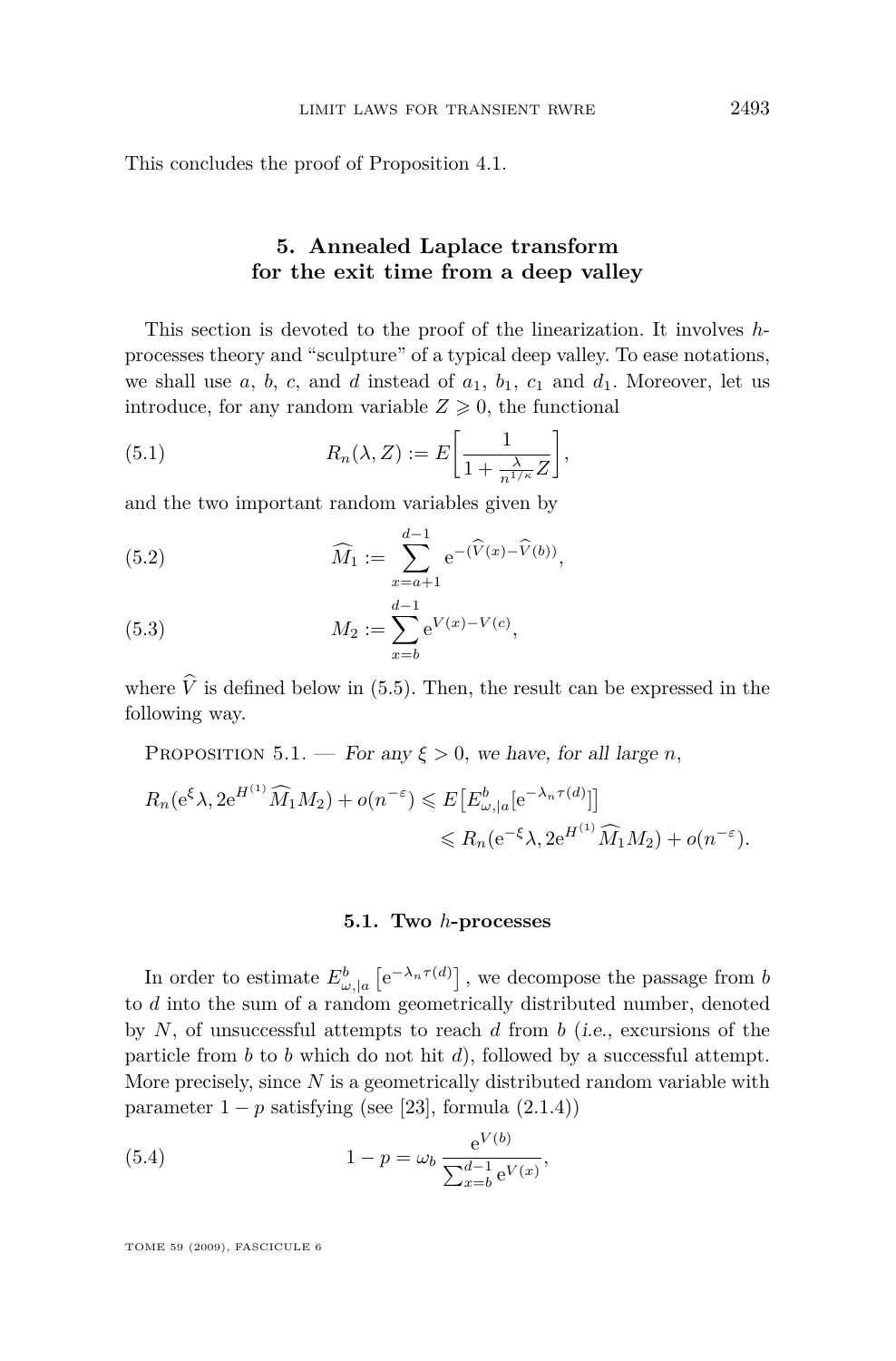<span id="page-26-0"></span>we can write  $\tau(d) = \sum_{i=1}^{N} F_i + G$ , where the  $F_i$ 's are the successive i.i.d. failures and *G* the first success. The accurate estimation of the time spent by each (successful and unsuccessful) attempt leads us to consider two *h*-processes where the random walker evolves in two modified potentials, one corresponding to the conditioning on a failure (see the potential  $\hat{V}$ and Lemma 5.2) and the other to the conditioning on a success (see the potential  $\bar{V}$  and Lemma [5.4\)](#page-29-0).

## 5.1.1. The failure case: the *h*-potential  $\hat{V}$

Let us fix a realization of  $\omega$ . To introduce the *h*-potential  $\widehat{V}$ , we consider the valley  $a < b < c < d$  and define  $h(x) := P_{\omega}^x {\tau(b) < \tau(d)}$ . For any  $b < x < d$ , we introduce  $\hat{\omega}_x := \omega_x \frac{h(x+1)}{h(x)}$  $\frac{(x+1)}{h(x)}$ . Since *h* is a harmonic function, we have  $1 - \hat{\omega}_x = (1 - \omega_x) \frac{h(x-1)}{h(x)}$  $\frac{(x-1)}{h(x)}$ . Now,  $\hat{V}$  can be defined for  $x \geq b$  by

(5.5) 
$$
\widehat{V}(x) := V(b) + \sum_{i=b+1}^{x} \log \frac{1-\widehat{\omega}_i}{\widehat{\omega}_i}.
$$

We obtain for any  $b \leq x < y < d$ ,

(5.6) 
$$
\hat{V}(y) - \hat{V}(x) = (V(y) - V(x)) + \log \left( \frac{h(x) h(x+1)}{h(y) h(y+1)} \right).
$$

Since  $h(x)$  is a decreasing function of x by definition, we get

(5.7) 
$$
\frac{h(x)h(x+1)}{h(y)h(y+1)} \geq 1.
$$

Thus we obtain for any  $b \leq x \leq y \leq c$ ,

(5.8) 
$$
\widehat{V}(y) - \widehat{V}(x) \geq V(y) - V(x).
$$

LEMMA 5.2. — For any environment  $\omega$ , we have

(5.9) 
$$
E_{\omega}[F_1] = 2 \omega_b \bigg( \sum_{i=a+1}^{b-1} e^{-(V(i)-V(b))} + \sum_{i=b}^{d-1} e^{-(\widehat{V}(i)-\widehat{V}(b))} \bigg),
$$

and

(5.10) 
$$
E_{\omega}\left[F_1^2\right] = 4\omega_b R^+ + 4(1 - \omega_b) R^-,
$$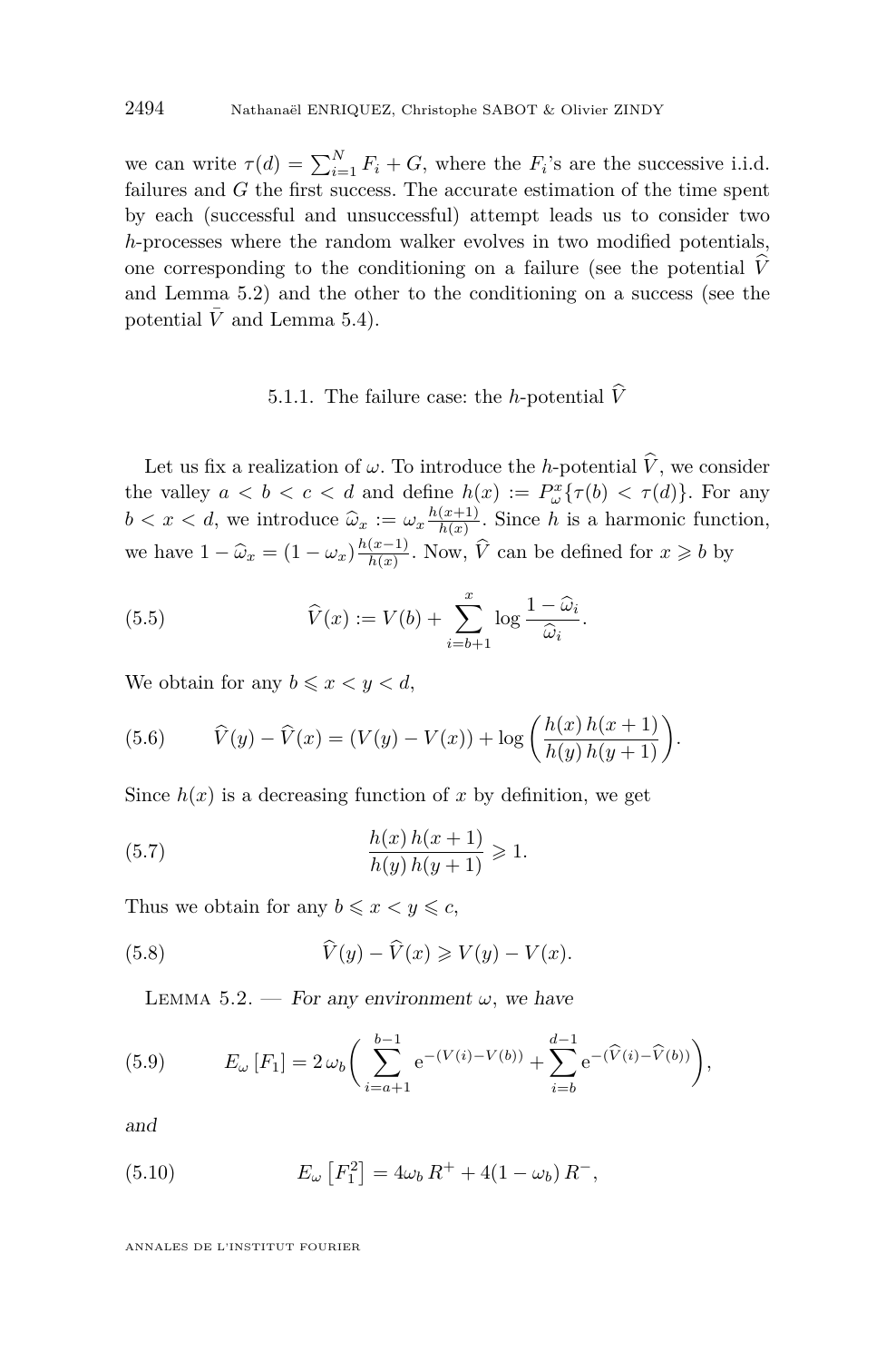where

$$
R^{+} := \sum_{i=b+1}^{d-1} \left( 1 + 2 \sum_{j=b}^{i-2} e^{\widehat{V}(j) - \widehat{V}(i-1)} \right)
$$

$$
\left( e^{-(\widehat{V}(i-1) - \widehat{V}(b))} + 2 \sum_{j=i+1}^{d-1} e^{-(\widehat{V}(j-1) - \widehat{V}(b))} \right),
$$

$$
R^{-} := \sum_{i=a+1}^{b-1} \left( 1 + 2 \sum_{j=i+2}^{b} e^{V(j) - V(i+1)} \right)
$$

$$
\left( e^{-(V(i+1) - V(b))} + 2 \sum_{j=a+1}^{i-1} e^{-(V(j+1) - V(b))} \right).
$$

Remark 5.3. — Alili [\[1\]](#page-38-0) and Goldsheid [\[9\]](#page-39-0) prove a similar result for a non-conditioned hitting time. Here we give the proof in order to be selfcontained.

Proof. — Let us first introduce

$$
N_i^+ := \sharp\{k < \tau(b) : X_k = i - 1, X_{k+1} = i\}, \qquad i > b,
$$
\n
$$
N_i^- := \sharp\{k < \tau(b) : X_k = i + 1, X_{k+1} = i\}, \qquad i < b,
$$

and the quenched probability in the environment  $\hat{\omega}$ , denoted by  $P_{\hat{\omega}}$ . Then, observe that, under  $P_{\hat{\omega}}$ , for  $i > b$  and conditionally on  $N^+ = x$ ,  $N^+$ , is observe that, under  $P_{\hat{\omega}}$ , for  $i > b$  and conditionally on  $N_i^+ = x$ ,  $N_{i+1}^+$  is bused by the sum of *x* independent geometrical random variables with parameter  $\hat{\omega}_i \in (0,1)$ *.* It means that  $E_{\hat{\omega}}[N_{i+1}^+|N_i^+ = x] = \frac{x}{\hat{\rho}_i}$  and  $\text{Var}_{\hat{\omega}}[N_{i+1}^+|N_i^+ = x] = x$  is similarly under *P* for  $i \leq k$  and conditionally on  $N^- = x$   $N^$  $x_i = (0, 1)$  is meanly that  $-\omega_i e^{i\omega_i} + 1 - i$   $\rho_i$  and  $\omega_i e^{i\omega_i} + 1 - i$   $\rho_i$ <br>  $x_j = \frac{x}{\omega_i \rho_i^2}$ . Similarly, under  $P_\omega$ , for  $i < b$  and conditionally on  $N_i^- = x$ ,  $N_{i-1}^$ is the sum of *x* independent geometrical random variables with parameter  $1 - \omega_i$ . It means that  $E_{\omega}[N_{i-1}^-|N_i^- = x] = x \rho_i$  and  $Var_{\omega}[N_{i-1}^-|N_i^- = x] =$  $x\rho_i^2$  $\frac{x\rho_i}{(1-\omega_i)}$ . Since

$$
E_{\omega}[F_1] = 2\omega_b E_{\widehat{\omega}} \bigg[ \sum_{b=1}^{d-1} N_i^+ \bigg] + 2(1 - \omega_b) E_{\omega} \bigg[ \sum_{a=1}^{d-1} N_i^- \bigg],
$$

an easy calculation yields [\(5.9\)](#page-26-0).

To calculate  $E_{\omega}[F_1^2]$ , observe first that

$$
E_{\omega}[F_1^2] = 4\omega_b E_{\widehat{\omega}} \left[ \left( \sum_{i=b+1}^{d-1} N_i^+ \right)^2 \right] + 4(1 - \omega_b) E_{\omega} \left[ \left( \sum_{i=a+1}^{b-1} N_i^- \right)^2 \right].
$$

Then, it remains to prove that  $E_{\widehat{\omega}}$ <br>=  $R^-$  We will only treat  $E_{\widehat{\omega}}$  ( $\Sigma$  $[(\sum_{b+1}^{d-1} N_i^+)^2] = R^+$  and  $E_{\omega}[(\sum_{a+1}^{b-1} N_i^-)^2]$  $= R^-$ *.* We will only treat  $E_{\hat{\omega}}$  $[(\sum_{b+1}^{d-1} N_i^+)^2]$ , the case of  $E_\omega[(\sum_{a+1}^{b-1} N_i^-)^2]$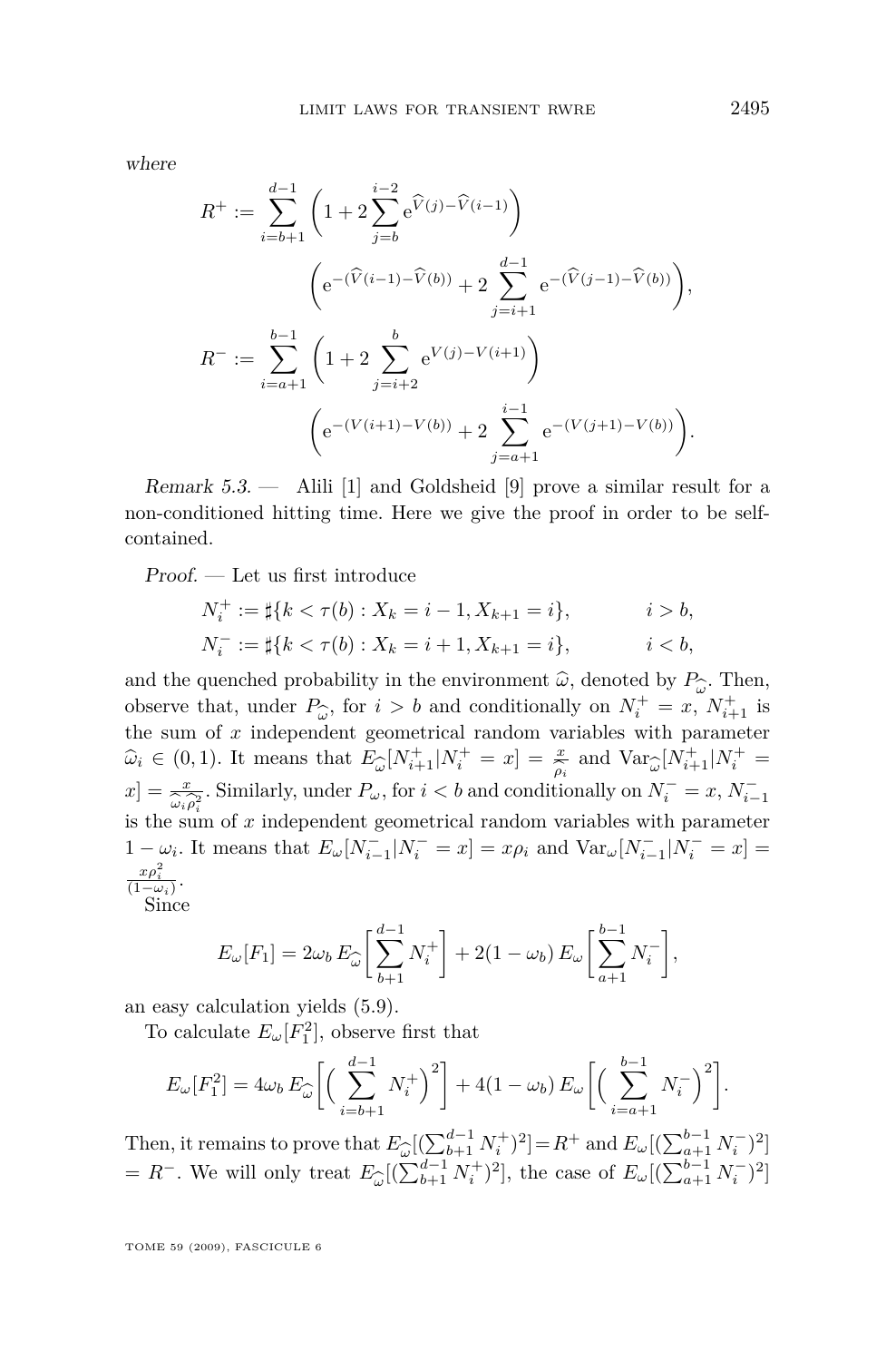being similar. We get first

$$
(5.11) \tE_{\widehat{\omega}}\left[ (\sum_{b+1}^{d-1} N_i^+)^2 \right] = \sum_{i=b+1}^{d-1} E_{\widehat{\omega}}[(N_i^+)^2] + 2 \sum_{i=b+1}^{d-1} \sum_{j=i+1}^{d-1} E_{\widehat{\omega}}[N_i^+ N_j^+].
$$

Observe that

$$
E_{\widehat{\omega}}\left[N_i^+N_j^+\right] = E_{\widehat{\omega}}\left[N_i^+E_{\widehat{\omega}}\left[N_j^+\mid N_i^+,\ldots,N_{j-1}^+\right]\right] = E_{\widehat{\omega}}\left[N_i^+\frac{N_{j-1}^+}{\widehat{\rho}_{j-1}}\right],
$$

for  $i < j$ , so that we get, by iterating,

$$
E_{\widehat{\omega}}\left[N_i^+N_j^+\right] = E_{\widehat{\omega}}\left[(N_i^+)^2\right] \frac{1}{\widehat{\rho}_{j-1}\dots\widehat{\rho}_i}
$$

*.*

Recalling (5.11), this yields

$$
E_{\widehat{\omega}}\left[\left(\sum_{b+1}^{d-1} N_i^+\right)^2\right] = \sum_{i=b+1}^{d-1} E_{\widehat{\omega}}\left[(N_i^+)^2\right] \left(1 + 2\sum_{j=i+1}^{d-1} \frac{1}{\widehat{\rho}_i \dots \widehat{\rho}_{j-1}}\right)
$$
  
(5.12) 
$$
= \sum_{i=b+1}^{d-1} E_{\widehat{\omega}}\left[(N_i^+)^2\right] \left(1 + 2\sum_{j=i+1}^{d-1} e^{-(\widehat{V}(j-1) - \widehat{V}(i-1))}\right).
$$

Now, observe that  $E_{\widehat{\omega}}[(N_i^+)^2] = E_{\widehat{\omega}}[E_{\widehat{\omega}}[(N_i^+)^2|N_{i-1}^+]]$ , which implies

$$
E_{\widehat{\omega}}\left[ (N_i^+)^2 \right] = E_{\widehat{\omega}} \bigg[ \sum_{k \geqslant 1} E_{\widehat{\omega}}[G_1^{(i)} + \cdots + G_k^{(i)}] \mathbf{1}_{\{N_{i-1}^+ = k\}} \bigg].
$$

Since the  $G^{(i)}$ 's are i.i.d., we get  $E_{\widehat{\omega}}[G_1^{(i)} + \cdots + G_k^{(i)}]$ bin vialds<br>  $k^2 E_{\widehat{\omega}}[G_1^{(i)}]^2$ . Recalling that  $E_{\widehat{\omega}}[G_1^{(i)}] = \frac{1}{\widehat{\rho}_{i-1}}$  and  $\text{Var}_{\widehat{\omega}}[G_1^{(i)}] = \frac{1}{\widehat{\omega}_{i-1}}$  $k^{(i)}$ ] =  $k \text{Var}_{\hat{\omega}}[G_1^{(i)}]$  +  $\frac{1}{\hat{\rho}_{i-1}}$  and  $\text{Var}_{\hat{\omega}}[G_1^{(i)}] = \frac{1}{\hat{\omega}_{i-1}}$  $\frac{1}{\omega_{i-1}\hat{\rho}_{i-1}^2}$ this yields

$$
E_{\widehat{\omega}}\left[ (N_i^+)^2 \right] = \frac{E_{\widehat{\omega}}\left[ N_{i-1}^+ \right]}{\widehat{\omega}_{i-1}\widehat{\rho}_{i-1}^2} + \frac{E_{\widehat{\omega}}\left[ (N_{i-1}^+)^2 \right]}{\widehat{\rho}_{i-1}^2}
$$
  
(5.13)  

$$
= \frac{1}{\widehat{\omega}_{i-1}\widehat{\rho}_{b+1}\dots\widehat{\rho}_{i-2}\widehat{\rho}_{i-1}^2} + \frac{E_{\widehat{\omega}}\left[ (N_{i-1}^+)^2 \right]}{\widehat{\rho}_{i-1}^2}.
$$

Denoting  $W_{b+1} := 1$  and  $W_i := (\hat{\rho}_{b+1} \dots \hat{\rho}_{i-1})^2 E_{\widehat{\omega}} \left[ (N_i^+)^2 \right]$  for  $b+1 < i < d$ , (5.13) becomes *d,* (5.13) becomes

$$
W_i - W_{i-1} = \frac{\widehat{\rho}_{b+1} \dots \widehat{\rho}_{i-1}}{\widehat{\omega}_{i-1}} = \widehat{\rho}_{b+1} \dots \widehat{\rho}_{i-1} + \widehat{\rho}_{b+1} \dots \widehat{\rho}_{i-2},
$$

the second equality being a consequence of  $1/\hat{\omega}_{i-1} = \hat{\rho}_{i-1} + 1$ . Therefore, we have  $W_i = \sum_{b=2}^{i} (W_j - W_{j-1}) + W_{b+1} = \hat{\rho}_{b+1} \dots \hat{\rho}_{i-1} + 2(1 +$ 

<span id="page-28-0"></span>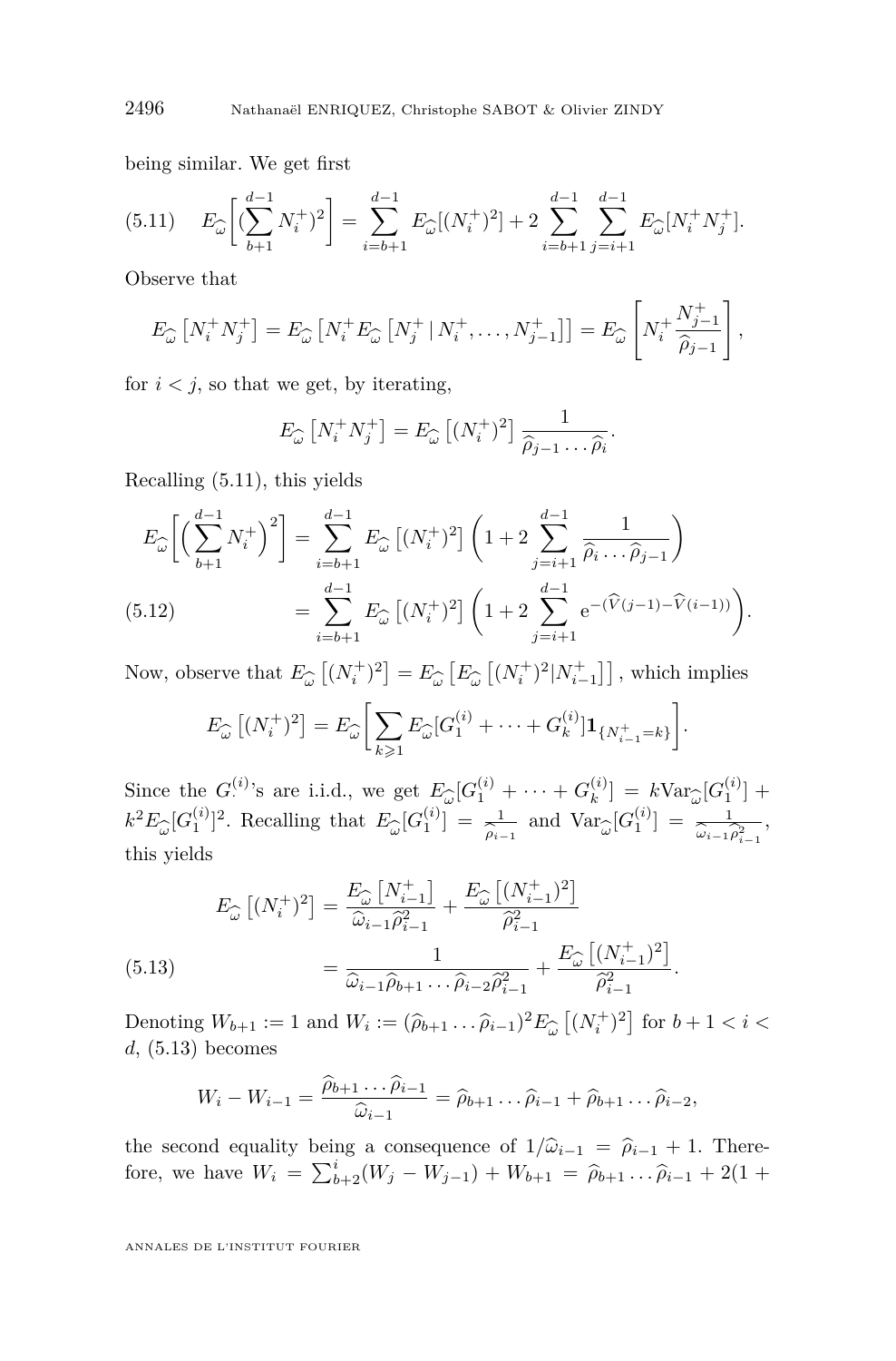<span id="page-29-0"></span> $\sum_{b+1}^{i-2} \hat{\rho}_{b+1} \dots \hat{\rho}_j$ , which implies

$$
E_{\widehat{\omega}}\left[ (N_i^+)^2 \right] = \frac{1}{\widehat{\rho}_{b+1} \dots \widehat{\rho}_{i-1}} + 2 \sum_{j=b}^{i-2} \frac{\widehat{\rho}_{b+1} \dots \widehat{\rho}_j}{(\widehat{\rho}_{b+1} \dots \widehat{\rho}_{i-1})^2}
$$
  
(5.14) 
$$
= e^{-(\widehat{V}(i-1) - \widehat{V}(b))} + 2 \sum_{j=b}^{i-2} e^{\widehat{V}(j) - 2\widehat{V}(i-1) + \widehat{V}(b)}.
$$

Assembling  $(5.12)$  and  $(5.14)$  yields  $(5.10)$ .

#### 5.1.2. The success case: the *h*-potential  $\bar{V}$

In a similar way, we introduce the *h*-potential  $\overline{V}$  by considering the valley  $a < b < c < d$  and defining  $g(x) := P^x_\omega \{ \tau(d) < \tau(b) \}$ *.* For any  $b < x < d$ , we introduce  $\bar{\omega}_x := \omega_x \frac{g(x+1)}{g(x)}$  $\frac{f(x+1)}{g(x)}$ . Since *g* is a harmonic function, we have  $1 - \bar{\omega}_x = (1 - \omega_x) \frac{g(x-1)}{g(x)}$  $\frac{(x-1)}{g(x)}$ . Then,  $\overline{V}$  can be defined for  $x \geqslant b$  by

$$
\bar{V}(x) := V(b) + \sum_{i=b+1}^{x} \log \frac{1-\bar{\omega}_i}{\bar{\omega}_i}.
$$

We have the following result for any  $b < x < y \leq d$ ,

(5.15) 
$$
\bar{V}(y) - \bar{V}(x) = (V(y) - V(x)) + \log \left( \frac{g(x) g(x+1)}{g(y) g(y+1)} \right).
$$

Since  $g(x)$  is a increasing function of x by definition, we get

(5.16) 
$$
\frac{g(x) g(x+1)}{g(y) g(y+1)} \leq 1.
$$

Therefore, we obtain for any  $c \leq x < y \leq d$ ,

(5.17) 
$$
\overline{V}(y) - \overline{V}(x) \leqslant V(y) - V(x).
$$

Using the same arguments as in the failure case, we get the following result.

LEMMA 5.4. — For any environment  $\omega$ , we have

(5.18) 
$$
E_{\omega}[G] \leq 1 + \sum_{i=b+1}^{d} \sum_{j=i}^{d} e^{\bar{V}(j) - \bar{V}(i)}.
$$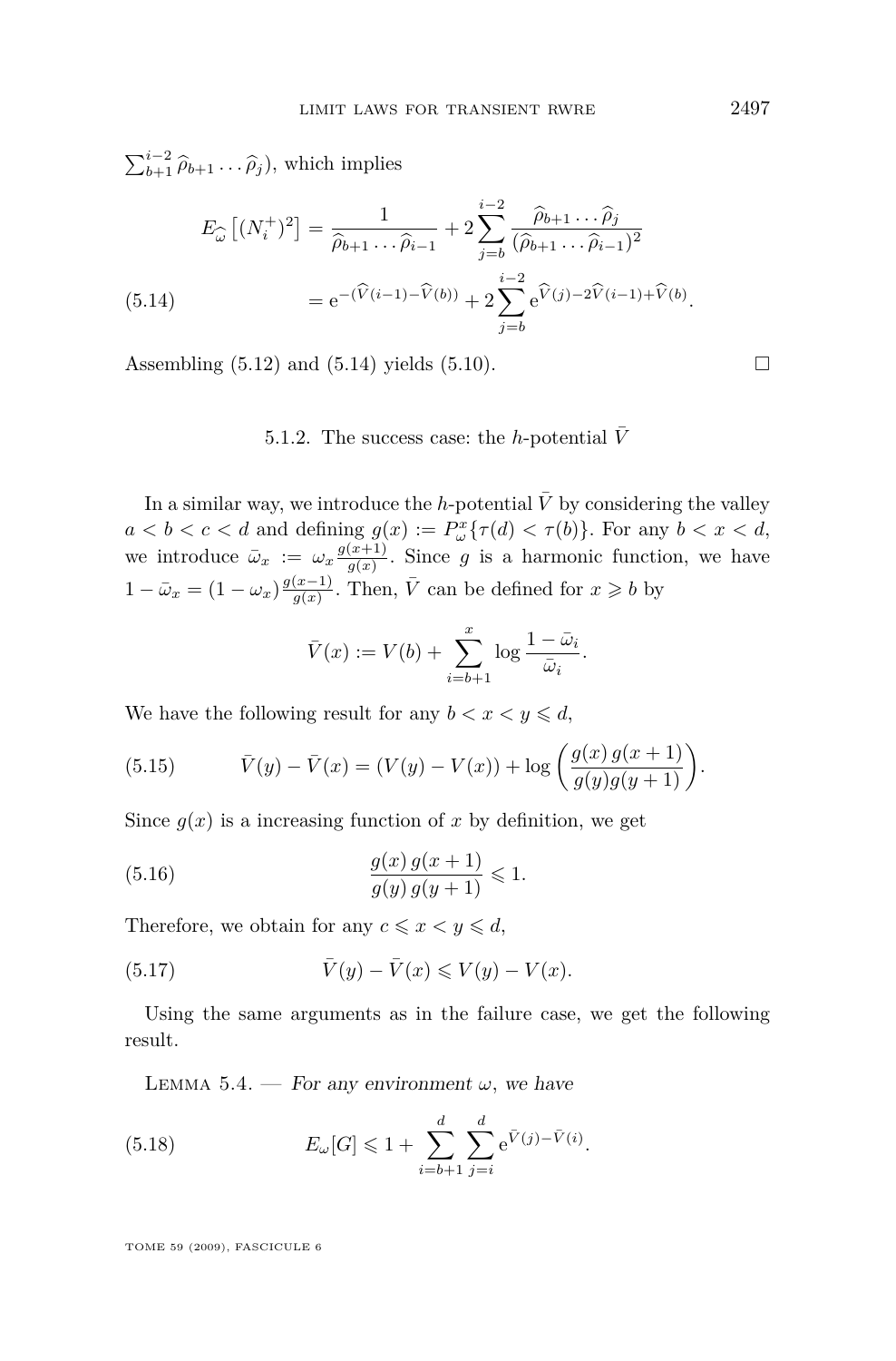#### **5.2. Preparatory lemmas**

<span id="page-30-0"></span>The study of a typical deep valley involves the following event

$$
A_5(n) := \left\{ \max \{ V^\uparrow(a, b) \, ; \, -V^\downarrow(b, c) \, ; \, V^\uparrow(c, d) \} \leq \delta \log n \right\},
$$

where  $\delta > \varepsilon/\kappa$ . In words,  $A_5(n)$  ensures that the potential does not have excessive fluctuations in a typical box. Moreover, we have the following result.

LEMMA 5.5. — For any  $\delta > \varepsilon / \kappa$ ,

$$
P\{A_5(n)\} = 1 - o(n^{-\varepsilon}), \qquad n \to \infty.
$$

Proof. — We easily observe that the proof of Lemma 5.5 boils down to showing that

(5.19) 
$$
P\{V^{\uparrow}(a,b) \geq \delta \log n\} = o(n^{-\varepsilon}), \qquad n \to \infty,
$$

(5.20) 
$$
P\{-V^{\downarrow}(b,c) \geq \delta \log n\} = o(n^{-\varepsilon}), \qquad n \to \infty,
$$

(5.21) 
$$
P\{V^{\uparrow}(c,d) \geq \delta \log n\} = o(n^{-\varepsilon}), \qquad n \to \infty.
$$

In order to prove (5.21), let us first observe the following trivial inequality

$$
P\{V^{\uparrow}(c,d)\geq \delta \log n\}\leq P\{V^{\uparrow}(T_1^{\uparrow},d)\geq \delta \log n\}.
$$

Looking at the proof of [\(4.6\)](#page-13-0), we observe that  $P\{d - T_1^{\uparrow} \geq C \log n\}$  $o(n^{-\varepsilon'})$ , for any  $\varepsilon' > 0$ , by choosing *C* large enough, depending on  $\varepsilon'$ . Therefore, we only have to prove that  $P\{V^{\uparrow}(T_1^{\uparrow}, T_1^{\uparrow} + C \log n) \geq \delta \log n\} =$  $o(n^{-\varepsilon})$ . Then, applying the strong Markov property at time  $T_1^{\uparrow}$ , we have to prove that  $P\{V^{\dagger}(0, C \log n) \geq \delta \log n\} = o(n^{-\epsilon})$ . Now, by Lemma [4.2](#page-10-0) we get

$$
P\{V^{\uparrow}(0, C \log n) \ge \delta \log n\} \le (C \log n)^2 \max_{0 \le k \le C \log n} P\{V(k) \ge \delta \log n\}
$$
  

$$
\le (C \log n)^2 \max_{0 \le k \le C \log n} e^{-kI\left(\frac{\delta \log n}{k}\right)}
$$
  

$$
\le (C \log n)^2 \exp\{-\kappa \delta \log n\}.
$$

Since  $\delta > \varepsilon / \kappa$ , this yields (5.21).

To get (5.20), observe first that

$$
P\{-V^{\downarrow}(b,c)\geq \delta \log n\}\leq P\{-V^{\downarrow}(b,T_1^{\uparrow})\geq \delta \log n\}+P\{-V^{\downarrow}(T_1^{\uparrow},c)\geq \delta \log n\}.
$$

The first term on the right-hand side is equal to  $P\{V^{\downarrow}(0, T^{\uparrow}(h_n)) \geq \delta \log n\}$  $H_0 > h_n$ <sup>}</sup>. Recalling that [\(3.2\)](#page-6-0) implies  $P\{H_0 > h_n\} \leq Cn^{-(1-\varepsilon)}$  for all large *n* and observing the trivial inclusion  $\{V^{\downarrow}(0, T^{\uparrow}(h_n)) \geq \delta \log n; H_0 > h_n\}$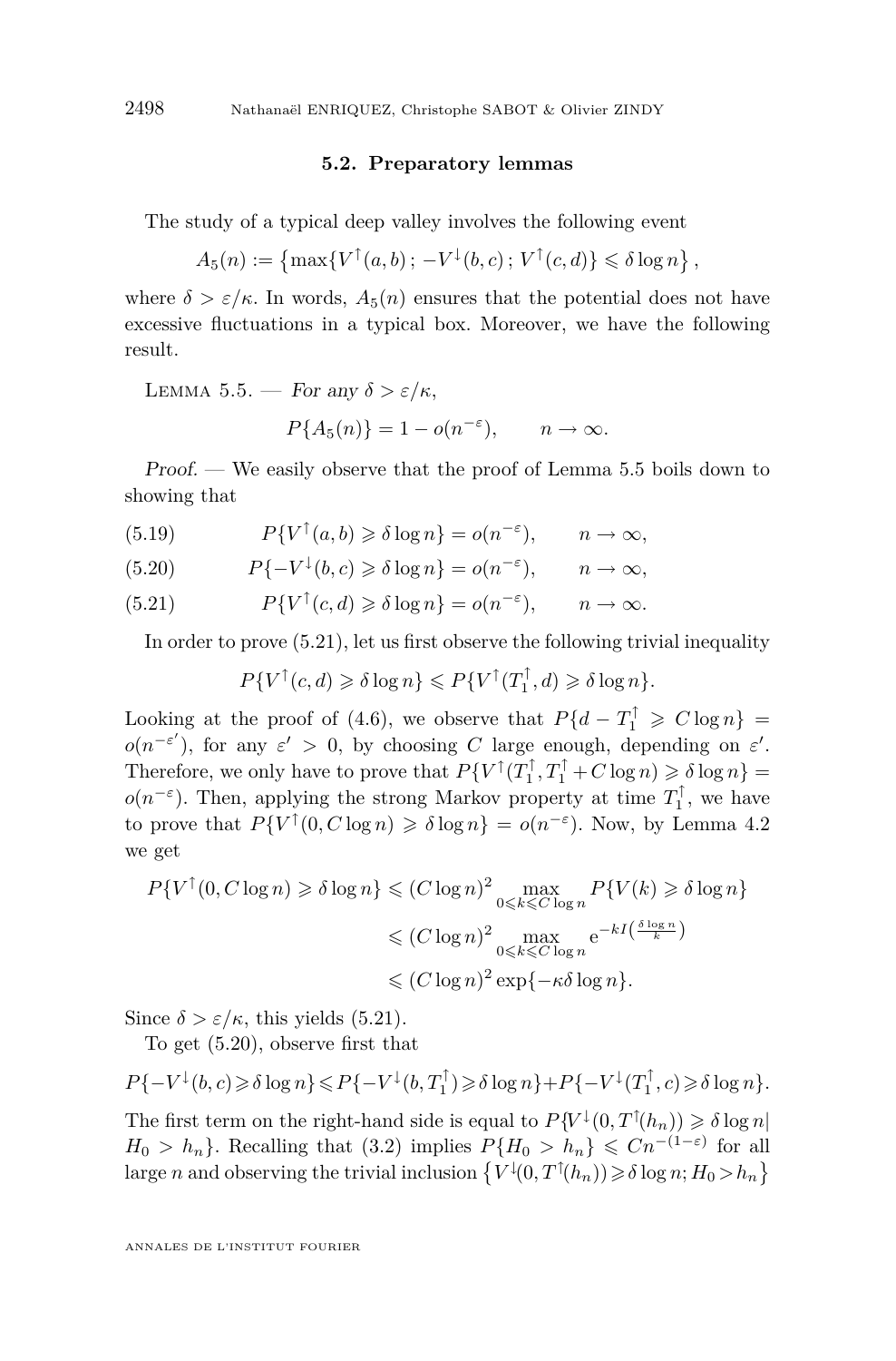$\subset \left\{T^{\downarrow}(\delta\log n) < T_{h_n} < T_{(-\infty,0]}\right\}$ , it follows that  $P\{-V^{\downarrow}(b,T_1^{\uparrow}) \geq \delta \log n\}$ is less or equal than

$$
Cn^{1-\varepsilon}P\{T^{\downarrow}(\delta\log n) < T_{h_n} < T_{(-\infty,0]}\}
$$
\n
$$
\leq Cn^{1-\varepsilon} \sum_{p=\lfloor \delta \log n \rfloor}^{\lfloor h_n \rfloor} P\{M_{\delta} \in [p, p+1) \, ; \, T^{\downarrow}(\delta \log n) < T_{h_n} < T_{(-\infty,0]}\},
$$

where  $M_{\delta} := \max\{V(k); 0 \leq k \leq T^{\downarrow}(\delta \log n)\}\)$ . Applying the strong Markov property at time  $T^{\downarrow}(\delta \log n)$  and recalling [\(3.4\)](#page-6-0) we bound the term of the previous sum, for  $|\delta \log n| \leq p \leq |h_n|$  and all large *n*, by

$$
P\{S \geqslant p\} P\{S \geqslant h_n - (p - \delta \log n)\} \leqslant C e^{-\kappa p} e^{-\kappa (h_n - p + \delta \log n)}.
$$

where  $S = \sup\{V(k); k \geq 0\}$ . Thus, we get  $P\{-V^{\downarrow}(b, T_1^{\uparrow}) \geq \delta \log n\} \leq$  $C\lfloor h_n\rfloor n^{-\kappa\delta}$ , for all large n, which yields  $P\{-V^{\downarrow}(b,T_1^{\uparrow})\geq \delta \log n\} = o(n^{-\varepsilon}),$  $n \to \infty$ , since  $\delta > \varepsilon/\kappa$ . Furthermore, applying the strong Markov property at  $T_1^{\uparrow}$ , we obtain that  $P\{-V^{\downarrow}(T_1^{\uparrow},c) \geq \delta \log n\} \leq P\{-V^{\downarrow}(0,V_{max}) \geq \delta$ *δ* log *n}.* In a similar way we used before (but easier), we get, by applying  $\{$  the strong Markov property at  $T^{\downarrow}(\delta \log n)$ , that  $P\{-V^{\downarrow}(T_1^{\uparrow},c) \geqslant \delta \log n\} \leqslant$  $n^{-\kappa\delta}$  for all large *n*. Since  $\delta > \varepsilon/\kappa$  this yields [\(5.20\)](#page-30-0).

For [\(5.19\)](#page-30-0), observe first that  $((V(k - b) - V(b))_{a \leq k \leq b}, a, b)$  has the same distribution as  $((V(k))_{a^{-} \leq k \leq 0}, a^{-}, 0)$  under  $P\{\cdot |V(k) \geq 0, a^{-} \leq k \leq 0\},$ where  $a^- := \sup\{k \le 0 : V(k) \ge D_n\}$ . Then, since  $P\{V(k) \ge 0, k \le 0\} >$ 0 and since  $(V(-k), k \ge 0)$  has the same distribution as  $(-V(k), k \ge 0)$ , we obtain

$$
P\{V^{\uparrow}(a,b) \geq \delta \log n\} \leq CP\{V^{\uparrow}(0,T_{(-\infty,-D_n]}) \geq \delta \log n\}.
$$

Now, the arguments are the same as in the proof of  $(5.21)$ .

#### **5.3. Proof of Proposition [5.1](#page-25-0)**

Recall that we can write  $\tau(d) = \sum_{i=1}^{N} F_i + G$ , where the  $F_i$ 's are the successive i.i.d. failures and *G* the first success. Then, denoting  $F_1$  by  $F$ , we have

(5.22) 
$$
E_{\omega,|a}^{b}[e^{-\lambda_{n}\tau(d)}] = E_{\omega,|a}^{b}[e^{-\lambda_{n}G}] \sum_{k\geq 0} E_{\omega,|a}^{b}[e^{-\lambda_{n}F}]^{k}(1-p)p^{k}
$$

$$
= E_{\omega,|a}^{b}[e^{-\lambda_{n}G}] \frac{1-p}{1-p E_{\omega,|a}^{b}[e^{-\lambda_{n}F}]}.
$$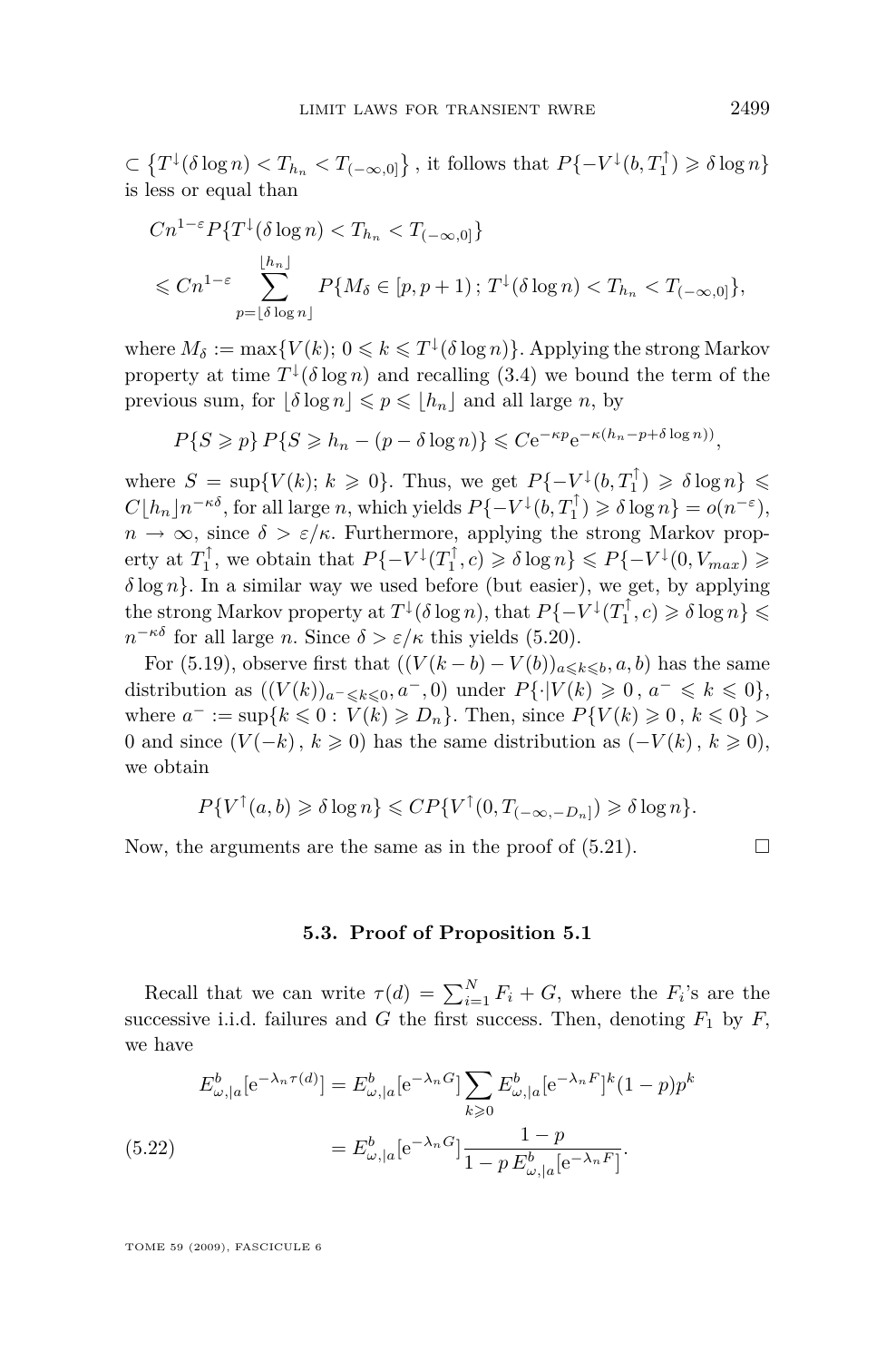<span id="page-32-0"></span>In order to replace  $E^b_{\omega, |a}[\text{e}^{-\lambda_n F}]$  by  $1 - \lambda_n E^b_{\omega, |a}[F]$ , we observe that  $1 - \lambda_n F^b_{\omega, |a|}[F]$  $\lambda_n E_{\omega,|a}^b[F] \leqslant E_{\omega,|a}^b[e^{-\lambda_n F}] \leqslant 1 - \lambda_n E_{\omega,|a}^b[F] + \frac{\lambda_n^2}{2} E_{\omega,|a}^b[F^2]$ , which implies that  $E[\frac{1-p}{1-p E_{\omega, |a}^b[e^{-\lambda_n F}]}]$  belongs to

$$
\left[E\left[\frac{1-p}{1-p(1-\lambda_n E_{\omega,|a}^b[F])}\right];\,E\left[\frac{1-p}{1-p(1-\lambda_n E_{\omega,|a}^b[F]+\frac{\lambda_n^2}{2}E_{\omega,|a}^b[F^2])}\right]\right].
$$

Now, we have to bound  $\lambda_n E^b_{\omega, |a}[F^2]$  from above. Then, recalling [\(5.10\)](#page-26-0), which implies  $E^b_{\omega, |a}[F^2] \leq 4(R^+ + R^-)$ , we only have to bound  $R^+$  and *R*<sup>−</sup>*.* By definition of  $R$ <sup>+</sup>*,* we obtain

$$
(5.23) \ \ R^+ \leq (d-b) \left(1 + 2(d-b) e^{-\widehat{V}^{\downarrow}(b,d)}\right) \left(3(d-b) \max_{b \leq j \leq d} e^{-(\widehat{V}(j) - \widehat{V}(b))}\right).
$$

Recalling that the estimates [\(4.5\)](#page-13-0)–[\(4.8\)](#page-13-0) imply that  $P\{d - a \geq C'' \log n\}$  $o(n^{-\varepsilon})$  and that Lemma [5.5](#page-30-0) tells that  $P{A_5(n)} = 1-o(n^{-\varepsilon})$ , we are interested in the event  $A^{\ddagger}(n) := \{d - a \leq C'' \log n\} \cap A_5(n)$ , whose probability is greater than  $1 - o(n^{-\epsilon})$  for *n* large enough. It allows us to sculpt the deep valley  $(a, b, c, d)$ , such that we can bound  $R^+$ . We are going to show that the fluctuations of  $\hat{V}$  are, in a sense, related to the fluctuations of *V* controlled by  $A_5(n)$ . Indeed, [\(5.8\)](#page-26-0) yields  $\widehat{V}^{\downarrow}(b,c) \geq V^{\downarrow}(b,c) \geq -\delta \log n$ on  $A^{\ddagger}(n)$ . Moreover, [\(5.6\)](#page-26-0) together with [\(5.7\)](#page-26-0) imply that  $\hat{V}(y) - \hat{V}(x)$  is greater than

$$
\[V(y) - \max_{y \leq j \leq d-1} V(j)\] - \[V(x) - \max_{x \leq j \leq d-1} V(j)\] - O(\log_2 n),\]
$$

for any  $c \le x \le y \le d$ , on  $A^{\ddagger}(n)$ *.* Since  $V(x) - \max_{x \le j \le d-1} V(j) \le 0$ and  $V(y) - \max_{y \leq j \leq d-1} V(j) \geq -\delta \log n$  on  $A^{\ddagger}(n)$ , this yields  $\widehat{V}^{\downarrow}(c, d) \geq$  $-\delta \log n - O(\log_2 n)$ . Furthermore, since [\(5.6\)](#page-26-0) and [\(5.7\)](#page-26-0) imply that  $\hat{V}(c)$ is larger than  $\max_{b \leq j \leq c} \hat{V}(j) - O(\log_2 n)$ , assembling  $\hat{V}^{\downarrow}(b, c) \geq -\delta \log n$ with  $\widehat{V}^{\downarrow}(c, d) \geqslant -\delta \log n - O(\log_2 n)$  yield

(5.24) 
$$
\widehat{V}^{\downarrow}(b,d) \geqslant -\delta \log n - O(\log_2 n),
$$

on  $A^{\ddagger}(n)$ . Therefore, we have, on  $A^{\ddagger}(n)$  and for all large *n*,

(5.25) 
$$
R^+ \leq C(\log n)^3 n^{\delta} \max_{b \leq j \leq d} e^{-(\widehat{V}(j) - \widehat{V}(b))}.
$$

Since  $\hat{V}(b) = V(b)$  and [\(5.7\)](#page-26-0) implies  $\hat{V}(x) \geq V(x)$ , for all  $b \leq x \leq c$ (in particular  $\hat{V}(c) \geq V(c)$ ), it follows from (5.24) that  $\hat{V}(j) - \hat{V}(b) =$  $(\widehat{V}(j) - \widehat{V}(c)) + (\widehat{V}(c) - \widehat{V}(b)) \geq h_n - \delta \log n - O(\log_2 n)$ , which is greater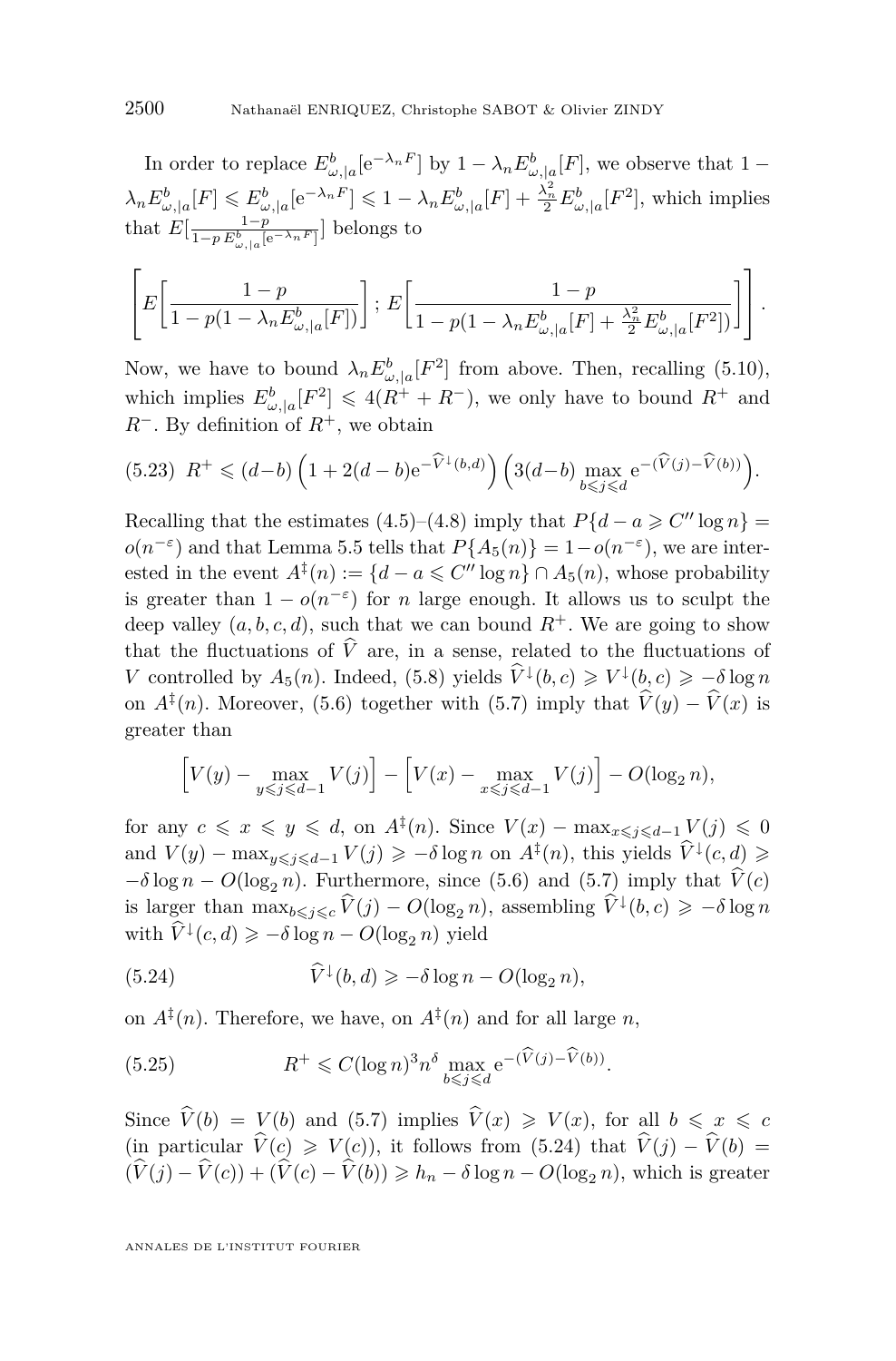<span id="page-33-0"></span>than 0 for *n* large enough whenever  $\delta < (1 - \varepsilon)/\kappa$  (it is possible since  $\delta > \varepsilon/\kappa$  and  $0 < \varepsilon < 1/3$ ). Therefore, recalling [\(5.25\)](#page-32-0), we obtain, on  $A^{\ddagger}(n)$ , *.*

$$
(5.26)\qquad \qquad R^+ \leqslant C(\log n)^3 n^{\delta}
$$

In a similar way, we prove that  $R^{-} \leq C(\log n)^{3} n^{\delta}$ , on  $A^{\ddagger}(n)$ , which implies that  $\lambda_n E^b_{\omega, |a} [F^2] \leqslant C(\log n)^3 n^{\delta - \frac{1}{\kappa}}$ . Now, observe that, for any  $\xi > 0$ ,  $\{\lambda_n E^b_{\omega,|a}[F^2] \leq 2(1 - e^{-\xi})\}\$ is included in  $A^{\ddagger}(n)$ , so that  $\lambda_n E^b_{\omega,|a}[F^2] \leq$ 2(1−e<sup>- $\xi$ </sup>) $E^b_{\omega, |a}[F]$  with probability larger than 1−*o*( $n^{-\varepsilon}$ ). Then, introducing

$$
R'_n(\lambda) := E\bigg[\frac{1}{1 + \frac{\lambda}{n^{1/\kappa}} \frac{p}{1 - p} E^b_{\omega, |a}[F]}\bigg],
$$

we get, for *n* large enough,

$$
(5.27) \quad R'_n(\lambda) + o(n^{-\varepsilon}) \leqslant E\left[\frac{1-p}{1-p\,E^b_{\omega,|a}[\mathrm{e}^{-\lambda_n F}]} \right] \leqslant R'_n(\mathrm{e}^{-\xi}\lambda) + o(n^{-\varepsilon}).
$$

In order to bound  $E^b_{\omega,|a}$   $[e^{-\lambda_n G}]$  by below, we observe that  $e^{-x} \geq 1-x$ , for any  $x \ge 0$ , such that  $E_{\omega,|a}^b[e^{-\lambda_n G}] \ge 1 - \lambda_n E_{\omega,|a}^b[G]$ . Therefore, we only have to bound  $E^b_{\omega, |a}[G]$  from above. Recalling [\(5.18\)](#page-29-0), we get  $E^b_{\omega, |a}[G] \leqslant (d-\frac{1}{2})$  $(b)^2 e^{\bar{V}^{\uparrow}(b,d)}$ . Now, let us bound  $\bar{V}^{\uparrow}(b,d)$ . We observe first that [\(5.17\)](#page-29-0) implies  $\bar{V}^{\uparrow}(c, d) \leq V^{\uparrow}(c, d)$ , which yields  $\bar{V}^{\uparrow}(c, d) \leq \delta \log n$  on  $A^{\ddagger}(n)$ . Moreover, [\(5.15\)](#page-29-0) together with [\(5.16\)](#page-29-0) imply that  $\overline{V}(y) - \overline{V}(x)$  is less or equal than

$$
\[V(y) - \max_{b \leq j \leq y} V(j)\] - \[V(x) - \max_{b \leq j \leq x} V(j)\] + O(\log_2 n),\]
$$

for any  $b \le x \le y \le c$ , on  $A^{\ddagger}(n)$ *.* Since  $V(y) - \max_{b \le j \le y} V(j) \le 0$  and  $V(x) - \max_{b \leq j \leq x} V(j) \geq -\delta \log n$  on  $A^{\ddagger}(n)$ , this yields  $\tilde{V}^{\dagger}(b, c) \leq \delta \log n +$  $O(\log_2 n)$ . Furthermore, [\(5.17\)](#page-29-0) and the fact that  $V(y) \le V(c)$ , for  $c \le y \le c$ *d*, imply that  $\overline{V}(y) \leq \overline{V}(c)$  for  $c \leq y \leq d$ . Therefore, we have

$$
\bar{V}^{\uparrow}(b,d) \leq \delta \log n + O(\log_2 n),
$$

on  $A^{\ddagger}(n)$ . It means that  $E^b_{\omega,|a}[e^{-\lambda_n G}]$  is greater than  $1-o(n^{-\epsilon})$  on  $A^{\ddagger}(n)$ whenever  $\delta < \frac{1}{\kappa} - \varepsilon$ , which is possible since  $\delta > \varepsilon/\kappa$  and  $0 < \varepsilon < 1/3$ . Therefore, recalling (5.27), we obtain

$$
(5.28) \qquad R'_n(\lambda) + o(n^{-\varepsilon}) \leqslant E\big[E^b_{\omega,|a}[e^{-\lambda_n \tau(d)}]\big] \leqslant R'_n(e^{-\xi}\lambda) + o(n^{-\varepsilon}).
$$

Recalling  $(5.9)$  and  $(5.4)$ , we get

$$
R_n(\lambda, 2\widehat{M}_1(e^{H^{(1)}}M_2 + \omega_b)) \le R'_n(\lambda) \le R_n(\lambda, 2e^{H^{(1)}}\widehat{M}_1M_2),
$$

where  $\widehat{M}_1 := \sum_{x=a+1}^{d-1} e^{-(\widehat{V}(x)-\widehat{V}(b))}$ ,  $M_2 := \sum_{x=b}^{d-1} e^{V(x)-V(c)}$  and  $R_n(\lambda, Z)$ is defined in [\(5.1\)](#page-25-0). Furthermore, since  $e^{H^{(1)}} \geq n^{\frac{1-\varepsilon}{\kappa}}$ ,  $M_2 \geq 1$  and  $\omega_b \leq 1$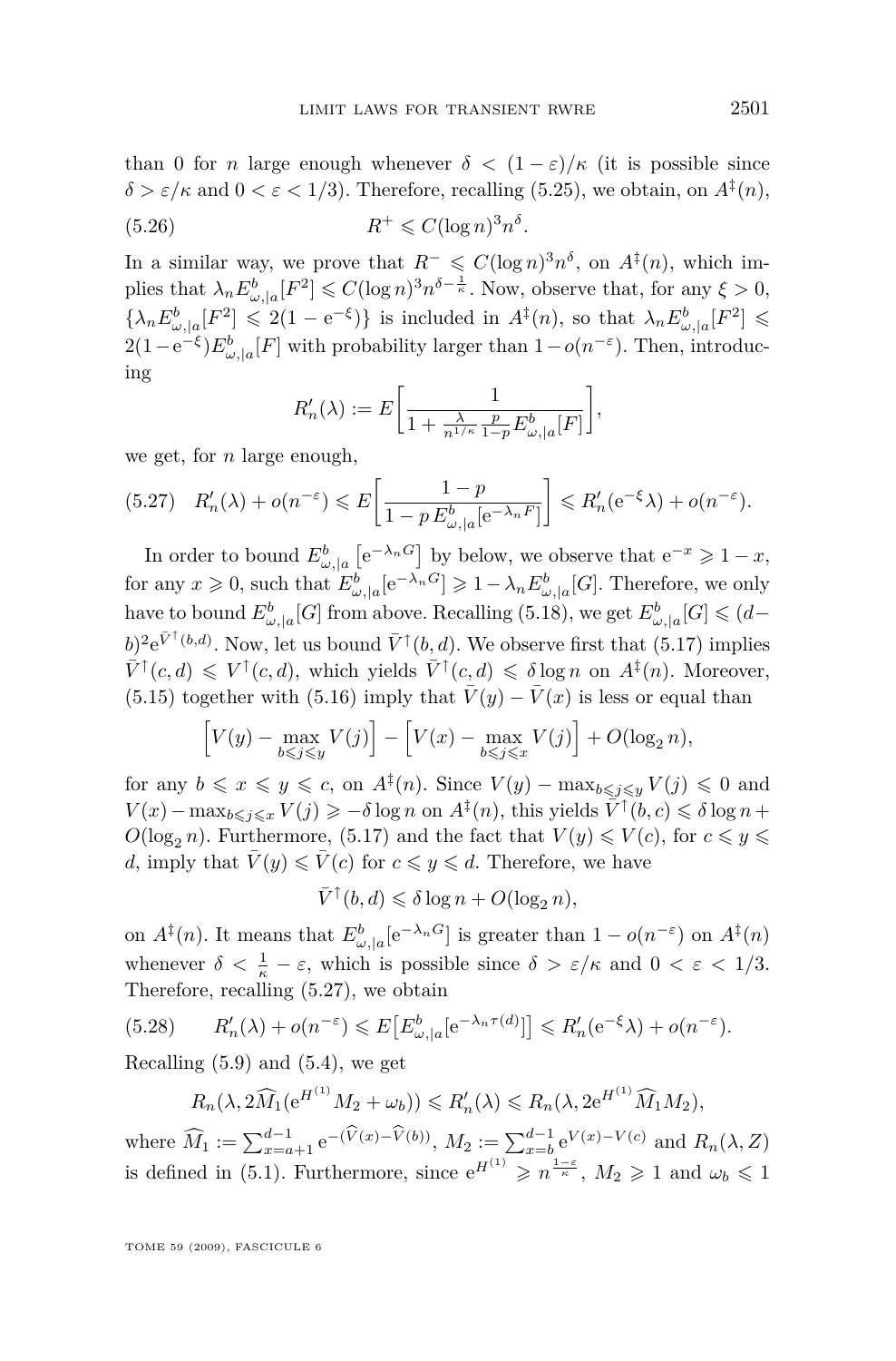<span id="page-34-0"></span>we obtain that, for any  $\xi > 0$  and *n* large enough,  $\omega_b \leqslant (e^{\xi} - 1)e^{H^{(1)}} M_2$ . Therefore, we have for all large *n,*

(5.29) 
$$
R_n(e^{\xi}\lambda, 2e^{H^{(1)}}\widehat{M}_1M_2) \le R'_n(\lambda) \le R_n(\lambda, 2e^{H^{(1)}}\widehat{M}_1M_2).
$$

Now, assembling [\(5.28\)](#page-33-0) and (5.29) concludes the proof of Proposition [5.1.](#page-25-0)

#### **6. Back to canonical meanders**

Recall that  $S = \max\{V(k); k \geq 0\}$  and let us set  $H := \max\{V(k); 0 \leq \epsilon\}$ *k* ≤ *T*<sub>R−</sub>**}** = *H*<sub>0</sub>*, T<sub>S</sub></sub> := inf{<i>k* ≥ 0 : *V*(*k*) = *S*}*.* Moreover, we define  $\mathcal{I}_n$  := *{H* = *S* ≥ *h<sub>n</sub>*</sub>*}* ∩ {*V*(*k*) ≥ 0, ∀ *k* ≤ 0}, and introduce the random variable  $Z := e^S M_1^+ M_2^+$ , where  $M_1^+ := \sum_{k=a}^{T_{h_n/2}} e^{-V(k)}$  and  $M_2^+ := \sum_{k=0}^{d^+} e^{V(k)-S}$ ,  $\text{with } a^- = \sup\{k \leq 0 : V(k) \geq D_n\} \text{ and } d^+ := \inf\{k \geq e_1 : V(k) - V(e_1) \leq$ *−Dn}.* Then, denoting

$$
\mathcal{R}_n(\lambda) := E\bigg[\frac{1}{1 + n^{-\frac{1}{\kappa}} 2\lambda Z} | \mathcal{I}_n\bigg],
$$

we get the following result.

PROPOSITION 6.1. — For any  $\xi > 0$ , we have, for *n* large enough,

$$
\mathcal{R}_n(e^{\xi}\lambda) + o(n^{-\varepsilon}) \le R_n(\lambda, 2e^{H^{(1)}}\widehat{M}_1M_2) \le \mathcal{R}_n(e^{-\xi}\lambda) + o(n^{-\varepsilon}).
$$

Proof.

Step 1: we replace  $\widehat{M}_1$  by  $\widehat{M}_1^T$ .

Recall that  $A^{\ddagger}(n) = \{d - a \leq C'' \log n\} \cap A_5(n)$  and that  $P\{A^{\ddagger}(n)\}\geq$ 1 −  $o(n^{-\varepsilon})$ , for all large *n*. Now, let us introduce  $T(\frac{h_n}{2}) := \inf\{k \geqslant b :$ 2  $V(k) - V(b) \ge h_n/2$  and  $\widehat{M}_1^T := \sum_{k=a+1}^{T(\frac{h_n}{2})} e^{- (\widehat{V}(k) - \widehat{V}(b))}$ . Recalling [\(5.24\)](#page-32-0), we observe that  $\widehat{M}_1 \leq \widehat{M}_1^T + C'' \log n e^{-\frac{h_n}{2} + \delta \log n}$  on  $A^{\ddagger}(n)$ . This implies that, for any  $\xi > 0$ , we have  $\widehat{M}_1 - \widehat{M}_1^T \leqslant (e^{\xi} - 1) \widehat{M}_1^T$  for all large *n*, whenever  $\delta < \frac{1-\varepsilon}{2\kappa}$ , which is possible since  $\delta > \varepsilon/\kappa$  and  $0 < \varepsilon < 1/3$ . Therefore, we obtain, for *n* large enough,

$$
R_n(e^{\xi}\lambda, 2e^{H^{(1)}}\widehat{M}_1^T M_2) + o(n^{-\varepsilon}) \le R_n(\lambda, 2e^{H^{(1)}}\widehat{M}_1 M_2)
$$
  
\$\le R\_n(\lambda, 2e^{H^{(1)}}\widehat{M}\_1^T M\_2)\$.

Step 2: we replace  $\widehat{M}_1^T$  by  $M_1^T$ .

Let us denote  $M_1^T := \sum_{k=a+1}^{T(\frac{h_n}{2})} e^{-\left(V(k)-V(b)\right)}$ . Since  $T(\frac{h_n}{2}) \leq c$ , [\(5.8\)](#page-26-0) implies that  $\widehat{M}_1^T \leq M_1^T$ . Observe that [\(5.6\)](#page-26-0) with [\(5.7\)](#page-26-0) imply that  $\widehat{V}(y)$  –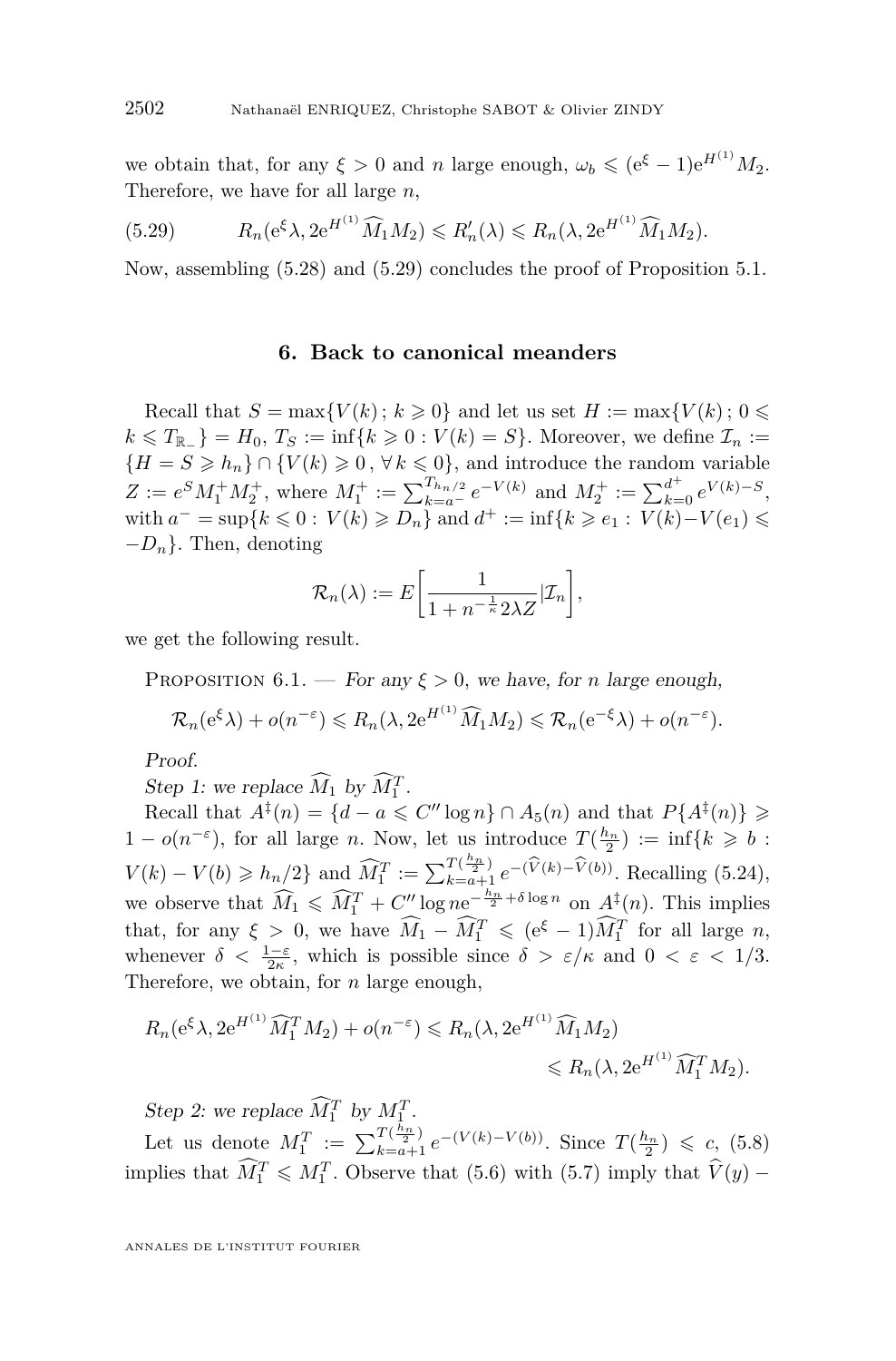$$
V(b) - (V(y) - V(b)) \text{ is less or equal than}
$$

$$
\log \left( \frac{\sum_{j=b}^{d-1} e^{V(j)}}{\sum_{j=y}^{d-1} e^{V(j)}} \frac{\sum_{j=b+1}^{d-1} e^{V(j)}}{\sum_{j=y+1}^{d-1} e^{V(j)}} \right) \le \frac{\sum_{j=b}^{y-1} e^{V(j)}}{\sum_{j=y}^{d-1} e^{V(j)}} + \frac{\sum_{j=b+1}^{y} e^{V(j)}}{\sum_{j=y+1}^{d-1} e^{V(j)}},
$$

for any  $b \leq y \leq d$ . Therefore, on  $A^{\ddagger}(n)$ , we obtain  $\widehat{V}(y) - \widehat{V}(b) \leq (V(y) - \widehat{V}(b)))$  $V(b)$  + *C* log  $ne^{-\frac{h_n}{2}}$  for any  $b \leq y \leq T(\frac{h_n}{2})$ , which yields  $\widehat{M}_1^T \geq e^{2\varepsilon} \mathbb{E}[C \log n]$  $e^{-\frac{h_n}{2}} M_1^T$ . Then, for any  $\xi > 0$ , we obtain that  $\widehat{M}_1^T \geq e^{-\xi} M_1^T$ , on  $A^{\ddagger}(n)$ and for all large *n.* This implies

$$
R_n(\lambda, 2e^{H^{(1)}} M_1^T M_2) \le R_n(\lambda, 2e^{H^{(1)}} \widehat{M}_1^T M_2) \le R_n(e^{-\xi} \lambda, 2e^{H^{(1)}} M_1^T M_2) + o(n^{-\varepsilon}).
$$

Now, assembling Step 1 and Step 2, we get that, for any  $\xi > 0$  and *n* large enough,  $R_n(\lambda, 2e^{\tilde{H}^{(1)}}\widehat{M}_1M_2)$  belongs to (6.1)

$$
\[R_n(e^{\xi}\lambda, 2e^{H^{(1)}}M_1^T M_2) + o(n^{-\varepsilon}); R_n(e^{-\xi}\lambda, 2e^{H^{(1)}}M_1^T M_2) + o(n^{-\varepsilon})\].
$$

Step 3: the "good " conditioning.

Let us first observe that  $((V(k - b) - V(b))_{a \leq k \leq d}, a, b, c, d)$  has the same law as  $((V(k))_{a^- \leq k \leq d^+}, a^-, 0, T_H, d^+)$  under  $P\{\cdot | \mathcal{I}'_n\}$ , where  $\mathcal{I}'_n := \{H \geq 0\}$  $h_n$ ;  $V^{\uparrow}(a^-, 0) \leq h_n$ ;  $V(k) \geq 0$ ,  $a^- \leq k \leq 0$ }*.* Moreover, we easily obtain that  $P\{\{V(k) \geq 0, a^- \leq k \leq 0\} \setminus \{V(k) \geq 0, k \leq 0\}\} = O(n^{-(1+\kappa)})$  $o(n^{-\varepsilon})$ , that  $P\{\{H \geq h_n\} \setminus \{H = S\}\} = O(n^{-2(1-\varepsilon)}) = o(n^{-\varepsilon})$  and that  $P{V<sup>1</sup>(a^-,0) > h_n} \le P{V<sup>1</sup>(a^-,0) > \delta \log n} = o(n^{-\epsilon})$ , with the same arguments as in the proof of Lemma [5.5.](#page-30-0) Therefore, we have  $P\{\mathcal{I}'_n \Delta \mathcal{I}_n\} =$  $o(n^{-\varepsilon})$ *.* Since  $0 \le R_n(\lambda, Y) \le 1$ , for any  $\lambda > 0$  and any positive random variable *Y,* this yields

(6.2) 
$$
R_n(\lambda, 2e^{H^{(1)}} M_1^T M_2) = \mathcal{R}_n(\lambda) + o(n^{-\epsilon}).
$$

Combining (6.1) and (6.2) together concludes the proof of Proposition [6.1.](#page-34-0)  $\Box$ 

#### **7. Proof of Theorem [2.1](#page-4-0)**

Observe first that  $\mathcal{R}_n(\lambda)$  can be written

$$
\mathcal{R}_n(\lambda) = 1 - E\bigg[1 - \frac{1}{1 + 2\lambda_n Z} | \mathcal{I}_n\bigg].
$$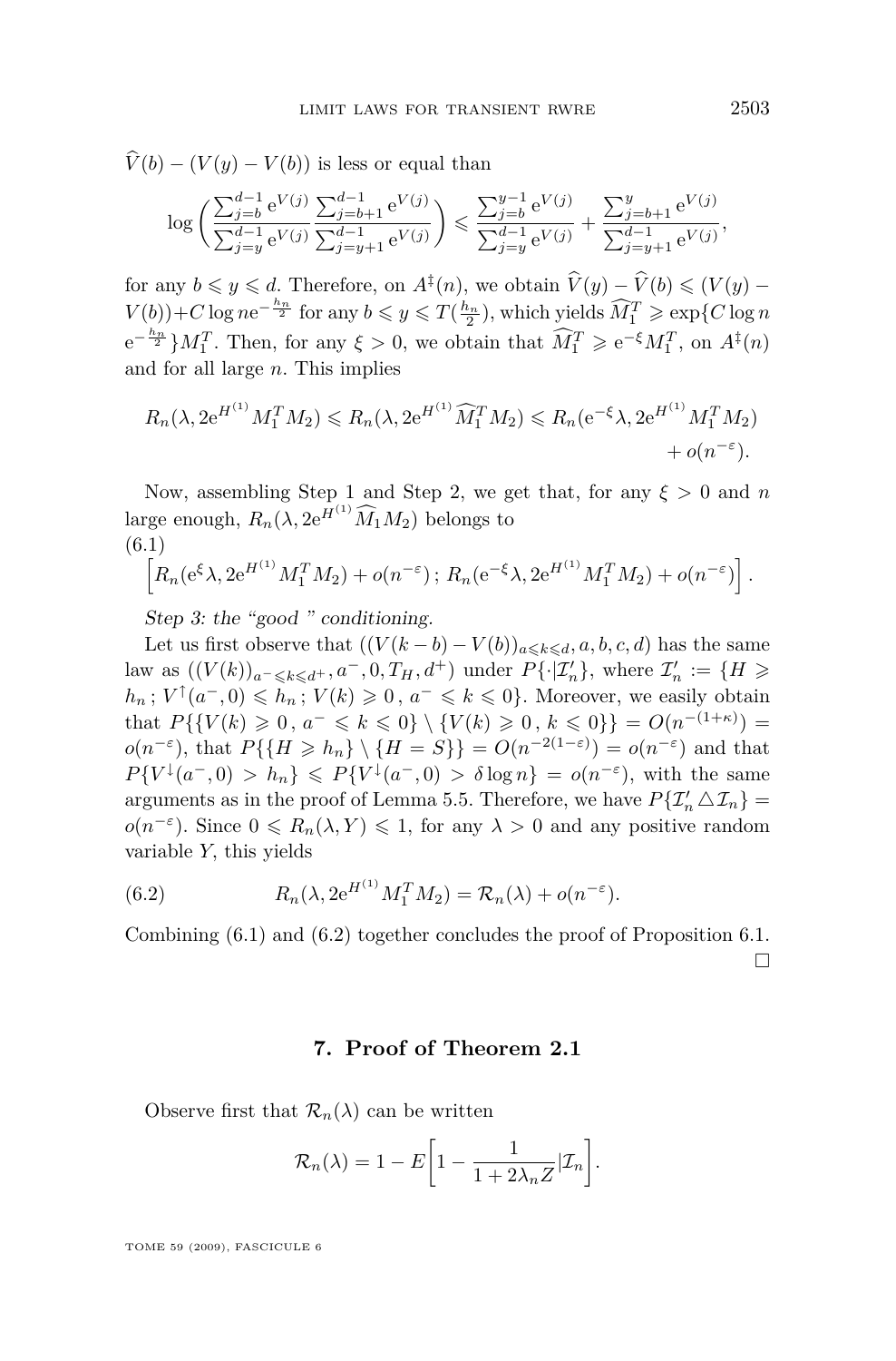Then, we can use Corollary A.1 and Remark A.1 in [\[6\]](#page-39-0), that together imply

$$
E\left[1 - \frac{1}{1 + 2\lambda_n Z} \, \big| \, \mathcal{I}_n\right] \sim 2^{\kappa} \frac{\pi \kappa}{\sin(\pi \kappa)} \, \frac{E[M^{\kappa}]^2 C_I}{nP\{H \ge h_n\}} \, \lambda^{\kappa}, \qquad n \to \infty.
$$

where the random variable *M* is defined by

(7.1) 
$$
M := \sum_{k < 0} e^{-V'_k} + \sum_{k \geq 0} e^{-V''_k},
$$

where  $(V_k')_{k<0}$  is distributed as the potential under  $P\{\cdot|V_k\geq 0, \forall k<0\}$ while  $(V_k'')_{k \geq 0}$  is independent of  $(V_k')_{k \leq 0}$  and is distributed as the potential under  $\tilde{P} \{ \cdot | V_k > 0, \ \forall k > 0 \}.$ 

Therefore, combining together the results of Proposition [4.1,](#page-10-0) Proposi-tion [5.1,](#page-25-0) Proposition [6.1](#page-34-0) and recalling that  $q_n := P\{H \ge h_n\}$ , we get that, for any  $\xi > 0$ ,

$$
\liminf_{n \to \infty} \mathbb{E}[e^{-\lambda_n \tau(e_n)}] \ge \exp\Big\{-\Big(2^{\kappa} \frac{\pi \kappa}{\sin(\pi \kappa)} E[M^{\kappa}]^2 C_I\Big)(e^{\xi} \lambda)^{\kappa}\Big\},\
$$
  

$$
\limsup_{n \to \infty} \mathbb{E}[e^{-\lambda_n \tau(e_n)}] \le \exp\Big\{-\Big(2^{\kappa} \frac{\pi \kappa}{\sin(\pi \kappa)} E[M^{\kappa}]^2 C_I\Big)(e^{-\xi} \lambda)^{\kappa}\Big\}.
$$

Since this result holds for any  $\xi > 0$ , we get,

$$
\lim_{n \to \infty} \mathbb{E}[e^{-\lambda_n \tau(e_n)}] = \exp \Big\{-\Big(2^{\kappa} \frac{\pi \kappa}{\sin(\pi \kappa)} E[M^{\kappa}]^2 C_I\Big)\lambda^{\kappa}\Big\}.
$$

Now, one can be tempted to express the functional  $E[M^{\kappa}]$  in terms of the more usual constant  $C_K$ , see [\(2.2\)](#page-4-0). This is the content of Theorem 2.1 in [\[6\]](#page-39-0), which yields

$$
C_K = E[M^{\kappa}]C_F = E[M^{\kappa}] \frac{(1 - E[e^{\kappa V(e_1)}])}{\kappa E[\rho_0^{\kappa} \log \rho_0] E[e_1]}.
$$

Therefore, the Laplace transform of  $n^{-1/\kappa} \tau(e_n)$  is

$$
\mathbb{E}\left[e^{-\frac{\lambda}{n^{1/\kappa}}\tau(e_n)}\right] = \exp\left\{-\left(2^{\kappa}\frac{\pi\kappa}{\sin(\pi\kappa)}\frac{C_K^2C_I}{C_F^2}\right)\lambda^{\kappa}\right\} + o(1)
$$

$$
= \exp\left\{-\left(2^{\kappa}\frac{\pi\kappa^2}{\sin(\pi\kappa)}C_K^2E[\rho_0^{\kappa}\log\rho_0]E[e_1]\right)\lambda^{\kappa}\right\} + o(1).
$$

Finally, since, by the law of large numbers, *en/n* converges almost surely to  $E[e_1]$ , we conclude that

$$
\mathbb{E}\Big[e^{-\frac{\lambda}{n^{1/\kappa}}\tau(n)}\Big] = \exp\Big\{-\Big(2^{\kappa}\frac{\pi\kappa^2}{\sin(\pi\kappa)}C_K^2E[\rho_0^{\kappa}\log\rho_0]\Big)\lambda^{\kappa}\Big\} + o(1).
$$

Hence, we obtain that the limit is the positive stable law with index  $\kappa$  and parameter  $2^{\kappa} \frac{\pi \kappa^2}{\sin(\pi \kappa)} C_K^2 E[\rho_0^{\kappa} \log \rho_0].$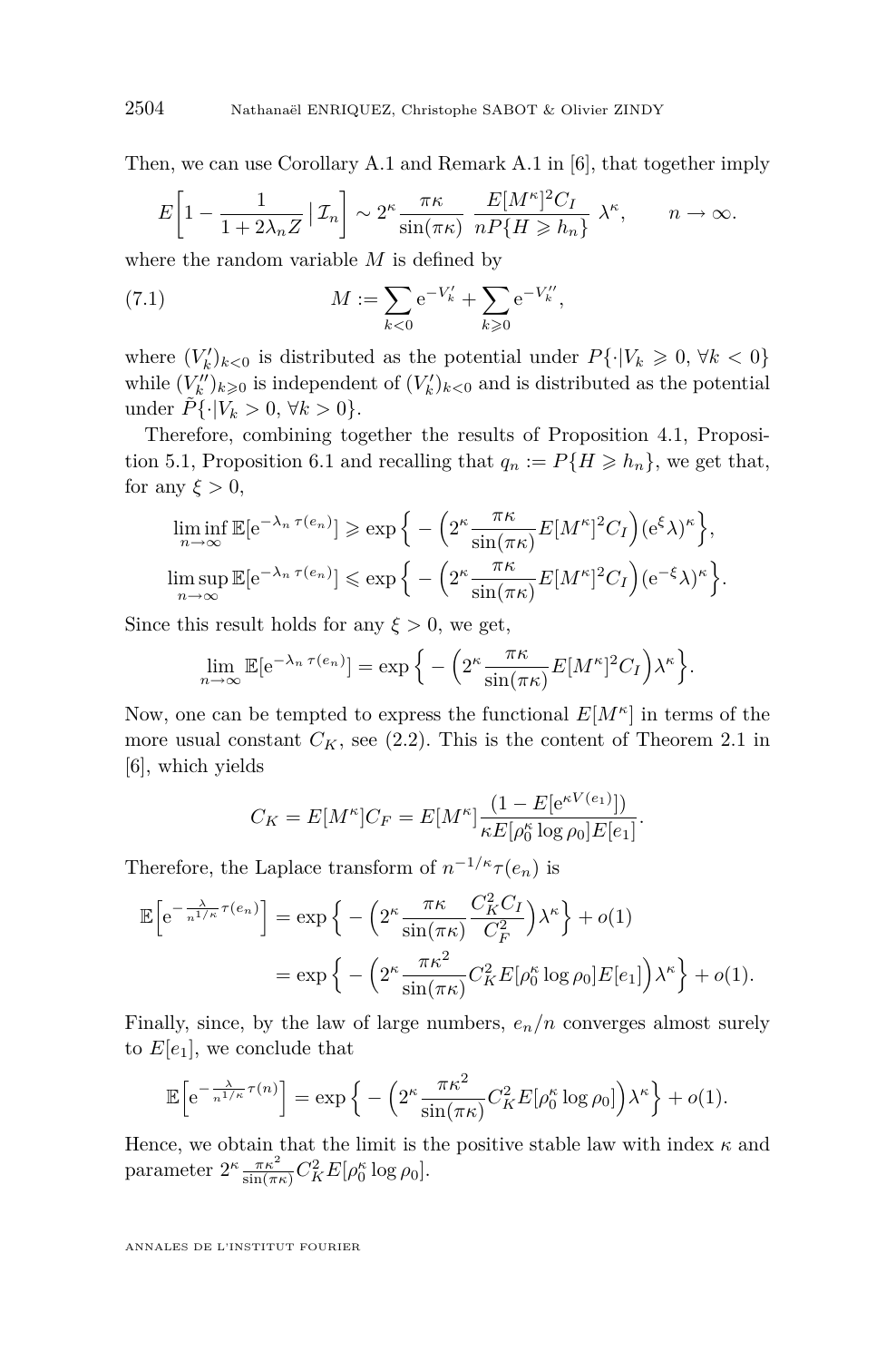We can easily see that we can deduce from this proof the asymptotic of the Laplace transform of the time needed to cross the first *∗*-valley.

COROLLARY  $7.1.$  – We have

$$
\mathbb{E}\left[1 - e^{-\frac{\lambda}{n^{1/\kappa}}\tau_1^*}\right] \sim 2^{\kappa} \frac{\pi \kappa}{\sin(\pi \kappa)} \frac{C_U}{nP(H \ge h_n)} \lambda^{\kappa},
$$

where  $C_U = C_I E[M^{\kappa}]$  is the constant which appears in the tail estimate of  $Z$ , in [\[6\]](#page-39-0).

Remark 7.2. — This result would hold for a different choice of *hn*. Indeed, from the proof of Proposition [5.1](#page-25-0) and Proposition [6.1](#page-34-0) and from Corollary A.1 of  $[6]$ , we see that the result holds for any choice of  $h_n$  such that  $e^{h_n} = o(n^{\frac{1}{\kappa}})$  and  $h_n \geqslant n^{\frac{1-\epsilon}{\kappa}}$  for some  $0 < \epsilon < 1/3$  (this last condition comes from the technical assumption in (4.1) which is needed in the proof Proposition [5.1,](#page-25-0) see  $(5.26)$ .

#### **8. Proof of Corollary 1**

We are in the case when the law of the environment satisfies

$$
\omega_1(\,\mathrm{d}x) = \frac{1}{B(\alpha,\beta)} x^{\alpha-1} (1-x)^{\beta-1} \mathbf{1}_{[0,1]}(x) \,\mathrm{d}x,
$$

with  $\alpha, \beta > 0$  and  $B(\alpha, \beta) := \int_0^1 x^{\alpha-1} (1-x)^{\beta-1} dx$ , The assumption of Theorem [2.1](#page-4-0) corresponds to the case where  $0 < \alpha - \beta < 1$  and an easy computation leads to  $\kappa = \alpha - \beta$ . Now, a classical argument of derivation under the sign integral shows that

$$
E[\rho_0^{\kappa} \log \rho_0] = \psi(\alpha) - \psi(\beta),
$$

where  $\psi$  denotes the classical Digamma function  $\psi(z) := (\log \Gamma)'(z) =$  $\Gamma'(z)$  $\frac{\Gamma(z)}{\Gamma(z)}$ . Furthermore, a work of Chamayou and Letac [\[4\]](#page-38-0) shows that  $C_K$ can be made explicit. Indeed, with the notations of [\[4\]](#page-38-0),  $\rho_0$  follows the  $\lim_{p \to \infty} \beta_{p,q}^{(2)}(dx) := \frac{1}{B(p,q)} x^{p-1} (1+x)^{-p-q} 1_{\mathbb{R}_+}(x) dx$  with  $p = \beta$  and  $q = \alpha$ . Then, Example 9 of [\[4\]](#page-38-0) says that  $\sum_{k\geqslant 1} e^{V(k)}$  follows the law of  $\beta_{\beta,\alpha}^{(2)}$  $\int_{\beta,\alpha-\beta}^{(2)}$  having density  $\frac{1}{B(\alpha,\beta)} x^{\beta-1} (1+x)^{-\alpha} 1_{\mathbb{R}_+}(x)$ . But we have  $\beta_{\beta,c}^{(2)}$ *β,α−β* ([*t,* +*∞*[) *∼*  $\frac{1}{(\alpha-\beta)B(\alpha,\beta)}\frac{1}{t^{\alpha-\beta}}, t \to \infty$ . Hence,  $C_K = \frac{1}{(\alpha-\beta)B(\alpha,\beta)}$ .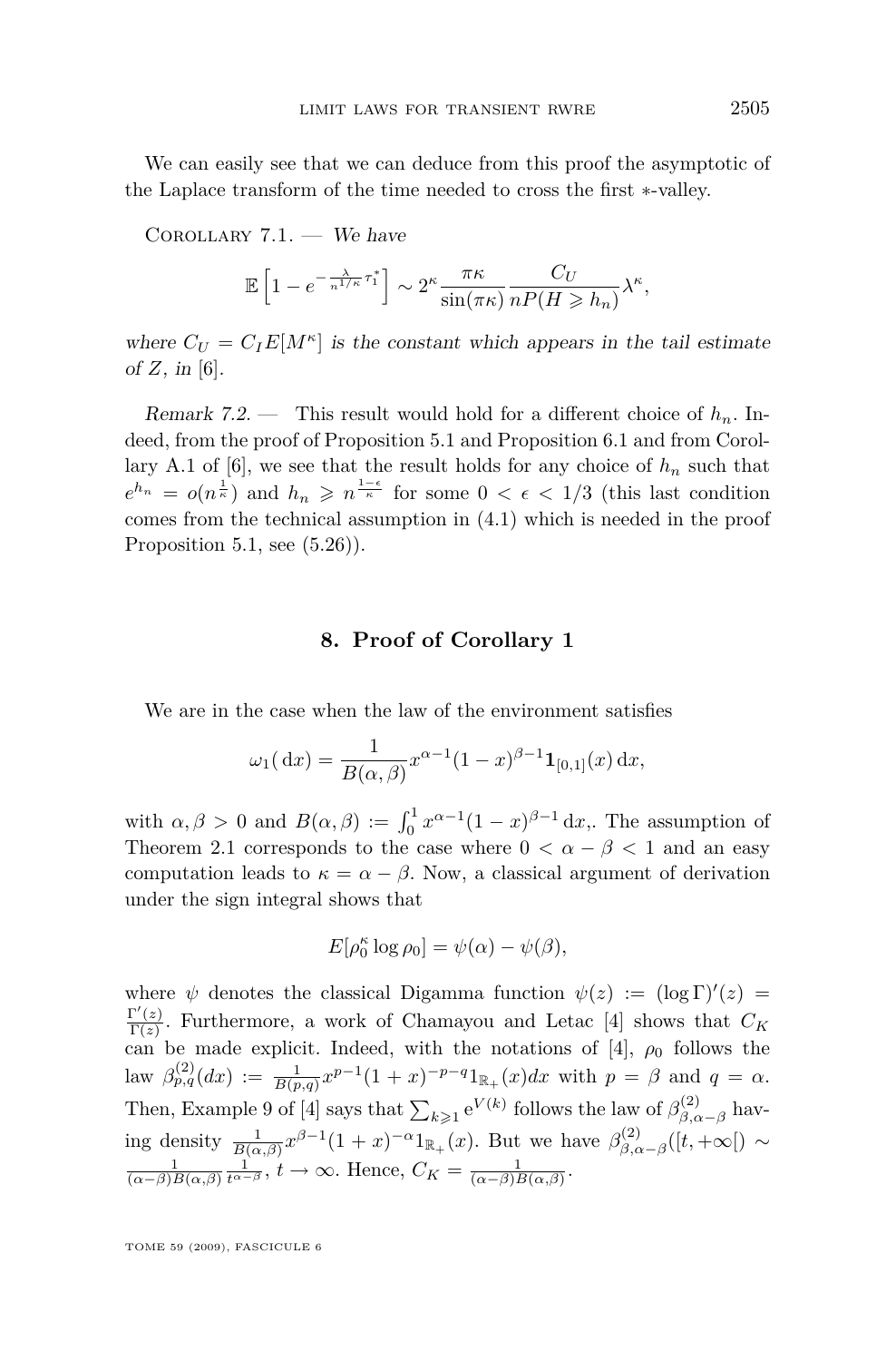#### **9. Toward the case**  $\kappa = 1$

<span id="page-38-0"></span>We intend to treat the critical case  $\kappa = 1$  between the transient ballistic and sub-ballistic cases. This case turns out to be more delicate. Indeed, Lemma [4.9](#page-15-0) is replaced by a weaker statement, which says that  $\tau(e_n)$  reduces to the time spent by the walker to climb excursions which are higher than  $\alpha \log n$  for  $\alpha$  arbitrarily small. Due to this reduced height, the new "high" excursions are much more numerous and are not anymore well separated. The definition of the valleys should then be adapted as well as the "linearization" argument, which is more difficult to carry out. Moreover, a result of Goldie [\[8\]](#page-39-0) gives an explicit formula for the Kesten's renewal constant, namely  $C_K = \frac{1}{E[\rho_0 \log \rho_0]}$ . As a result, we should obtain, as a consequence of a fluctuation result, the following result, which takes a remarkably simple form:  $X_n / (\frac{n}{\log n})$  converges in probability to  $E[\rho_0 \log \rho_0]/2$ .

Acknowledgements. Many thanks are due to an anonymous referee for careful reading of the original manuscript and for helpful comments. This work has been supported by ANR, grant MEMEMO.

#### BIBLIOGRAPHY

- [1] S. Alili, "Asymptotic behaviour for random walks in random environments", J. Appl. Probab. **36** (1999), p. 334-349.
- [2] ——— , "Persistent random walks in stationary environment", J. Stat. Phys. **94** (1999), p. 469-494.
- [3] G. Ben Arous & J. Černý, "Dynamics of trap models", in Ecole d'Été de Physique des Houches, Session LXXXIII "Mathematical Statistical Physics", Lecture Notes in Math., Elsevier, 2006, p. 331-394.
- [4] J.-F. Chamayou & G. Letac, "Explicit stationary distributions for compositions of random functions and products of random matrices", J. Theoret. Probab. **4** (1991), p. 3-36.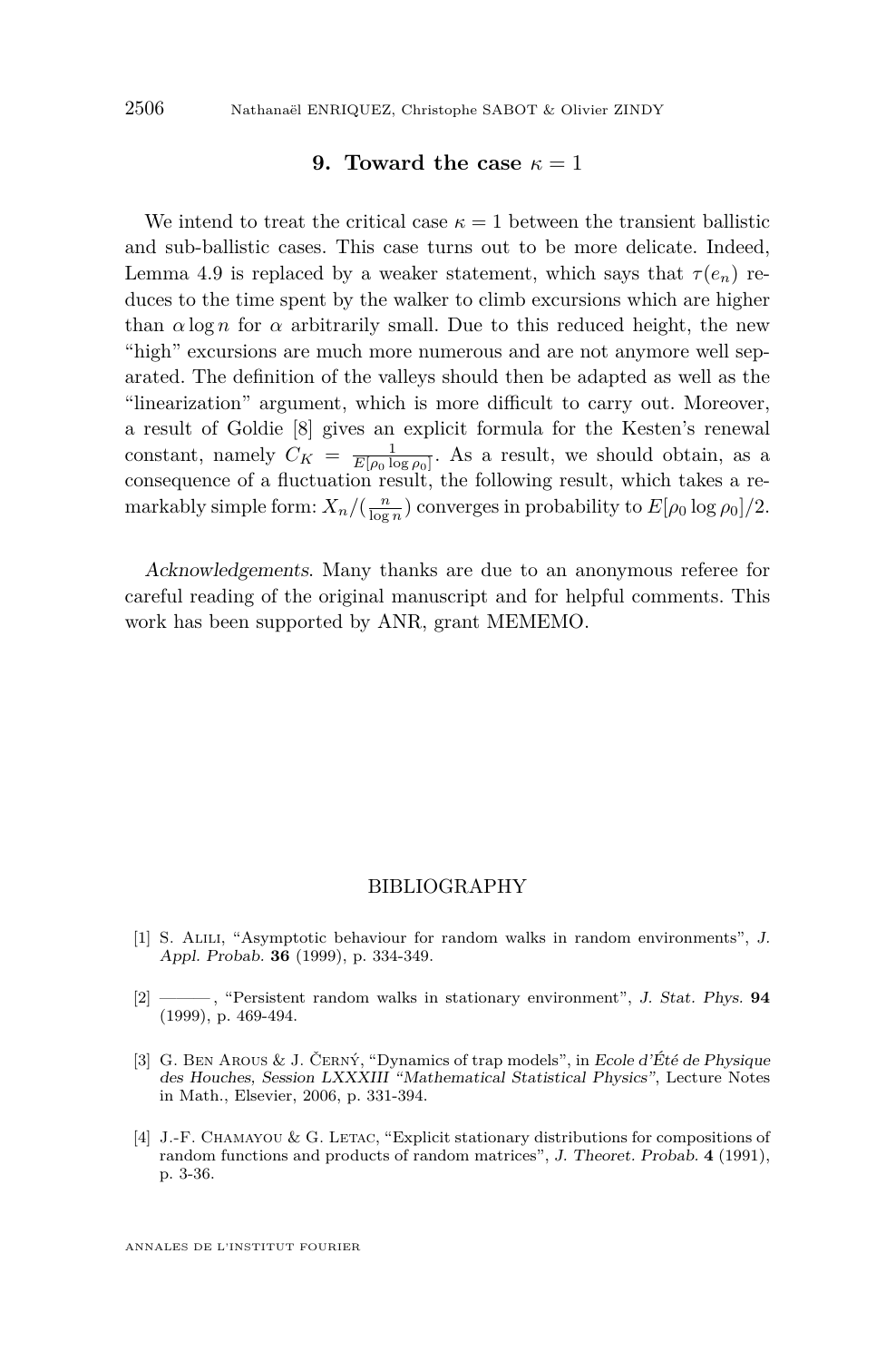- <span id="page-39-0"></span>[5] A. Dembo & O. Zeitouni, Large deviations techniques and applications, second ed., Applications of Mathematics (New York), vol. 38, Springer-Verlag, New York, 1998, xvi+396 pages.
- [6] N. ENRIQUEZ, C. SABOT & O. ZINDY, "A probabilistic representation of constants in Kesten's renewal theorem", Probab. Theory Related Fields **144** (2009), p. 581-613.
- [7] W. Feller, An introduction to probability theory and its applications. Vol. II., Second edition, John Wiley & Sons Inc., New York, 1971, xxiv+669 pages.
- [8] C. M. GOLDIE, "Implicit renewal theory and tails of solutions of random equations", Ann. Appl. Probab. **1** (1991), p. 126-166.
- [9] I. Y. GOLDSHEID, "Simple transient random walks in one-dimensional random environment: the central limit theorem", Probab. Theory Related Fields **139** (2007), p. 41-64.
- [10] A. O. Golosov, "Limit distributions for random walks in a random environment", Soviet Math. Dokl. **28** (1986), p. 18-22.
- [11] Y. Hu, Z. Shi & M. Yor, "Rates of convergence of diffusions with drifted Brownian potentials", Trans. Amer. Math. Soc. **351** (1999), p. 3915-3934.
- [12] D. L. Iglehart, "Extreme values in the *GI/G/*1 queue", Ann. Math. Statist. **43** (1972), p. 627-635.
- [13] K. Kawazu & H. Tanaka, "A diffusion process in a Brownian environment with drift", J. Math. Soc. Japan **49** (1997), p. 189-211.
- [14] H. KESTEN, "Random difference equations and renewal theory for products of random matrices", Acta Math. **131** (1973), p. 207-248.
- [15] ——— , "The limit distribution of Sinai's random walk in random environment", Physica A **138** (1986), p. 299-309.
- [16] H. Kesten, M. V. Kozlov & F. Spitzer, "A limit law for random walk in a random environment", Compositio Math. **30** (1975), p. 145-168.
- [17] E. Mayer-Wolf, A. Roitershtein & O. Zeitouni, "Limit theorems for onedimensional transient random walks in Markov environments", Ann. Inst. H. Poincaré Probab. Statist. **40** (2004), p. 635-659.
- [18] J. Peterson & O. Zeitouni, "Quenched limits for transient, zero speed onedimensional random walk in random environment", Ann. Probab. **37** (2009), p. 143- 188.
- [19] D. Siegmund, "Note on a stochastic recursion", in State of the art in probability and statistics (Leiden, 1999), IMS Lecture Notes Monogr. Ser., 36, Inst. Math. Statist., Beachwood, OH, 2001, p. 547-554.
- [20] Y. G. SINAI, "The limiting behavior of a one-dimensional random walk in a random medium", Th. Probab. Appl. **27** (1982), p. 256-268.
- [21] A. Singh, "Rates of convergence of a transient diffusion in a spectrally negative Lévy potential", Ann. Probab. **36** (2008), p. 279-318.